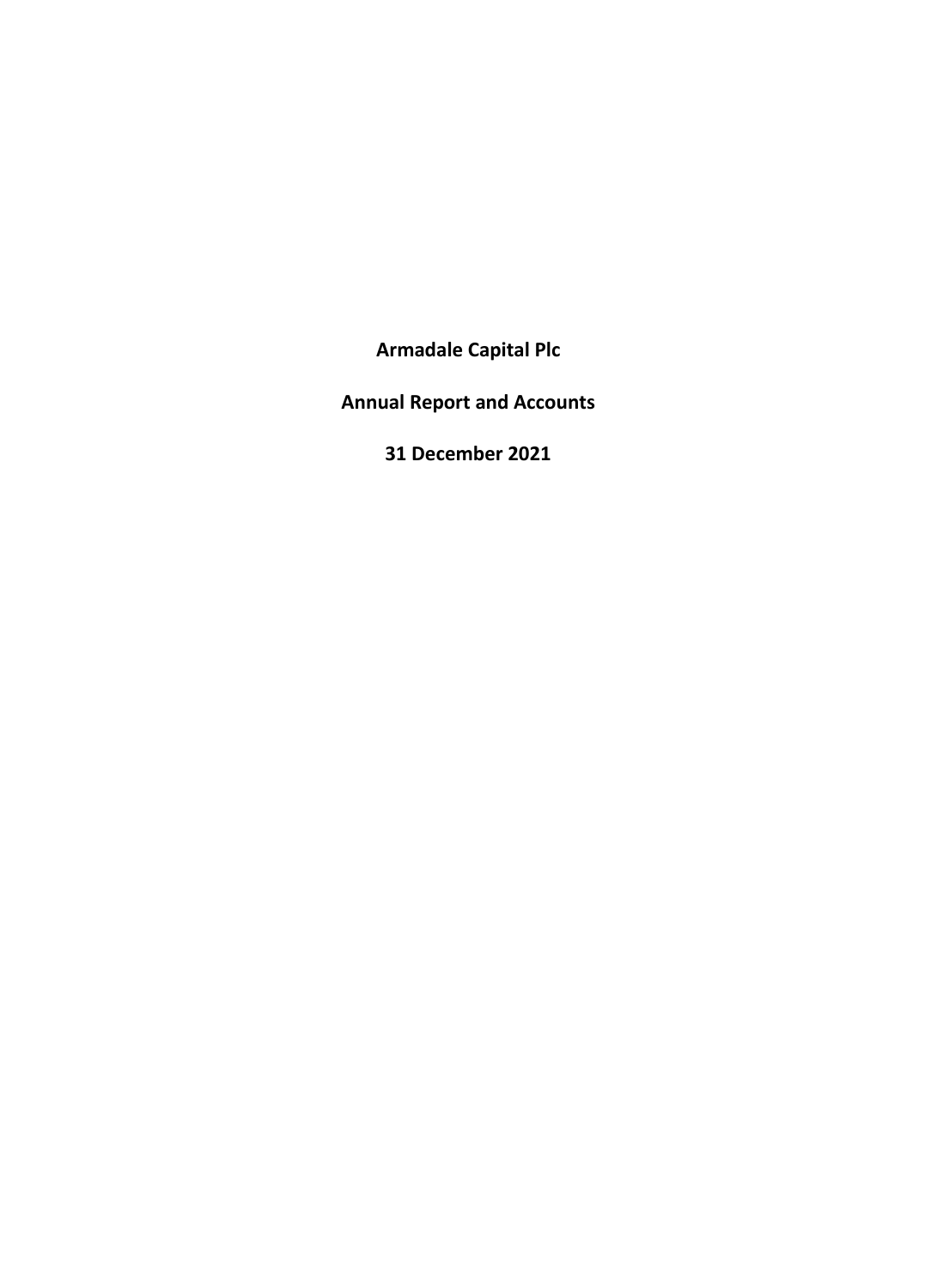# **Contents**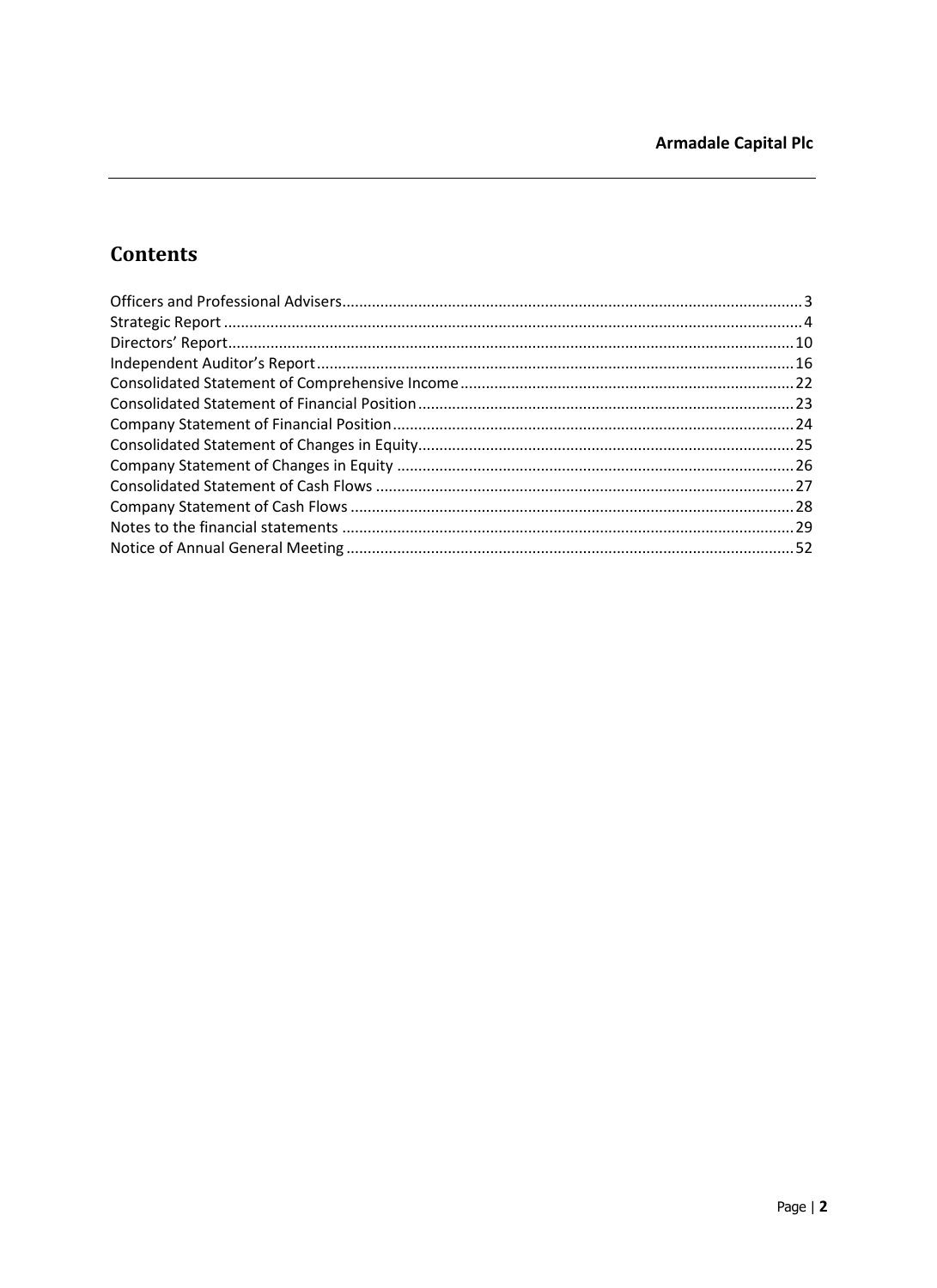### <span id="page-2-0"></span>**Officers and Professional Advisers**

# **Directors**

Nicholas Johansen – Chairman Matt Bull

**Secretary** Timothy Jones

# **Registered office**

I Arbrook Lane Esher Surrey, KT10 9EG

# **Nominated Adviser and Broker**

finnCap Ltd 1 Bartholomew Close London EC1A 7BL

# **Auditors**

James Cowper Kreston Reading Bridge House George Street Reading RG1 8LS

# **Solicitors**

Druces LLP Salisbury House London Wall London EC2M 5PS

# **Registrars**

Share Registrars Limited 3 Millennium Centre Crosby Way Farnham Surrey GU9 7XX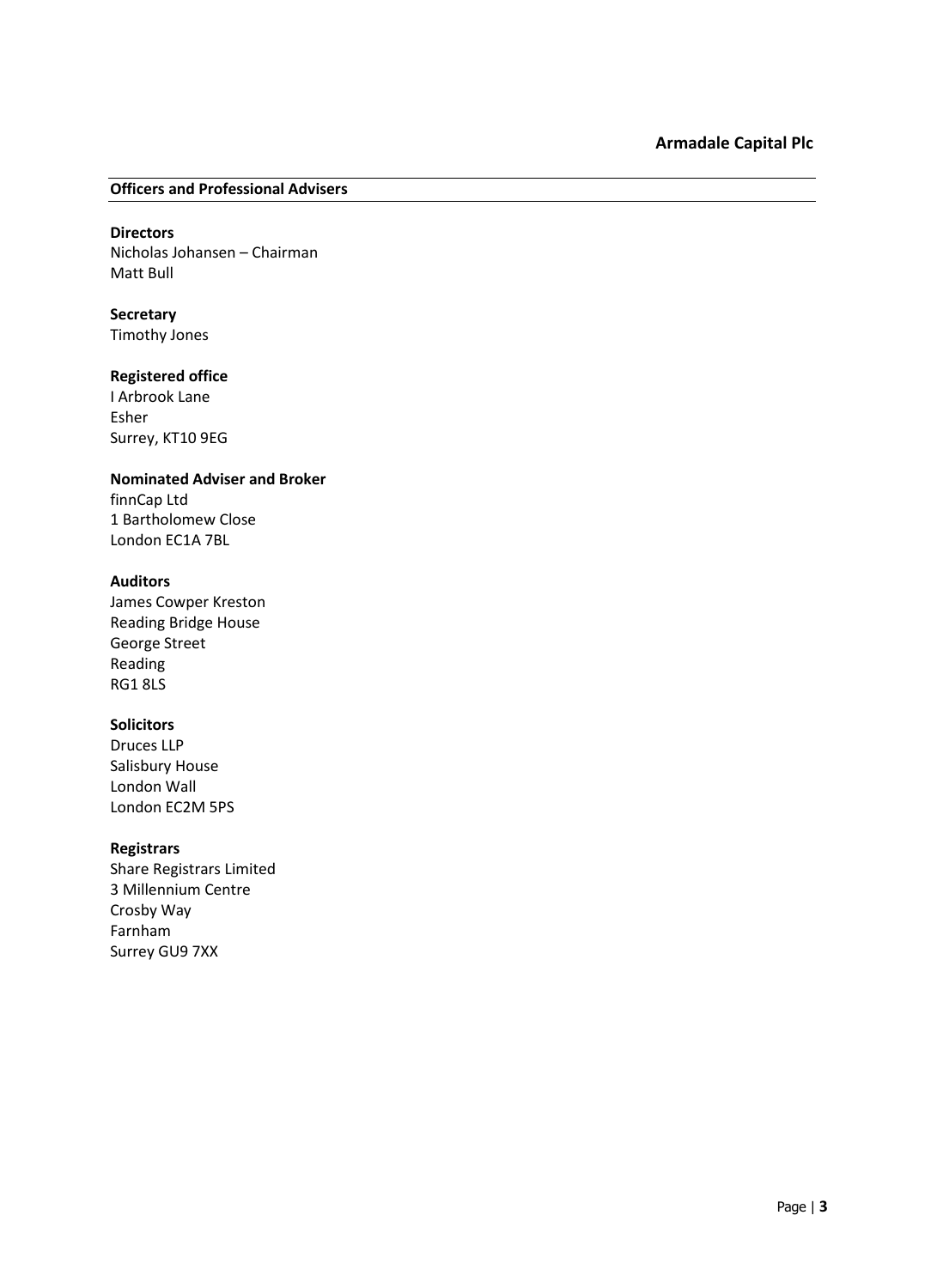# <span id="page-3-0"></span>**Strategic Report For the year ended 31 December 2021**

Armadale Capital plc (LON: ACP), the AIM quoted investment group focused on natural resource projects in Africa and the development of the long‐life low‐cost Mahenge Liandu Graphite Project in Tanzania is pleased to announce its Final Results for the Year Ended 31 December 2021.

# **Operational and Corporate Highlights for Period Ending 31 December 2021**

# **Significant progress made in delivering key accretive milestones in advancing the Mahenge Liandu Graphite Project in Tanzania**

- 1. In January 2021, the Company reported on the CSIRO (Australia's Commonwealth Scientific and Industrial Research Organisation) test work which confirmed natural flake graphite from Mahenge graphite project as a premium quality product with the exceptionally high purity and characteristics required for use in lithium-ion batteries.
- 2. In March 2021, the Environmental and Social Impact Assessment ('ESIA') was formally granted by National Environment Management Council ('NEMC') of Tanzania.
- 3. In September 2021, the Company announced the formal confirmation and receipt of the Mining Licence (ML/007744/2020) for the Mahenge Graphite Project from the Tanzanian Ministry of Energy and Minerals. The Mining Licence provides the Company with exclusive development and mining rights over the graphite resources within the 8.54km2 Mining Licence and is a major de-risking milestone for investors. The mining licence was granted for an initial 10-year term which can be extended. Should it be extended, it would cover the initial 15-year mine life utilising only 25% of the estimated Resource.
- 4. 1st phase of Front-End Engineering Design Studies undertaken by Chinese EPCM Xinhai Mineral EPC completed with positive results received confirming a premium quality high purity graphite concentrate, also suitable for the battery anode market and can be produced from Mahenge using conventional plant as outlined in the Company's existing Definitive Feasibility Study. This included metallurgical a test work programme which further confirmed the efficacy of the Company's intended process flow sheet and helped ratify project economics.
- 5. The main focus going forward is gaining project development finance and binding off take agreements to bring the project to production.
- 6. In December 2021, the Company appointed Mr. Greg Entwhistle as Project Director. Over the past five years, Mr Entwistle has specialised in the emerging graphite sector in East Africa consulting to several groups that are advancing projects towards production. Mr Entwhistle brings considerable skills and experience to expedite progress of the Group's Mahenge Graphite project towards commissioning production.

# **Post Period End**

- 1. In February 2022 the Company applied for three incremental exploration licences which are prospective for graphite mineralisation and materially enhance the Mahenge Liandu Project's exploration potential.
- 2. Ongoing review of quoted portfolio, where the Directors believe there are opportunities for capital gains
- 3. Continue to actively review other exciting investment opportunities.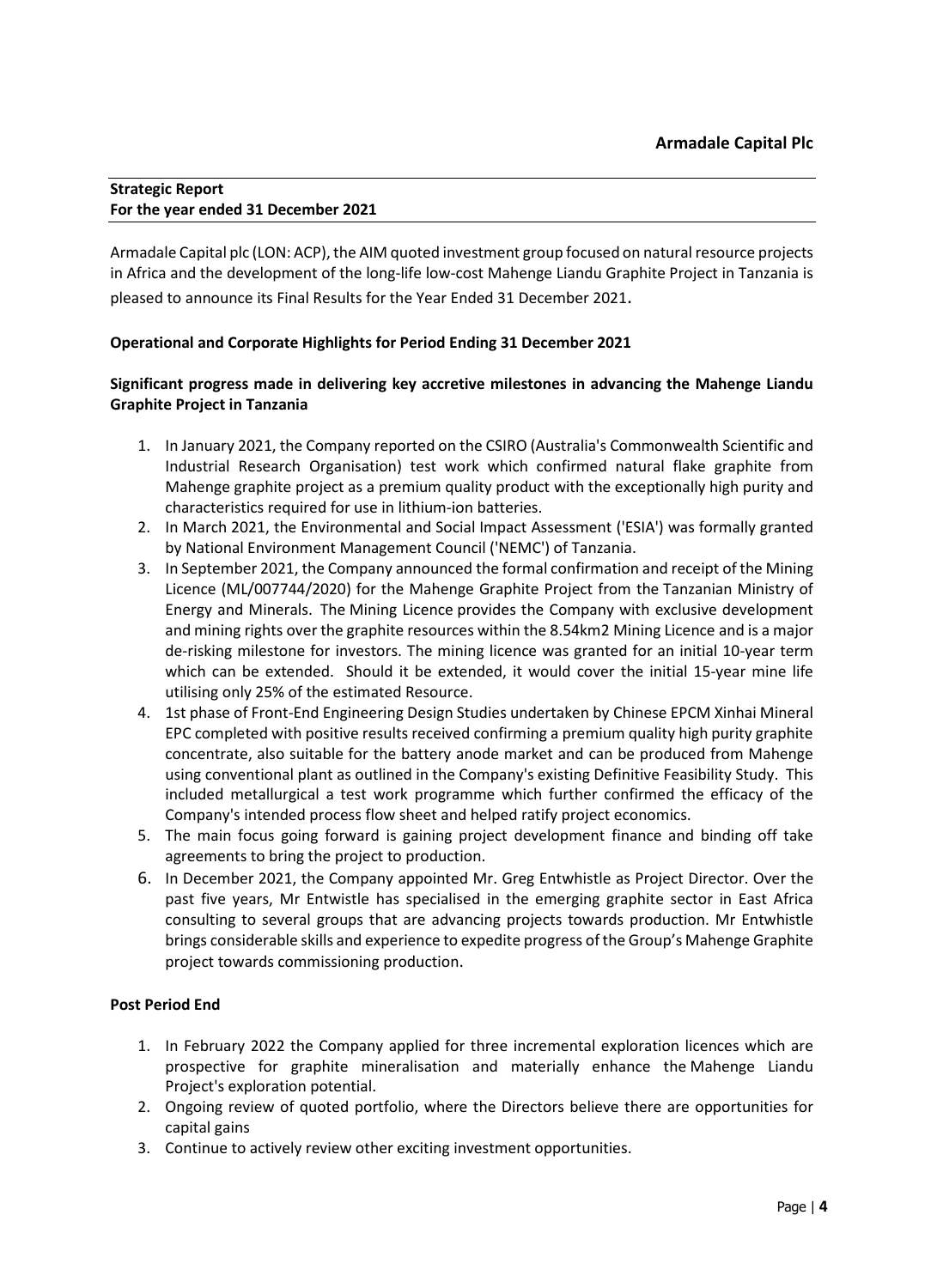During the year under review, Armadale continued to operate as a diversified investing group focused on natural resource projects in Africa. To this end, its portfolio is divided into two groups:

- actively managed investments where the Company has majority ownership of the investment; and
- passively managed investments where the Company has a minority investment, typically in a quoted company, and does not have management control.

Currently, the Company's key actively managed investment is the Mahenge Liandu Graphite Project in Tanzania. At present, the Company is actively marketing the Project to potential industry partners and end users (offtakers) of graphite products. The Company is also pursuing a range of potential options relating to development finance for the project

# **PASSIVELY MANAGED INVESTMENTS**

# **Mine Restoration Investments Limited ('MRI'), South Africa**

The shares in MRI are being carried at Nil market value (2020: Nil) as MRI shares were suspended from trading on the Johannesburg Stock Exchange. The MRI shares continued to be suspended throughout the year.

# **Quoted Portfolio**

The Company has a small portfolio of quoted investments, valued at £150,000 on 16 May 2022, principally in resource companies where the Directors believe there are opportunities for capital gain. The Company continues to keep its portfolio under review. The Company's strategy with its quoted portfolio is to gain exposure in projects that have the potential to create short to medium term returns for the Company as well as diversify the Company's exposure to a broader range of commodities while being able to enter and exit the position with minimal cost and time.

#### **SUSTAINABLE DEVELOPMENT**

The Company is committed to sustainable development and conducting its business ethically. Given that the Company invests in the mining industry, one of its key focuses is on maintaining a high level of health and safety, environmental responsibility, and support for the communities close to its investments.

#### **CORPORATE INFORMATION**

# **Principal Risks and Uncertainties**

There are known risks associated with the mineral industry, especially in Africa. The Board regularly reviews the risks to which the Group is exposed and endeavours to minimise them as far as possible. The following summary, which is not exhaustive, outlines some of the risks and uncertainties currently facing the Group: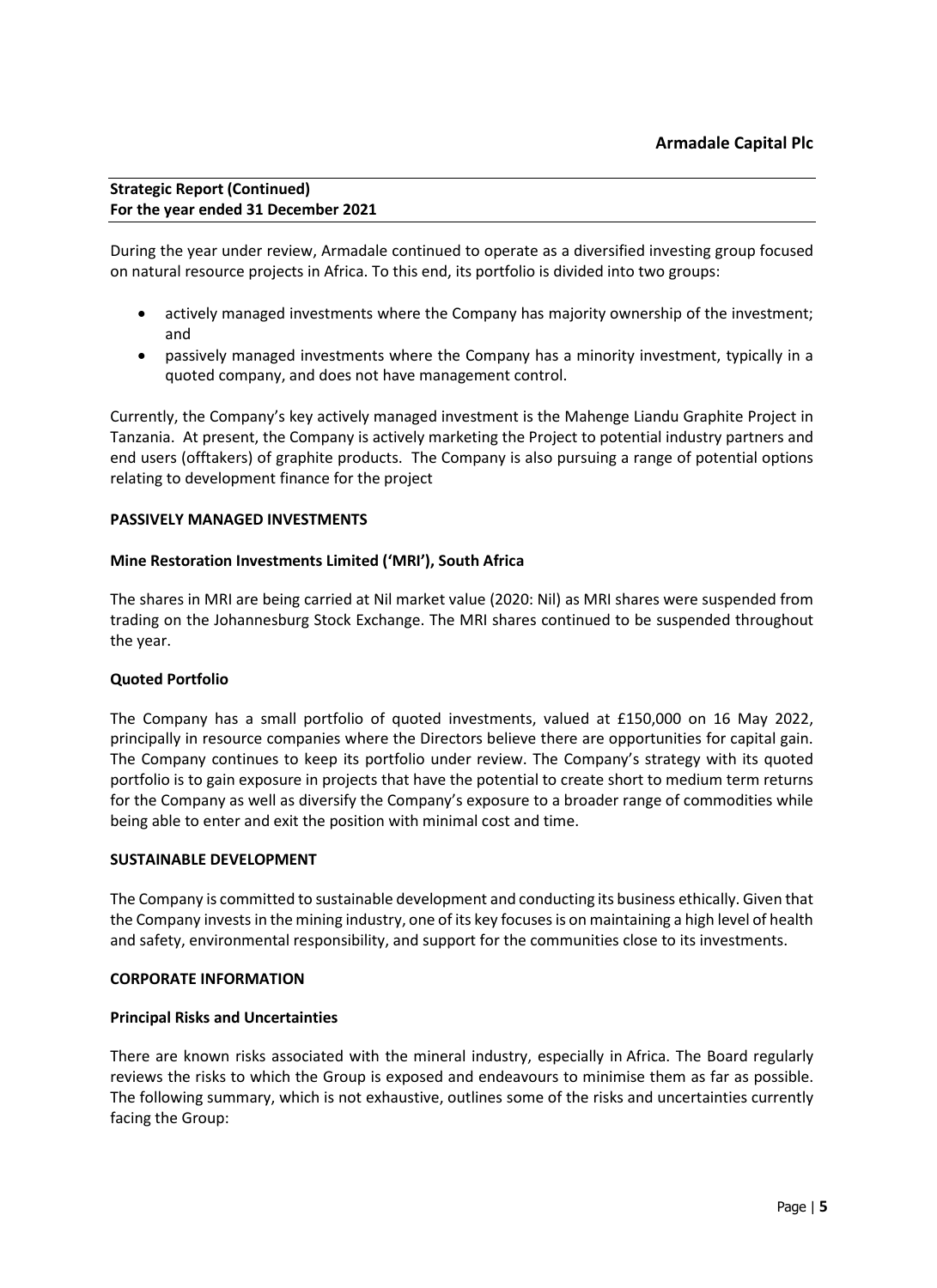- Although reducing throughout the year under review, the COVID-19 pandemic continues to have risks for the Group in terms of its ability to travel to and from its projects and ability for key personnel to access its projects. As previously reported, the impact of the COVID-19 pandemic on the project is so far minimal as the Company's site activities were substantially completed in 2019.
- Through the Mahenge Liandu Graphite Project the Group is very exposed to graphite. Graphite is a relatively new commodity whose market is being driven by demand in renewable energy. The Company believes it is thus vulnerable to changing global energy policies.
- The impact of Brexit on companies operating in the UK is still being monitored. Thus far Brexit has not impacted the Group's ability to raise funds.
- The exploration for and development of mineral resources involves technical risks, infrastructure risks and logistical challenges, which even a combination of careful evaluation and knowledge may not eliminate.
- There can be no assurance that the Group's project will be fully developed in accordance with current plans.
- Future development work and subsequent financial returns arising may be adversely affected by factors outside the control of the Group.
- The availability and access to future funding within the global economic environment.
- The Group operates in multiple national jurisdictions and is therefore vulnerable to changes in government policies which are outside its control. The mining regulation changes in Tanzania are still being evaluated, however they seem to have minimal impact on investment in graphite mining. The Group continues to monitor the implementation of the changes to evaluate and mitigate sovereign risks.
- The Group is exposed to gold as the holder of a royalty on gold production from its previously held gold project. The Group's potential future royalty stream will be affected by fluctuations in the prevailing market price of gold and to variations of the US dollar in which gold sales will be denominated.

Some of the mitigation strategies the Group applies in its present stage of development include, among others:

- Proactive management to reducing fixed costs.
- Rationalisation of all capital expenditures.
- Maintaining strong relationships with government (employing local staff and partial government ownership), which improves the Group's position as a preferred small mining partner.
- Engagement with local communities to ensure our activities provide value to the communities where we operate.
- Alternative and continued funding activities with a number of options to secure future funding to continue as a going concern.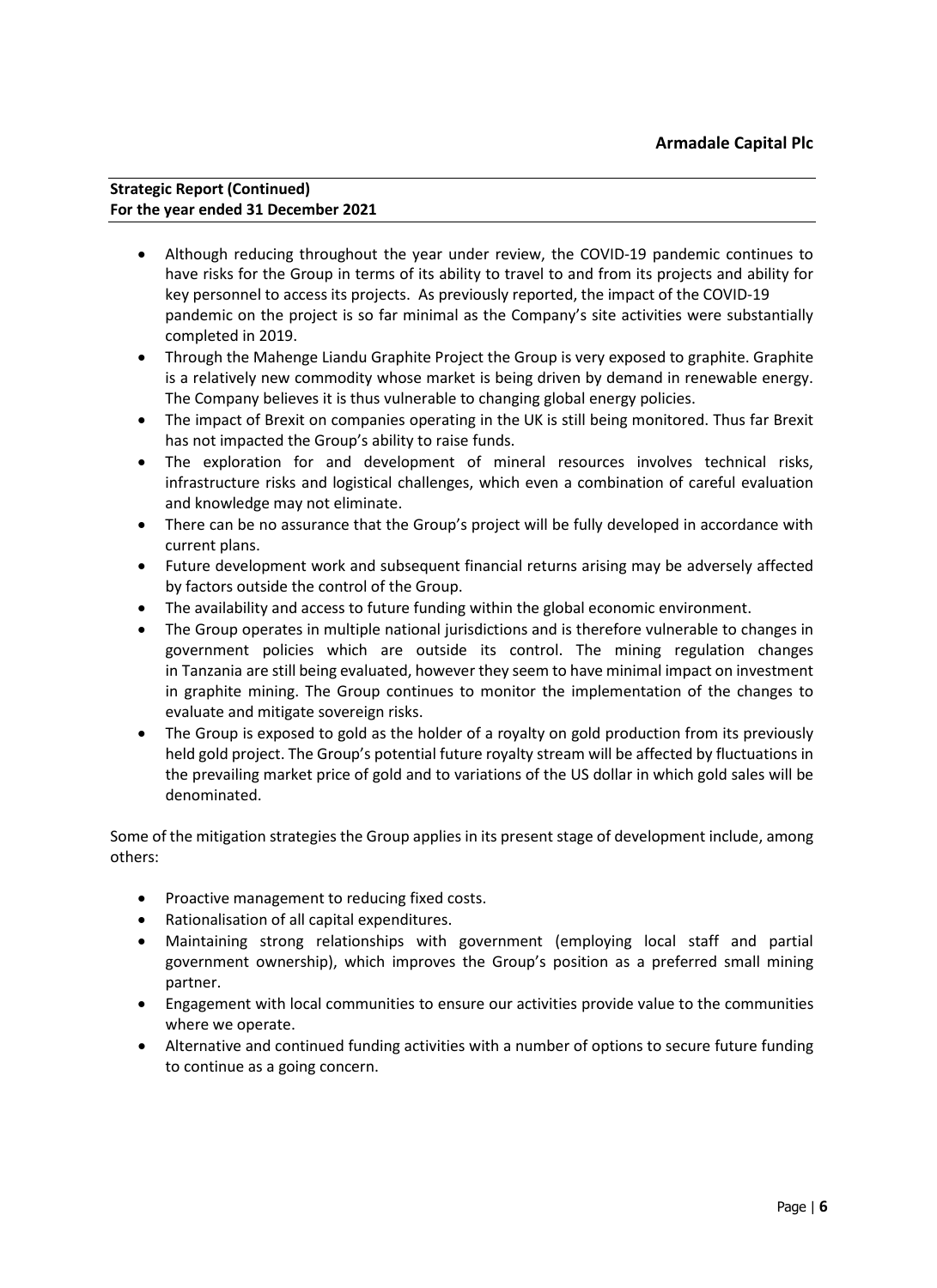The Directors regularly monitor such risks and will take actions as appropriate to mitigate them. The Group manages its risks by seeking to ensure that it complies with the terms of its agreements, and through the application of appropriate policies and procedures, and via the recruitment and retention of a team of skilled and experienced professionals.

# **Key Performance Indicators**

The Group's current key performance indicators ('KPIs') are the performance of its underlying investments, measured in terms of the development of the specific projects they relate to, the increase in capital value since investment and the earnings generated for the Group from the investment. The Directors consider that it is still too early in the investment cycle of any of the investments held, for meaningful KPIs to be given.

Success is also measured through the identification and investment in suitable additional opportunities that fit the Group's investment objectives.

# **Section 172 Statement**

*Section 172(1): A director of a company must act in the way he considers, in good faith, would be most likely to promote the success of the company for the benefit of its members as a whole, and in doing so have regard (amongst other matters) to —* 

# *Section 172(1) (b) the interests of the company's employees,*

Company's Comment: While the Company is largely staffed by contractor employees (rather than direct employees of the Company), the directors consider that continuing active work on the Mahenge Liandu Graphite Project to be in the best interest of such staff to utilise their skills and develop their local communities. The board seeks regular feedback from its key stakeholders (including staff and advisers) to ensure that the corporate culture of the Company remains highly ethical in terms of our Company's values and behaviours.

# *Section 172(1) (c) the need to foster the company's business relationships with suppliers, customers and others,*

Company's Comment: The directors ensure that suppliers are available and meeting commitments and there is good communication with staff as a key requirement for high levels of engagement. This is done by periodic and ad-hoc briefings and discussions.

Reasons to engage shareholders are to meet regulatory requirements and understand shareholder sentiments on the business, its prospects and performance of management.

This is done by regulatory news releases, keeping the investor relations section of the website up to date, annual and half-year reports and presentations and AGM.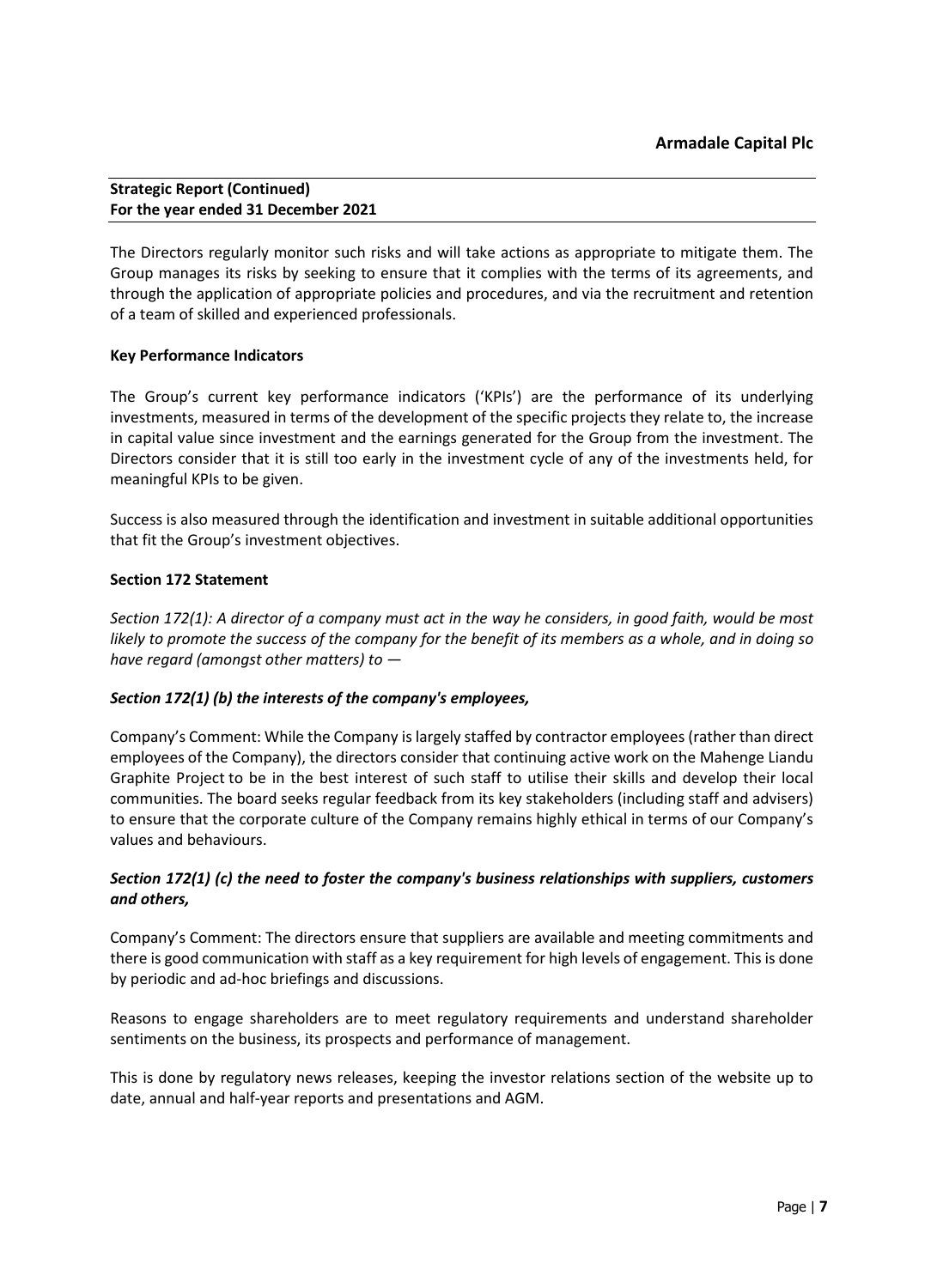# *Section 172(1) (d) the impact of the company's operations on the community and the environment,*

Company's Comment: The Company's activities impact communities in the places where we operate and elsewhere. The Company engages communities with employment / business development arrangements within guidelines. Through preparation and compliance with environmental and social management plans, which include the regulatory requirements for the Company on its Mahenge Liandu Graphite Project, the directors ensure that wherever possible its activities have a positive impact on the community and avoid adverse environmental impacts.

The Company has engaged the services of a local manager in Liandu who provides information to the community about our intended project activities and is responsible for managing local affairs and feedback to the Company.

# *Section 172(1) (e) the desirability of the company maintaining a reputation for high standards of business conduct, and*

Company's Comment: The directors consider standards of business conduct in all dealings of the Company. The members of the board have a collective responsibility and obligation to promote the interests of the Company and are collectively responsible for defining standards of business conduct which includes corporate governance arrangements. The board provides strategic leadership for the Company and operates within the scope of our corporate governance framework and sets the strategic goals for the Company.

# *Section 172(1) (f) the need to act fairly as between members of the company.*

Company's Comment: The board takes feedback from a wide range of shareholders (large and small) and endeavours at every opportunity to pro-actively engage with all shareholders (via regular news reporting-RNS) and engage with any specific shareholders in response to particular queries they may have from time to time. The board considers that its key decisions during the year have impacted equally on all members of the Company.

# **Board**

In March 2021, Ms Amne Suedi and Mr Steve Mahede resigned from the Board as non-executive Directors and the Company wishes them well in the future. The Board is actively considering potential replacements for former Board members with a focus on a potential appointment of a UK based Board member.

# **Financial Results**

For the year ended 31 December 2021 the Group did not earn any revenues as its business related solely to the making of investments in non-revenue producing resource projects and companies.

The Group made a loss after tax of £0.333 million (2020: £0.196 million) for the year ended 31 December 2021. Expenditure on the Mahenge Liandu project during the year amounted to £0.272 million (2020: £0.662 million), which was capitalised as additional exploration and evaluation assets.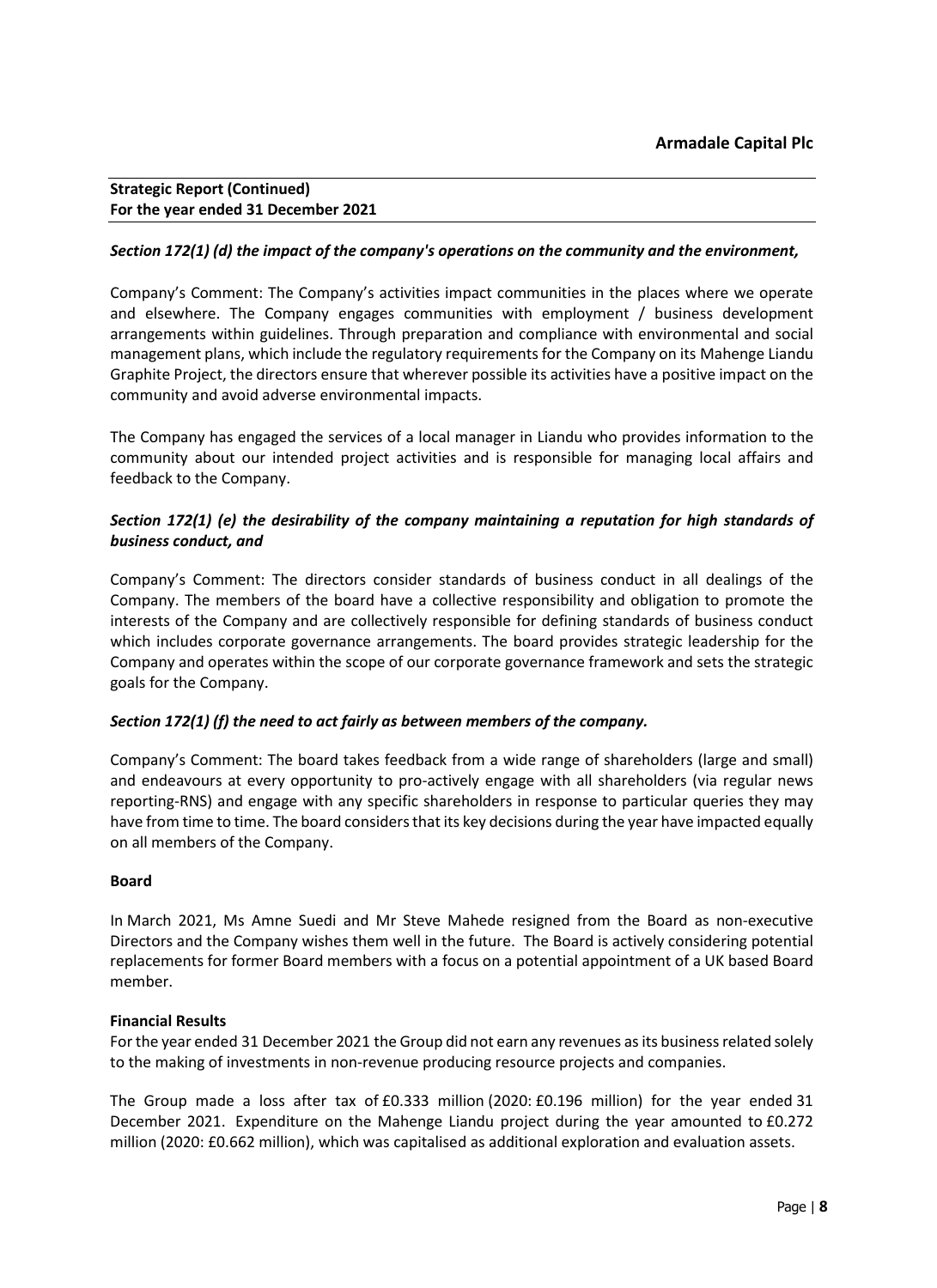Funds raised during the year amounted in total to £1,279,000 of which £850,000 came from a placing of shares and £429,000 came from the exercise of warrants and options. Other share issues during the year were in respect of loan note conversions.

At 31 December 2021, the Group had cash of £886,000 (2020: £252,000 ) and no debt finance (2020: loan notes of £577,000 ). At 16 May 2022, following the exercise of further warrants and options, the Group had cash of £1,942,000.

# **Outlook**

The year under review shows that Mahenge Liandu continues to represent an exciting opportunity for the Group. As identified in the going concern note to the Directors' Report, the Company's ability to achieve its strategy with respect to the project is dependent on the further fundraising. The Directors continue to keep other investment opportunities, in line with the Group's investment objectives, under review, which the board believe could deliver significant value to shareholders.

Nicholas Johansen Director

20 May 2022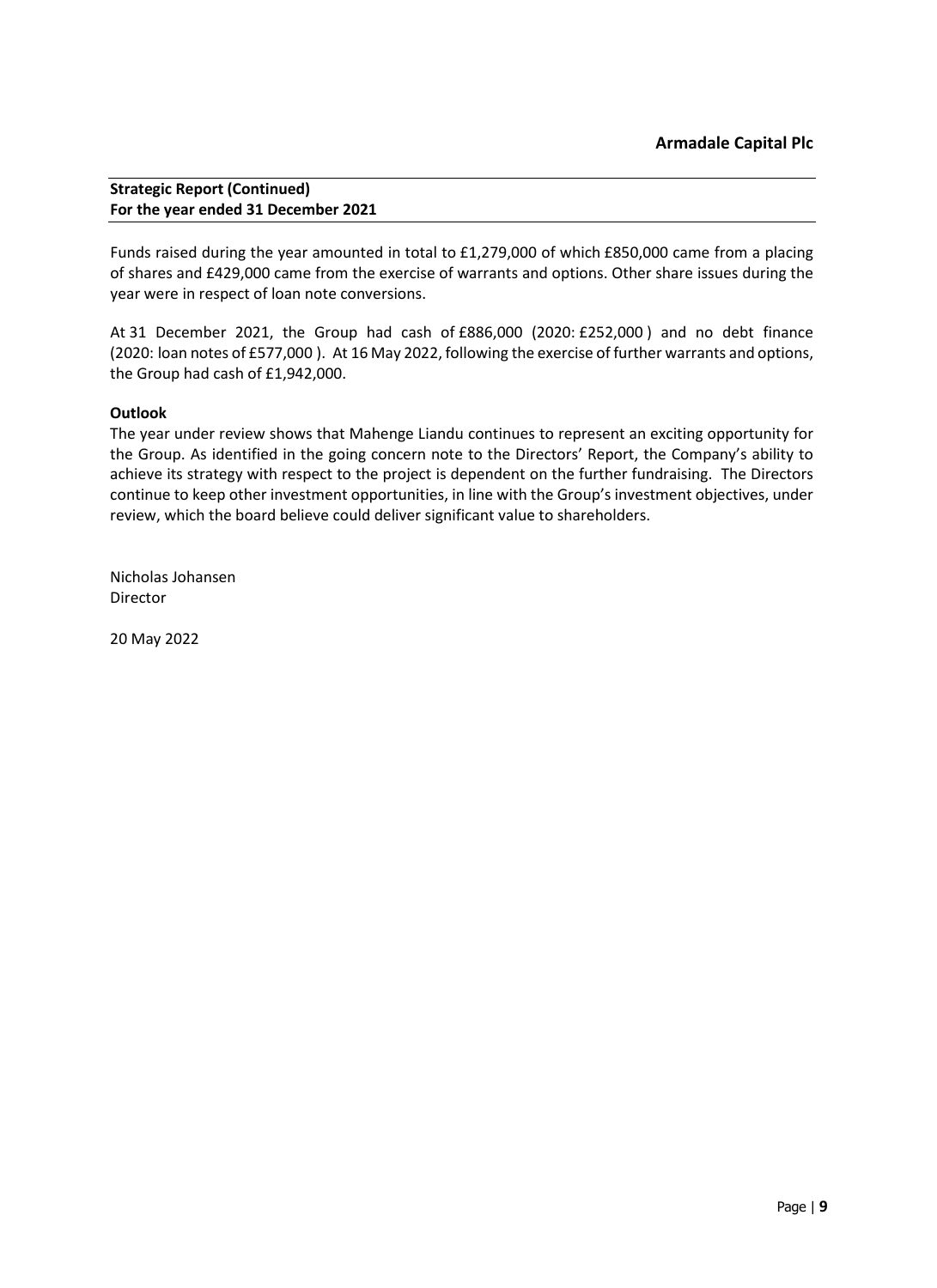### <span id="page-9-0"></span>**Directors' Report For the year ended 31 December 2021**

The Directors submit their report and the financial statements of Armadale Capital Plc ('Armadale' or the 'Company') for the year ended 31 December 2021.

# **Results and dividends**

The financial statements have been prepared in accordance with International Financial Reporting Standards as adopted by the United Kingdom. The loss of the Group for the year ended 31 December 2021 was £333,000 (2020, £196,000). As part of the process of preparing these accounts, the Directors are required to review the carrying value of all its assets. As a result of this review the Directors have concluded that no impairment charge is required (2020, £nil) in the year.

# **Corporate governance**

As an AIM company, Armadale Capital Plc is required to adopt a recognised Corporate Governance Code and the Company has chosen to apply the Quoted Companies Alliance ("QCA") Corporate Governance Code.

The Company has published its compliance with each of the 10 principles of the QCA Code on the Company's website, including reasons for departure with certain principles.

The website disclosures can be found at: [http://armadalecapitalplc.com/corporate\\_governance.](http://armadalecapitalplc.com/corporate_governance)

# **Business review**

A review of the Group's operations and plans for the future of the business is included in the Strategic Report.

# **Directors**

The following Directors have held office during the year:

Nicholas Johansen Matt Bull Emmanuel S Mahede (resigned 31 March 2021) Anne Suedi (resigned 31 March 2021)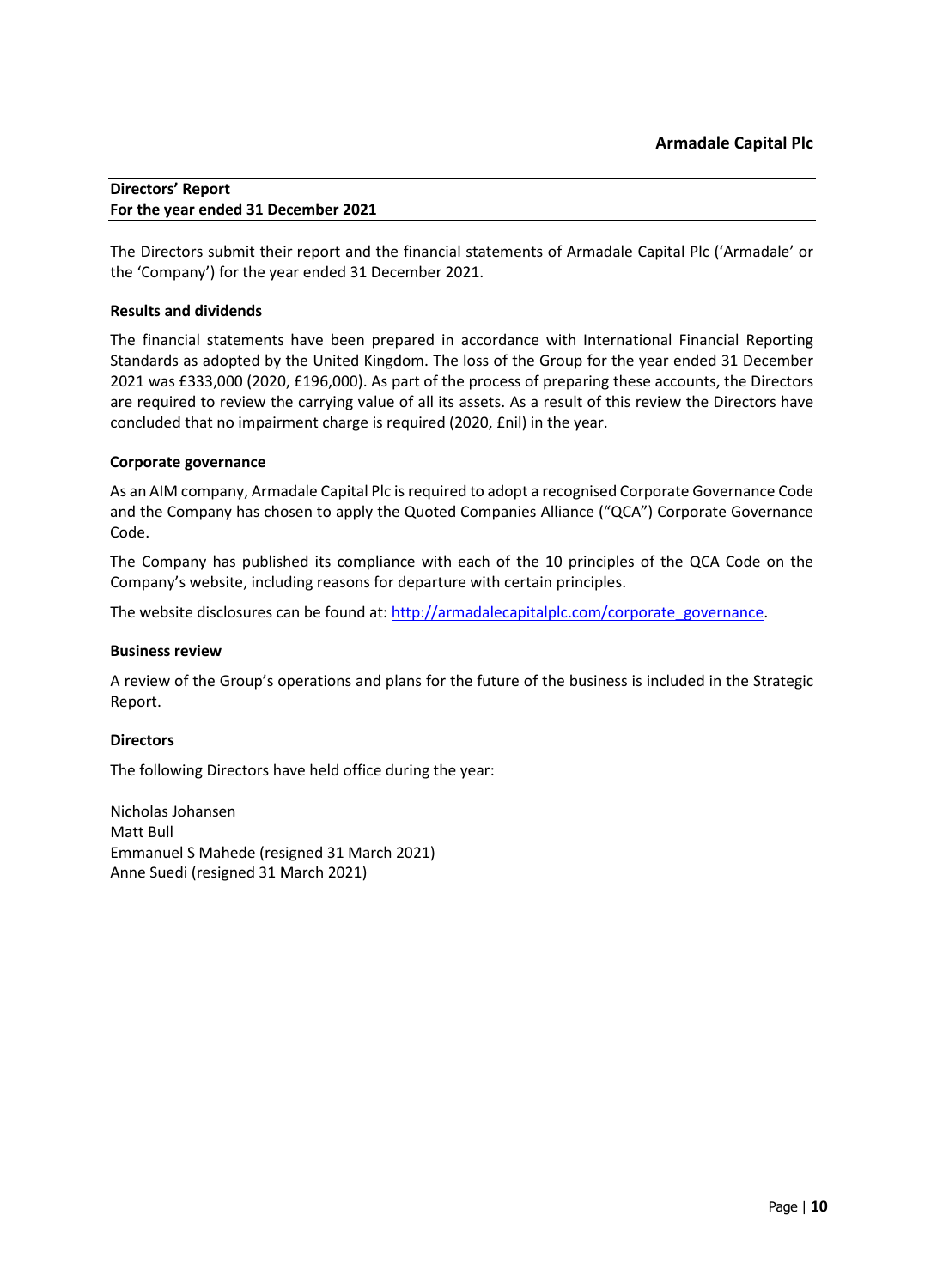### **Directors' interests**

Directors' interests, including family interests, in the Ordinary Share capital, were as follows:

|            | 31 December<br>2021 | 31 December<br>2020 |
|------------|---------------------|---------------------|
|            | No:                 | No:                 |
| N Johansen | 2,012,122           | 2,012,122           |
| M Bull     | 39,931,011          | 27,612,311          |

Directors' interests, including family interests, in Warrants to subscribe for Ordinary Shares in the Company were as follows:

|        |                    | 31 December<br>2021 | 31 December<br>2020 |
|--------|--------------------|---------------------|---------------------|
|        |                    | No:                 | No:                 |
| M Bull | $(2.2p)$ warrants) | 7,852,273           | 7,852,273           |
| M Bull | (3p warrants)      | 1,666,667           | 1,666,667           |

# **Substantial shareholdings**

At 16 May 2022 the Company was aware of the following interests in 3% or more of the issued share capital of the Company:

| Interactive Investor Services Nominees | 16.8% |
|----------------------------------------|-------|
| Hargreaves Lansdown Nominees           | 13.8% |
| <b>HSDL Nominees</b>                   | 11.5% |
| Matt Bull                              | 8.1%  |
| <b>Barclays Nominees</b>               | 7.6%  |
| <b>JIM Nominees</b>                    | 6.0%  |
| Kabunga Holdings Pty Ltd               | 5.9%  |
| Lawshare Nominees                      | 4.6%  |
| <b>Vidacos Nominees</b>                | 3.9%  |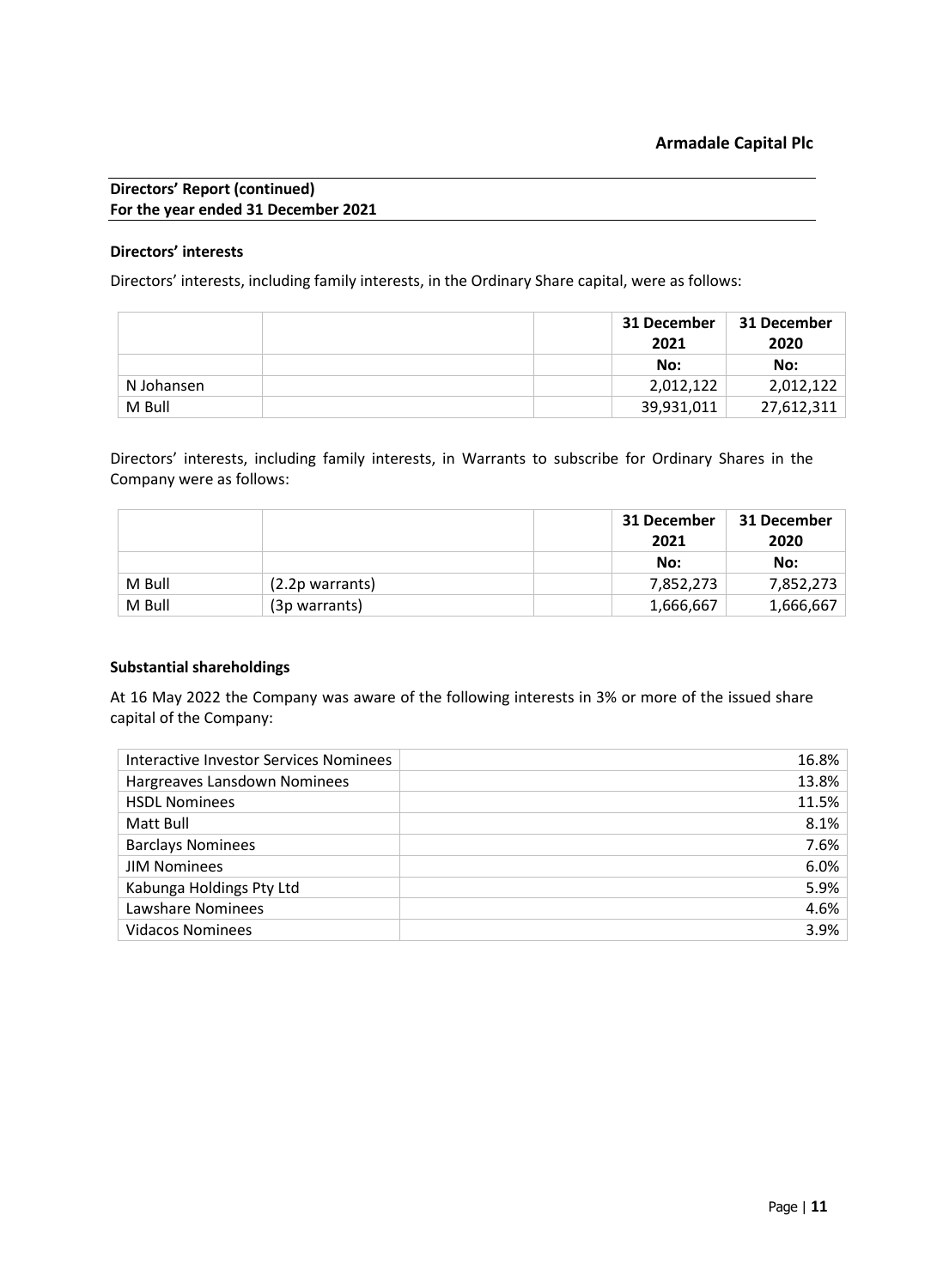### **Issue of Shares**

Details of Ordinary Shares issued during the year are set out in note 17 to the financial statements.

### **Shares under option or issued on exercise of options and warrants to subscribe for shares**

Shares held under option and warrants to subscribe for shares are detailed in notes 18 and 19 to the financial statements.

# **Indemnification of officers of the Company**

During the financial year, the Company paid a premium in respect of a contract insuring the Directors against liability when acting for the Company.

### **Remuneration of Directors**

The directors received the following fees by way of remuneration

|                  | 2021  | 2020  |
|------------------|-------|-------|
|                  | f'000 | f'000 |
| N Johansen       | 30    | 29    |
| <b>ES Mahede</b> | 22    | 29    |
| A Suedi          | 8     | 26    |
| M Bull           | 69    | 33    |
| <b>G</b> Hall    |       | 11    |

The Remuneration of Directors is determined by the Board within the limits set out in the Articles of Association of the Company.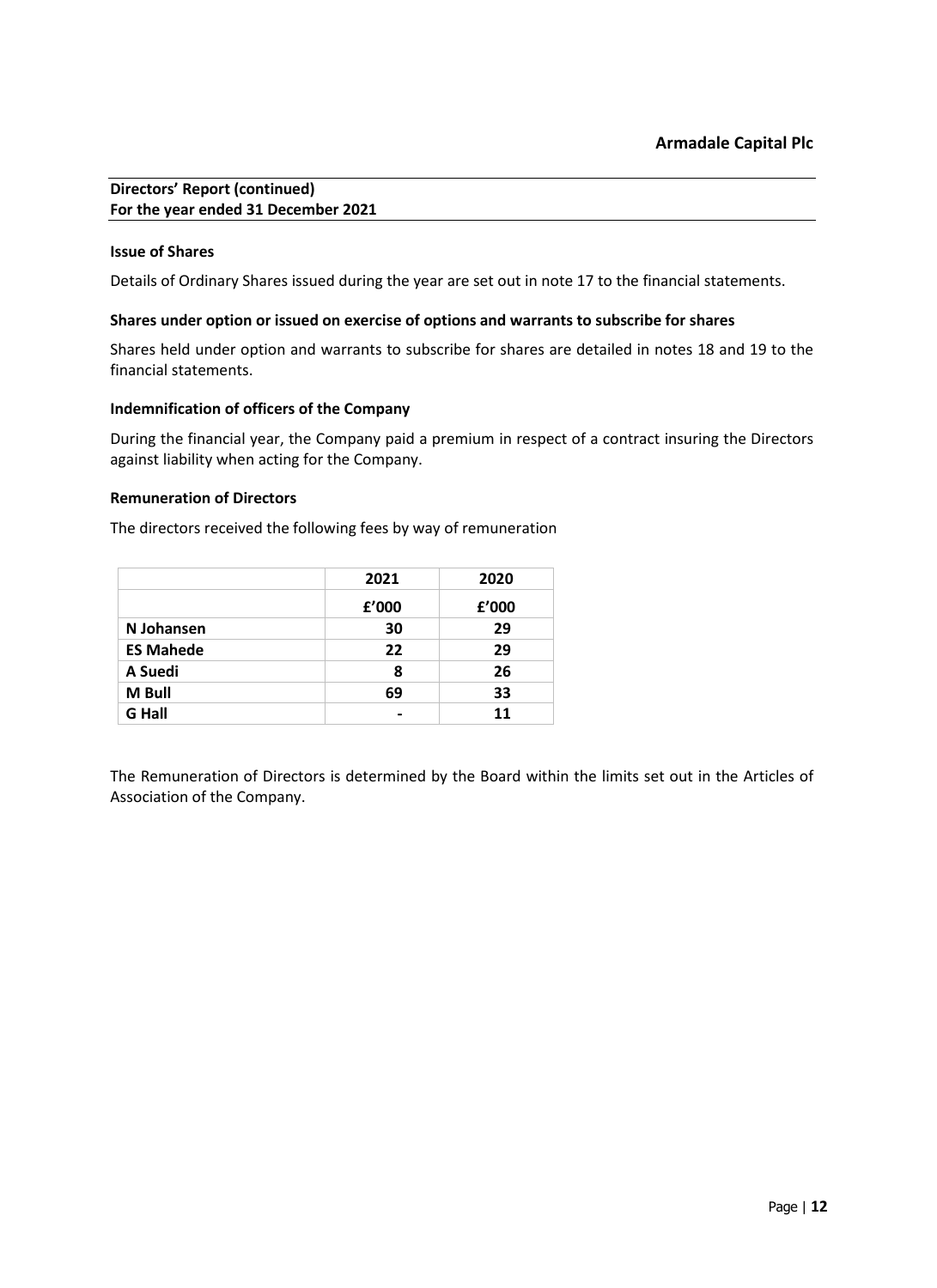### **Statement of Directors' responsibilities**

The Directors are responsible for preparing the strategic report, the annual report and the financial statements in accordance with applicable law and regulations.

Company law requires the Directors to prepare financial statements for each financial year. Under that law the Directors have elected to prepare the Group and Company financial statements in accordance with International Financial Reporting Standards (IFRSs) as adopted by the United Kingdom. Under company law the Directors must not approve the financial statements unless they are satisfied that they give a true and fair view of the state of affairs of the Group and Company and of the profit or loss of the Group and Company for that period. The Directors are also required to prepare financial statements in accordance with the rules of the London Stock Exchange for companies trading securities on the Alternative Investment Market.

In preparing these financial statements, the Directors are required to:

- select suitable accounting policies and then apply them consistently;
- make judgements and accounting estimates that are reasonable and prudent;
- state whether the financial statements have been prepared in accordance with IFRS as adopted by the United Kingdom, subject to any material departures disclosed and explained in the financial statements; and
- prepare the financial statements on the going concern basis unless it is inappropriate to presume that the Company will continue in business.

The Directors are responsible for keeping adequate accounting records that are sufficient to show and explain the Company's transactions and disclose with reasonable accuracy at any time the financial position of the Company and enable them to ensure that the financial statements comply with the Companies Act 2006. They are also responsible for safeguarding the assets of the Group and hence for taking reasonable steps for the prevention and detection of fraud and other irregularities.

#### **Website publication**

The Directors are responsible for ensuring the annual report and the financial statements are made available on a website. Financial statements are published on the Company's website in accordance with legislation in the United Kingdom governing the preparation and dissemination of financial statements, which may vary from legislation in other jurisdictions. The maintenance and integrity of the Company's website is the responsibility of the Directors. The Directors' responsibility also extends to the ongoing integrity of the financial statements contained therein.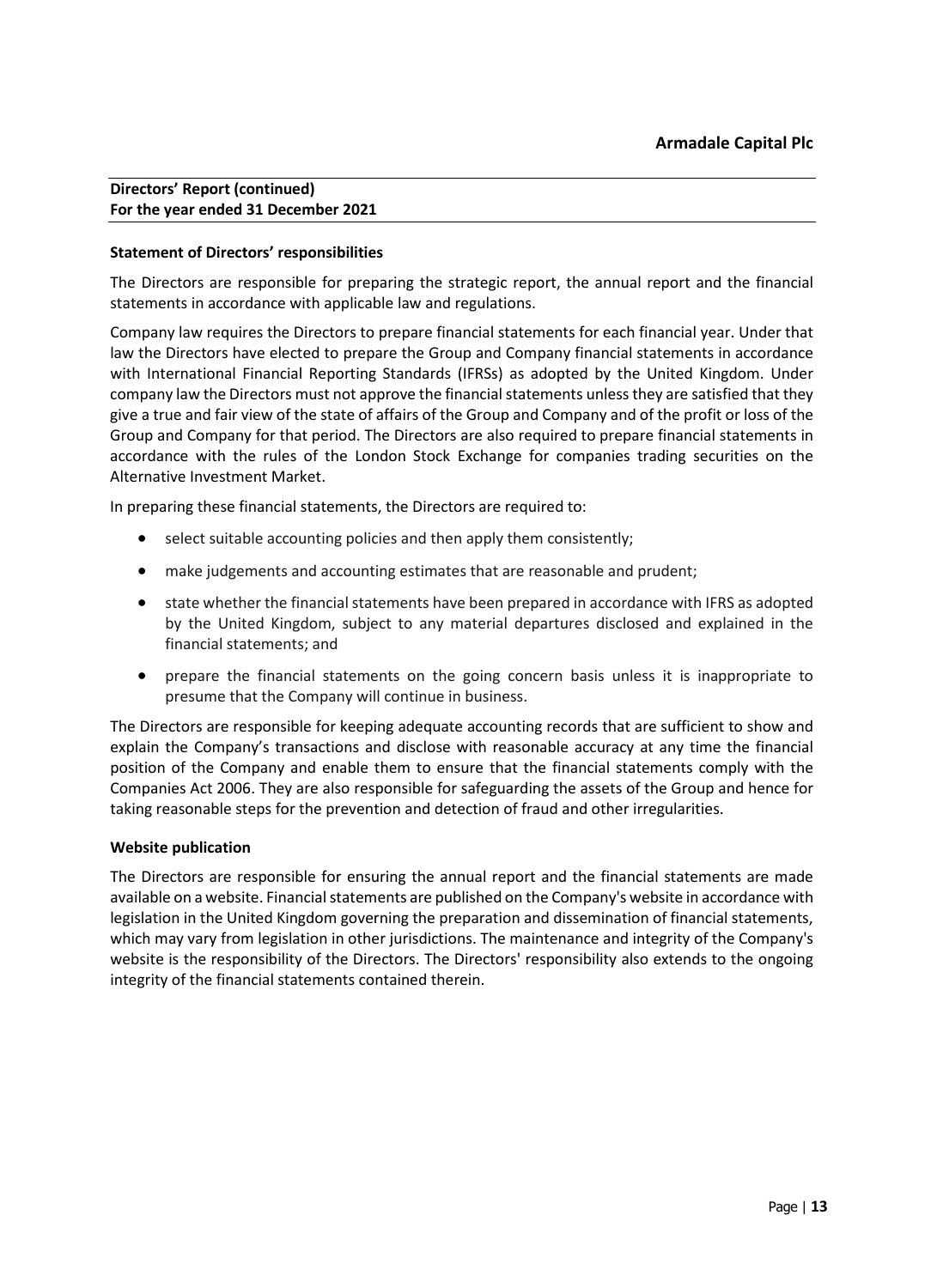# **Going Concern**

The financial statements have been prepared on the going concern basis as, in the opinion of the Directors, there is a reasonable expectation that the Group and the Company will continue in operational existence for the foreseeable future.

At 31 December 2021, the Group had cash of £886,000 (2020, £252,000) and no debt finance (2020, convertible loan notes of £577,000).

Since the year end, the Company has received £1,296,000 as a result of warrant exercises and 44.3 million warrants remain outstanding. Of these, 25.4 million are exercisable at 3p per warrant and will expire on 30 September 2022 if not exercised. Given the Company's current share price, it is reasonable to expect that the majority of these warrants will be exercised, potentially generating £763,000. The other 18.9 million outstanding warrants are exercisable at 7p and expire in May 2024.

As was announced on 3 September 2021, the Company has received its mining licence granting it exclusive development and mining rights over the graphite resources. This represented a major derisking milestone.

At 16 May 2022, the Company had cash of approximately £1,942,000 and listed investments with a traded value of approximately £99,000 together with warrants to acquire further shares with a value, net of the subscription cost, of £51,000. The Directors have prepared a cash flow forecast for the next twelve months which shows that the cash in hand together with expected further receipts is sufficient to meet current commitments in respect of exploration expenditure and corporate overheads for a period of at least twelve months, after which further fundraising will be required.

The Company's ability to continue as a going concern and to achieve its long term strategy of developing its exploration projects is dependent on further fundraising. Against the background of the encouraging progress with the Mahenge Liandu graphite project and the Company's history of raising funds through the issue of equity, the Directors consider that there is a reasonable expectation that the required capital will be raised. However, there are currently no binding agreements in place. Should the Directors be unable to raise sufficient funds, the Company may be unable to realise its assets and discharge its liabilities in the normal course of business.

These factors indicate the existence of a material uncertainty which may cast doubt over the Group's and Company's ability to continue as a going concern. The financial statements do not include the adjustments that would result if the Group or Company were unable to continue as a going concern.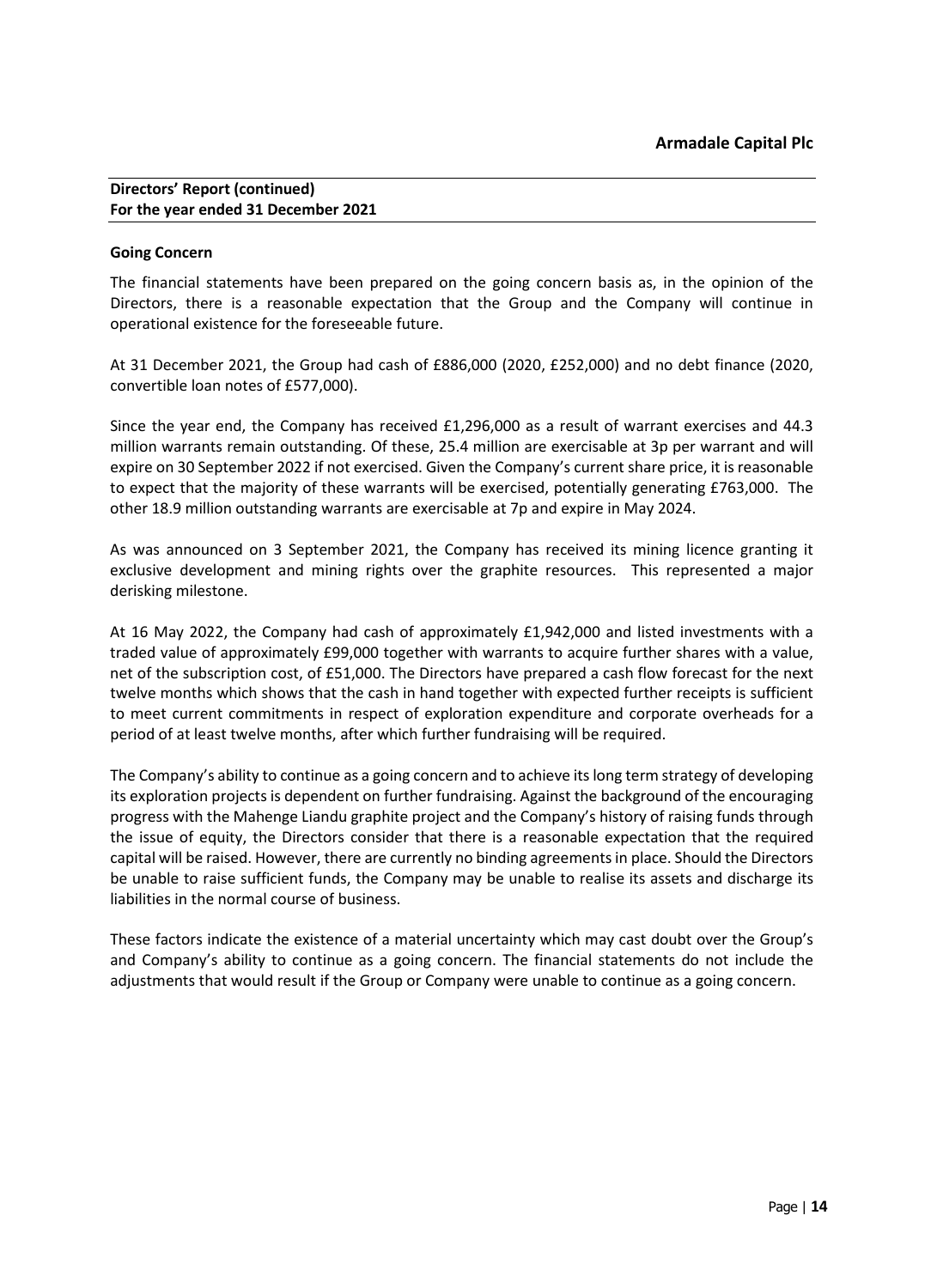# **Principal risks and uncertainties**

The Group's risks and use of financial instruments are described in Note 4 to the financial statements. Other risks are described in the Strategic Report.

### **Events after the balance sheet date**

Since the year end, the Company has received notices of exercise in respect of 48.9 million warrants to subscribe for Ordinary Shares in the Company, raising cash of £1,296,000.

### **Directors' Confirmation**

The Directors who held office at the date of approval of this Directors' Report confirm that so far as each Director is aware:

- (a) there is no relevant audit information of which the Company's auditors are unaware; and
- (b) each Director has taken all the steps that ought to have been taken as a director, including making appropriate enquiries of fellow Directors and of the Company's auditors for that purpose, in order to be aware of any information needed by the Company's auditors in connection with preparing their report and to establish that the Company's auditors are aware of that information.

By order of the Board

**Timothy Jones Secretary** 20 May 2022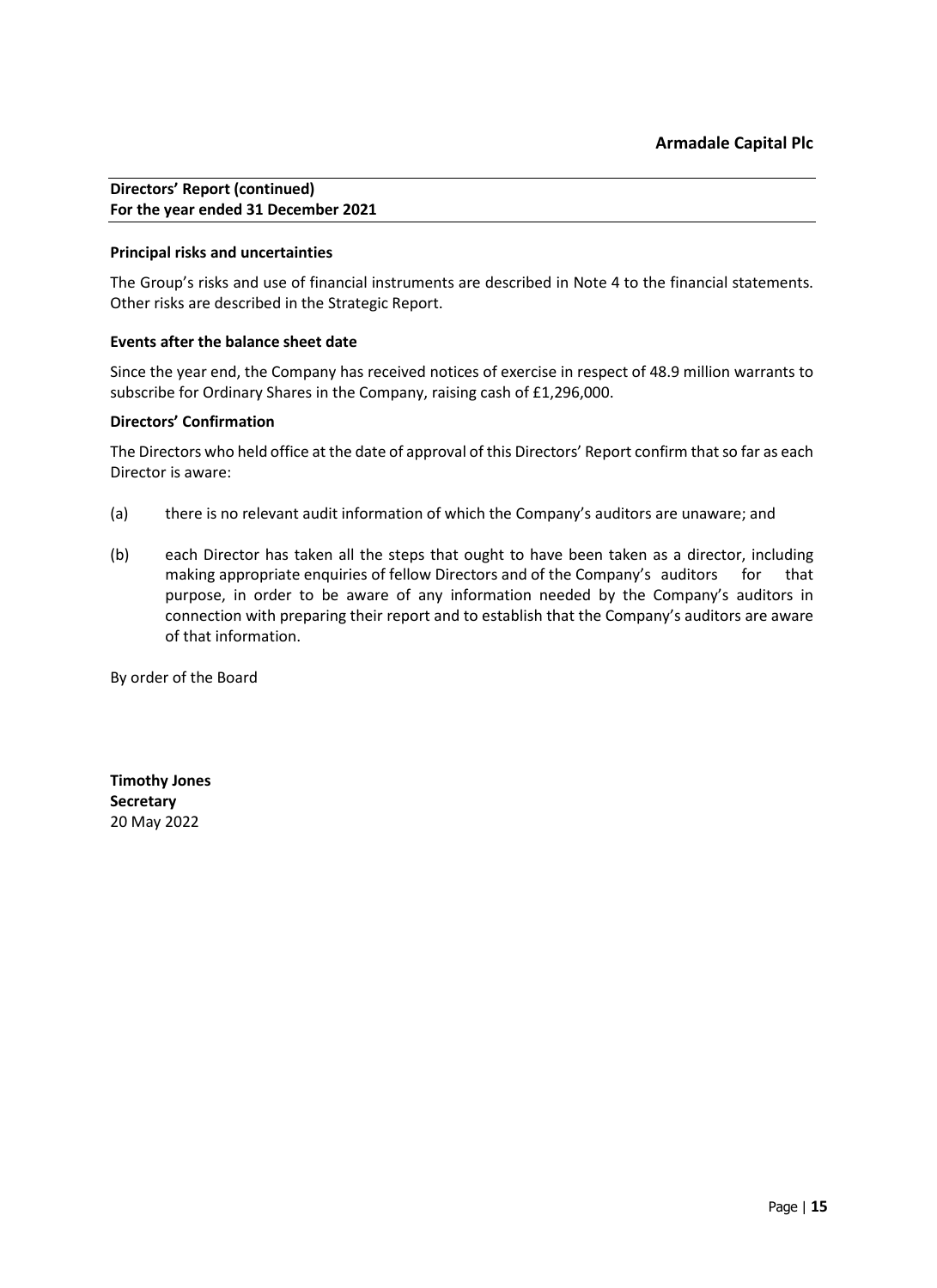# <span id="page-15-0"></span>**Opinion**

We have audited the financial statements of Armadale Capital Plc (the 'Parent Company') and its subsidiaries (together, the 'Group') for the year ended 31 December 2021 which comprise the consolidated statement of comprehensive income, the consolidated and company statements of financial position, the consolidated and company statements of changes in equity, the consolidated and company statements of cash flows, and notes to the financial statements, including a summary of significant accounting policies.

The financial reporting framework that has been applied in the preparation of the financial statements is applicable law and International Financial Reporting Standards (IFRSs) as adopted by the United Kingdom and, as regards the Parent Company financial statements, as applied in accordance with the provisions of the Companies Act 2006.

In our opinion:

- the financial statements give a true and fair view of the state of the Group's and of the Parent Company's affairs as at 31 December 2021 and of the Group's loss for the year then ended;
- the Group financial statements have been properly prepared in accordance with IFRSs as adopted by the United Kingdom;
- the Parent Company financial statements have been properly prepared in accordance with IFRSs as adopted by the European Union and as applied in accordance with the provisions of the Companies Act 2006; and
- the financial statements have been prepared in accordance with the requirements of the Companies Act 2006.

# **Basis for opinion**

We conducted our audit in accordance with International Standards on Auditing (UK) (ISAs (UK)) and applicable law. Our responsibilities under those standards are further described in the Auditor's responsibilities for the audit of the financial statements section of our report. We are independent of the Group and the Parent Company in accordance with the ethical requirements that are relevant to our audit of the financial statements in the UK, including the FRC's Ethical Standard as applied to listed entities, and we have fulfilled our other ethical responsibilities in accordance with these requirements. We believe that the audit evidence we have obtained is sufficient and appropriate to provide a basis for our opinion.

# **Material uncertainty related to going concern**

We draw attention note 2.2 to the financial statements which explains that the Parent Company's and the Group's ability to continue as a going concern is dependent on further fundraising. These conditions indicate the existence of a material uncertainty which may cast significant doubt over the Parent Company's and the Group's ability to continue as a going concern. Our opinion is not modified in respect of this matter.

We considered going concern to be a key audit matter based on our assessment of the risk and the effect on our audit.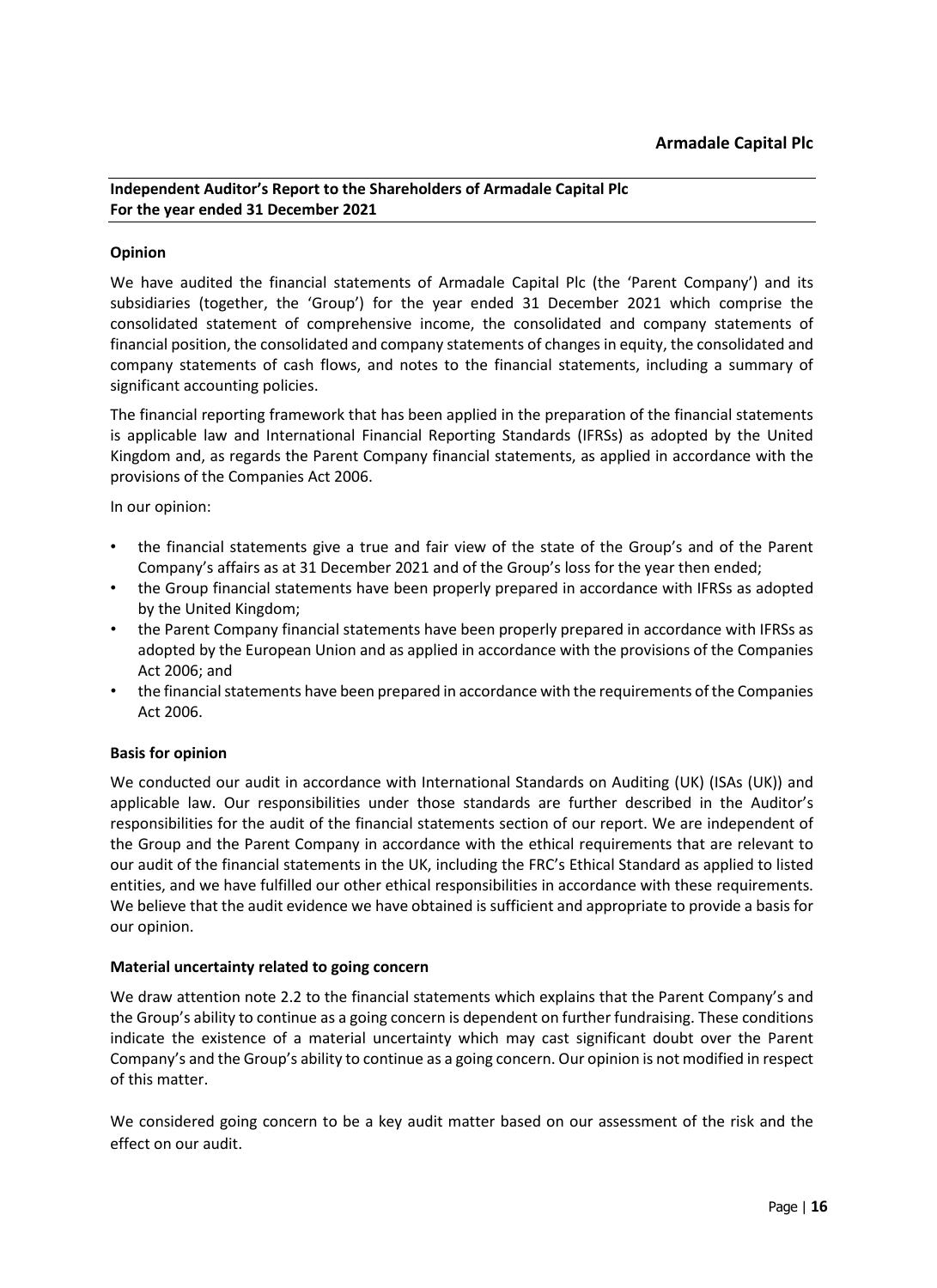How the scope of our audit responded to the risk:

- We reviewed the Directors' forecasts to assess the Parent Company's and Group's ability to meet their financial obligations as they fall due within the period of twelve months from the date of approval of the financial statements
- We reviewed the assumptions and inputs in the cash flow forecast to assess whether these were in line with our understanding of the company's operations and other information obtained by us during the course of the audit
- We challenged the Directors' expectation that sufficient funds may be secured by reviewing the potential funding options available to the Company and considering the past success the Company has had in raising equity and debt finance.
- We reviewed the disclosure included within the financial statements.

# **An overview of the scope of our audit**

We conducted our audit in accordance with International Standards on Auditing (UK and Ireland) ('ISAs (UK and Ireland)'). We designed our audit by determining materiality and assessing the risks of material misstatement in the financial statements. In particular, we looked at where the directors made subjective judgements, for example in respect of significant accounting estimates that involved making assumptions and considering future events that are inherently uncertain. As in all our audits we also addressed the risk of management override of internal controls, including evaluating whether there is evidence of bias by the directors that represented a risk of material misstatement due to fraud.

We tailored the scope of our audit to ensure that we performed enough work to be able to give an opinion on the financial statements as a whole, taking into account our understanding of the Group and its environment, the accounting processes and controls, and the industry in which the Group operates. We planned our work to include sufficient work in respect of the parent company and the subsidiaries to enable us to provide an opinion on the consolidated financial statements.

The risks of material misstatement that had the greatest effect on our audit, including the allocation of our resources and effort, are identified in the Key audit matters section below. We have also set out how we tailored our audit to address these specific areas in order to provide an opinion on the financial statements as a whole, and any comments we make on the results of our procedures should be read in this context. This is not a complete list of all risks identified by our audit.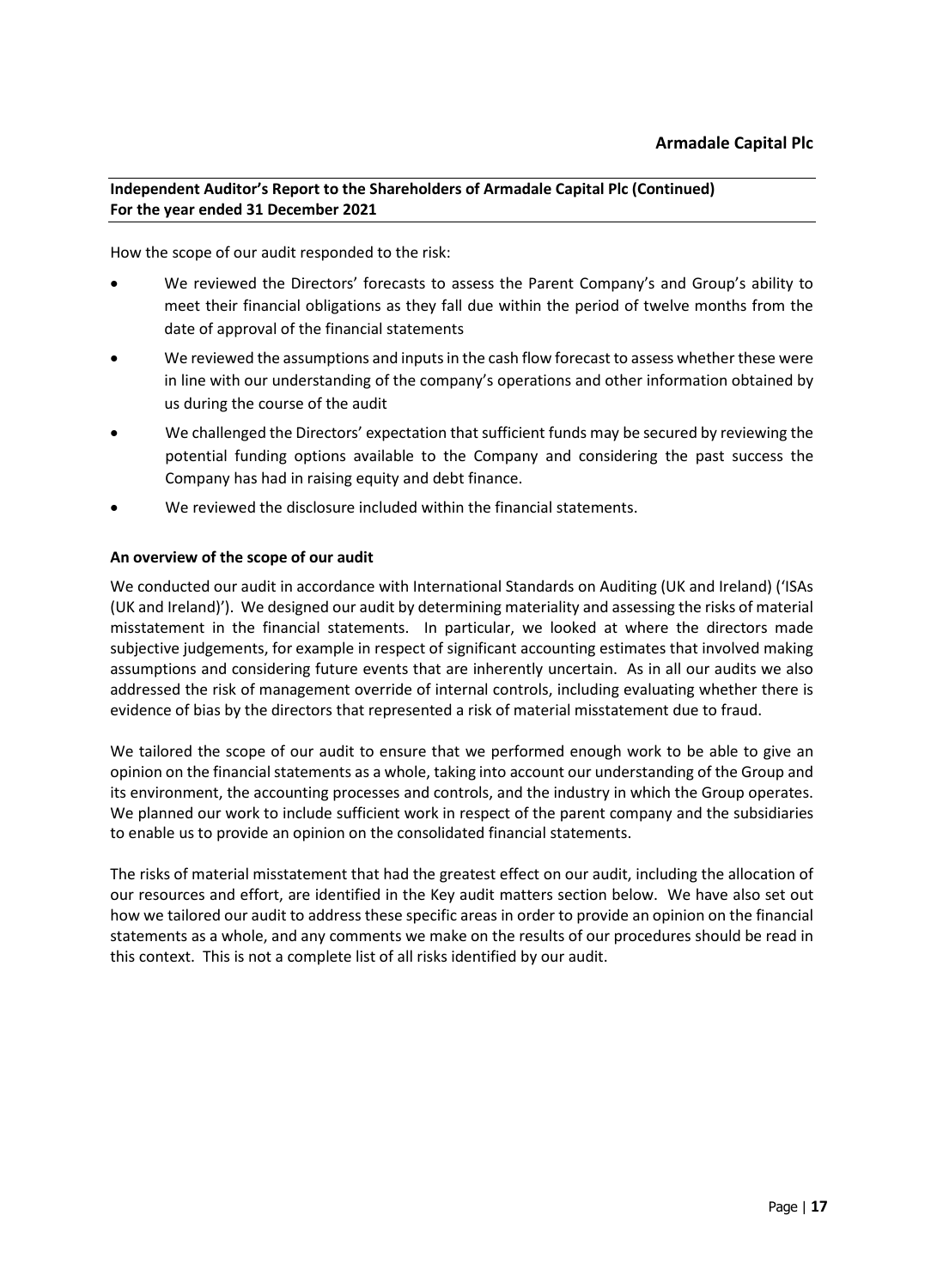# **Key audit matters**

Key audit matters are those matters that, in our professional judgment, were of most significance in our audit of the financial statements of the current period and include the most significant assessed risks of material misstatement (whether or not due to fraud) we identified, including those which had the greatest effect on: the overall audit strategy, the allocation of resources in the audit; and directing the efforts of the engagement team. These matters were addressed in the context of our audit of the financial statements as a whole, and in forming our opinion thereon, and we do not provide a separate opinion on these matters.

### Going concern

See relevant section above.

### Carrying value of exploration and evaluation assets

The exploration and evaluation assets of the Group represent the key assets on the Group's statement of financial position.

There are a number of estimates and judgements used by management in assessing the Exploration and Evaluation assets for indicators of impairment under accounting standards. These estimates and judgements are set out in note 2.10, note 2.13 and note 3 to the financial statements and the subjectivity of these estimates along with the material carrying value of the assets make this a key audit area.

# How the scope of our audit responded to the risk:

We considered the indicators of impairment applicable to the Mahenge Liandu exploration asset, including those indicators identified in IFRS 6: 'Exploration for and Evaluation of Mineral Resources' and reviewed management's assessment of these indicators. The following work was undertaken:

- We discussed the progress of the project and the progress of the relevant licence applications with management and the directors
- We reviewed relevant documentation pertaining to the above
- We reviewed the appropriateness of the costs capitalised in accordance with IFRS 6: 'Exploration for and Evaluation of Mineral Resources'.
- We made specific inquires of management and reviewed market announcements which confirmed the plan to continue investment in the Mahenge Liandu project subject to sufficient funding being available, as disclosed in note 2.2
- We have reviewed the adequacy of disclosures provided within the financial statements in relation to the impairment assessment against the requirements of the accounting standards.

# Key observations:

Based on our work we concur with management's conclusion that no impairment was required and consider the disclosures included in the financial statements to be appropriate.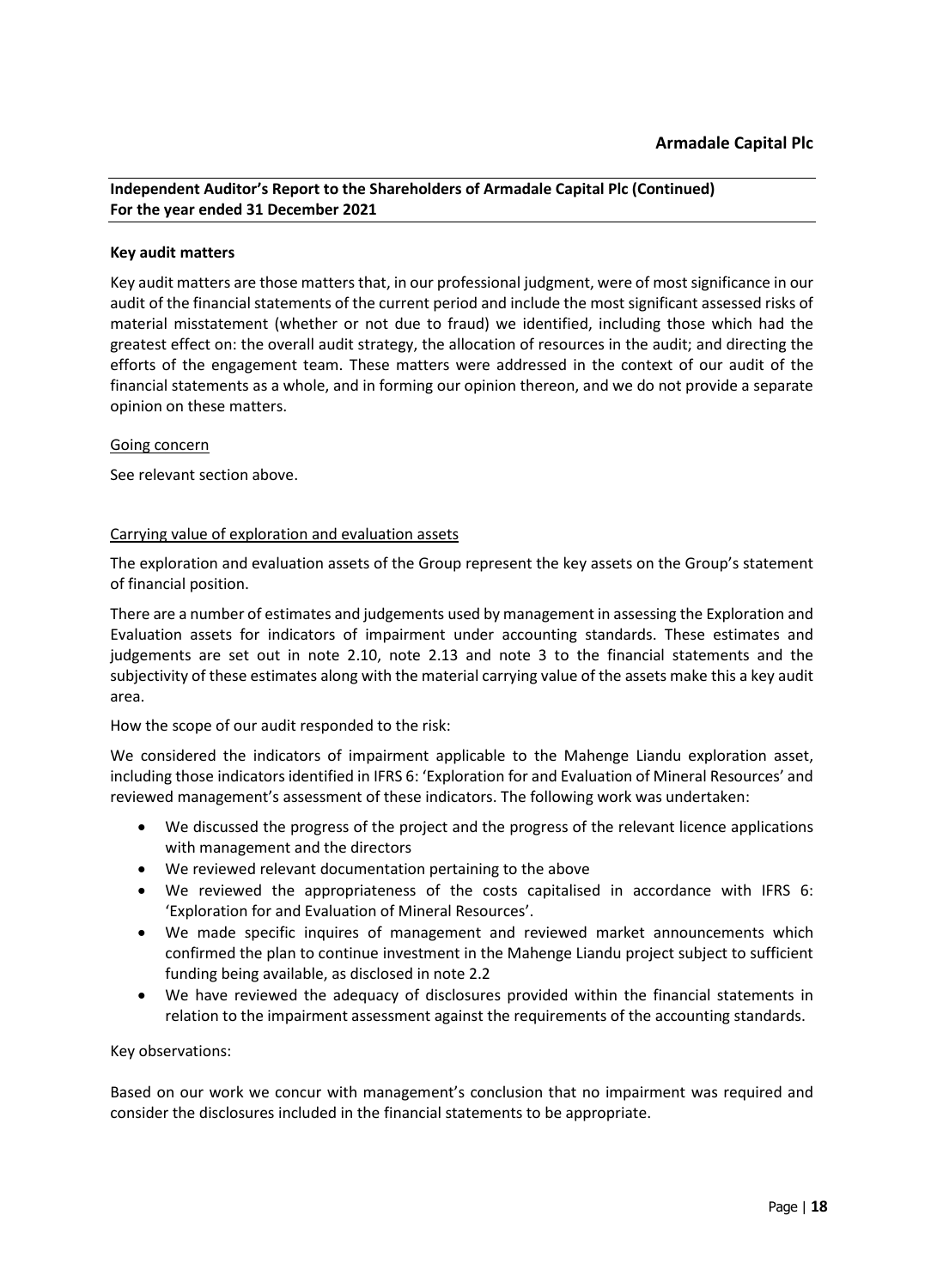# **Our application of materiality**

We define materiality as the magnitude of misstatement in the financial statements that makes it probable that the economic decision of a reasonably knowledgeable person would be changed or influenced. We use materiality both in planning the scope of our audit work and in evaluating the results of our work.

Based on our professional judgement we determined materiality for the consolidated financial statements as a whole to be £120,000 and for the parent company financial statements to be £120,000 based upon 2% of net assets.

We consider net assets to be the financial metric of the most interest to shareholders and other users of the financial statements, given the Group's status as an exploration entity in natural resources development and therefore consider this to be an appropriate basis for materiality.

We agreed with the board that we would report to them all individual audit differences identified during the course of our audit in excess of £6,000. We also agreed to report differences below these thresholds that, in our view, warranted reporting on qualitative grounds.

# **Other information**

The Directors are responsible for the other information. The other information comprises the information included in the annual report and accounts, other than the financial statements and our auditor's report thereon. Our opinion on the financial statements does not cover the other information and, except to the extent otherwise explicitly stated in our report, we do not express any form of assurance conclusion thereon.

In connection with our audit of the financial statements, our responsibility is to read the other information and, in doing so, consider whether the other information is materially inconsistent with the financial statements or our knowledge obtained in the audit or otherwise appears to be materially misstated. If we identify such material inconsistencies or apparent material misstatements, we are required to determine whether there is a material misstatement in the financial statements or a material misstatement of the other information. If, based on the work we have performed, we conclude that there is a material misstatement of this other information, we are required to report that fact.

We have nothing to report in this regard.

# **Opinions on other matters prescribed by the Companies Act 2006**

In our opinion, based on the work undertaken in the course of the audit:

- the information given in the strategic report and the Directors' report for the financial year for which the financial statements are prepared is consistent with the financial statements; and
- the strategic report and the Directors' report have been prepared in accordance with applicable legal requirements.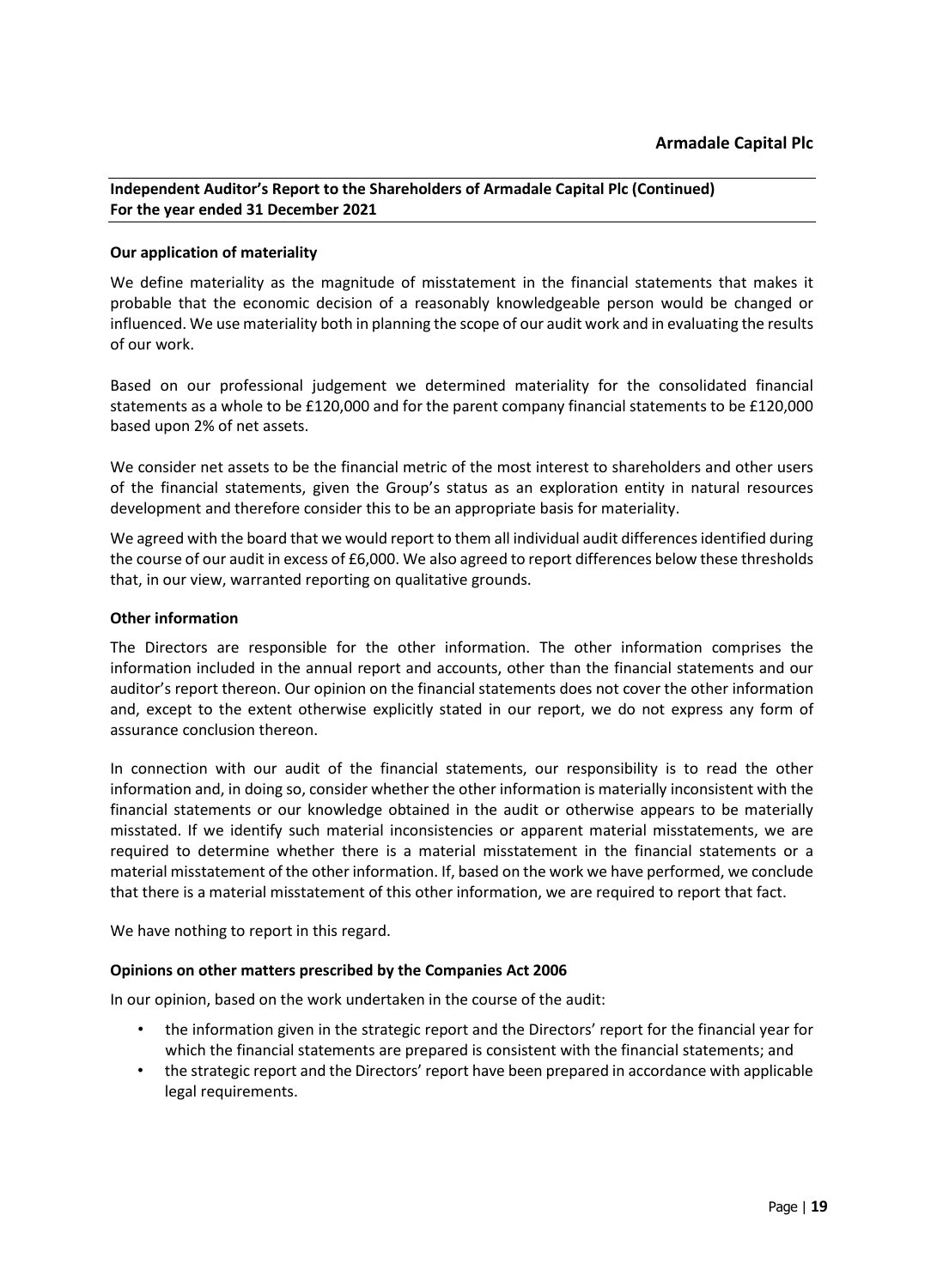# **Matters on which we are required to report by exception**

In the light of the knowledge and understanding of the Group and the Parent Company and its environment obtained in the course of the audit, we have not identified material misstatements in the strategic report or the Directors' report.

We have nothing to report in respect of the following matters in relation to which the Companies Act 2006 requires us to report to you if, in our opinion:

- adequate accounting records have not been kept by the Parent Company, or returns adequate for our audit have not been received from branches not visited by us; or
- the Parent Company financial statements are not in agreement with the accounting records and returns; or
- certain disclosures of Directors' remuneration specified by law are not made; or
- we have not received all the information and explanations we require for our audit.

### **Responsibilities of Directors**

As explained more fully in the Statement of directors' responsibilities the Directors are responsible for the preparation of the financial statements and for being satisfied that they give a true and fair view, and for such internal control as the Directors determine is necessary to enable the preparation of financial statements that are free from material misstatement, whether due to fraud or error.

In preparing the financial statements, the Directors are responsible for assessing the Group's and the Parent Company's ability to continue as a going concern, disclosing, as applicable, matters related to going concern and using the going concern basis of accounting unless the Directors either intend to liquidate the Group or the Parent Company or to cease operations, or have no realistic alternative but to do so.

# **Auditor's responsibilities for the audit of the financial statements**

Our objectives are to obtain reasonable assurance about whether the financial statements as a whole are free from material misstatement, whether due to fraud or error, and to issue an Auditor's report that includes our opinion. Reasonable assurance is a high level of assurance, but is not a guarantee that an audit conducted in accordance with ISAs (UK) will always detect a material misstatement when it exists. Misstatements can arise from fraud or error and are considered material if, individually or in the aggregate, they could reasonably be expected to influence the economic decisions of users taken on the basis of these financial statements.

Because of the inherent limitations of an audit, there is a risk that we will not detect all irregularities, including those leading to a material misstatement in the financial statements or non-compliance with regulation. This risk increases the more that compliance with a law or regulation is removed from the events and transactions reflected in the financial statements, as we will be less likely to become aware of instances of non-compliance.

The risk is also greater regarding irregularities occurring due to fraud rather than error, as fraud involves intentional concealment, forgery, collusion, omission or misrepresentation.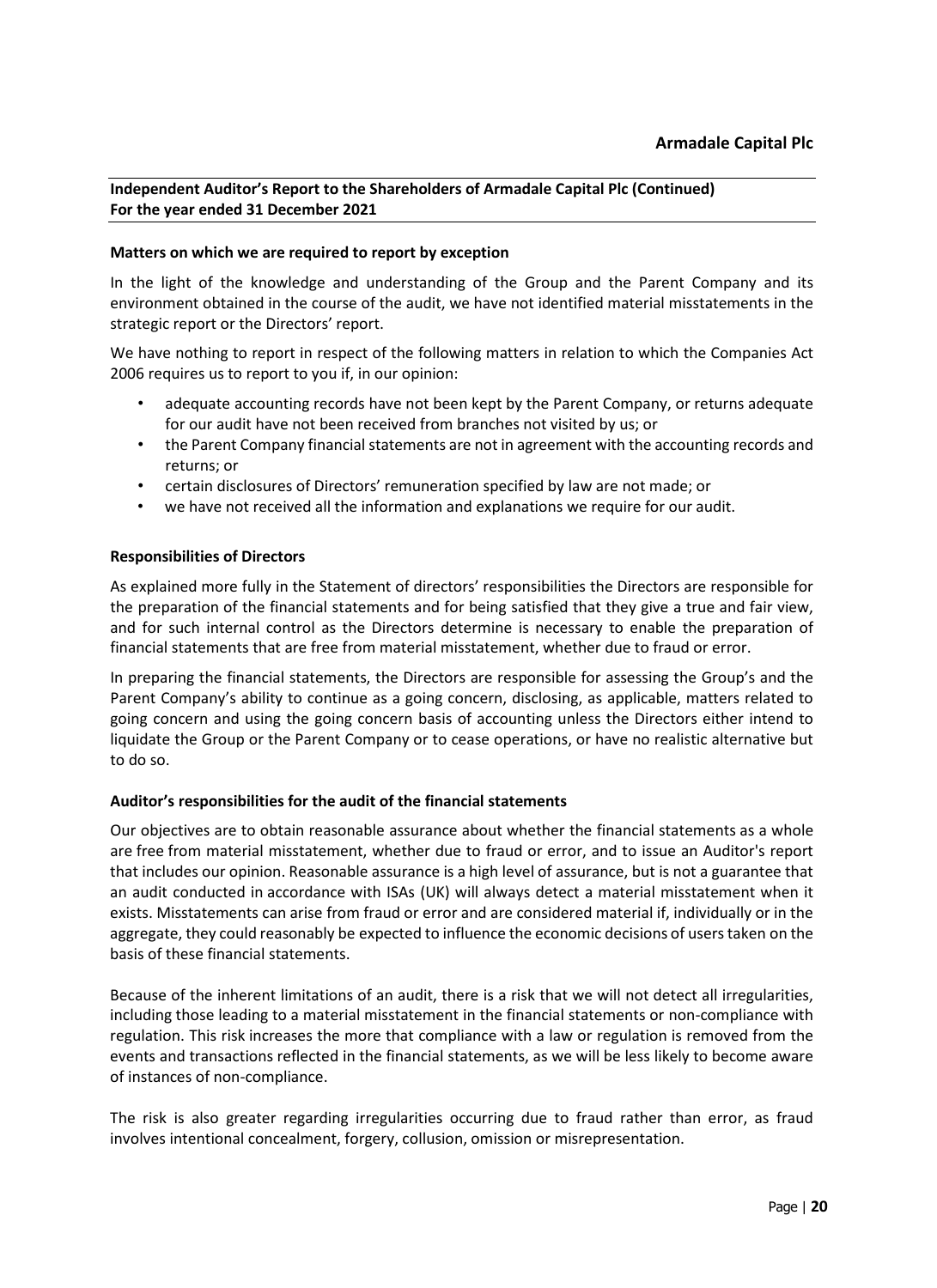The specific procedures for this engagement that we designed and performed to detect material misstatements in respect of irregularities, including fraud, were as follows:

- Enquiry of management around actual and potential litigation and claims;
- Enquiry of management to identify any material instances of non-compliance with laws and regulations;
- Reviewing financial statement disclosures and testing to supporting documentation to assess compliance with applicable laws and regulations;
- Performing audit work to address the risk of irregularities due to management override of controls, including testing of journal entries and other adjustments for appropriateness, evaluating the business rationale of significant transactions outside the normal course of business and reviewing material financial reporting judgements and accounting estimates for evidence of bias.

A further description of our responsibilities for the audit of the financial statements is located on the Financial Reporting Council's website at: www.frc.org.uk/auditorsresponsibilities. This description forms part of our Auditor's report.

# **Use of our report**

This report is made solely to the Parent Company's members, as a body, in accordance with Chapter 3 of Part 16 of the Companies Act 2006. Our audit work has been undertaken so that we might state to the Parent Company's members those matters we are required to state to them in an auditor's report and for no other purpose. To the fullest extent permitted by law, we do not accept or assume responsibility to anyone other than the Parent Company and the Parent Company's members as a body, for our audit work, for this report, or for the opinions we have formed.

Alan Poole BA (Hons) FCA (Senior Statutory Auditor)

For and on behalf of **James Cowper Kreston** 

Statutory Auditors Reading Bridge House George Street Reading RG1 8LS

20 May 2022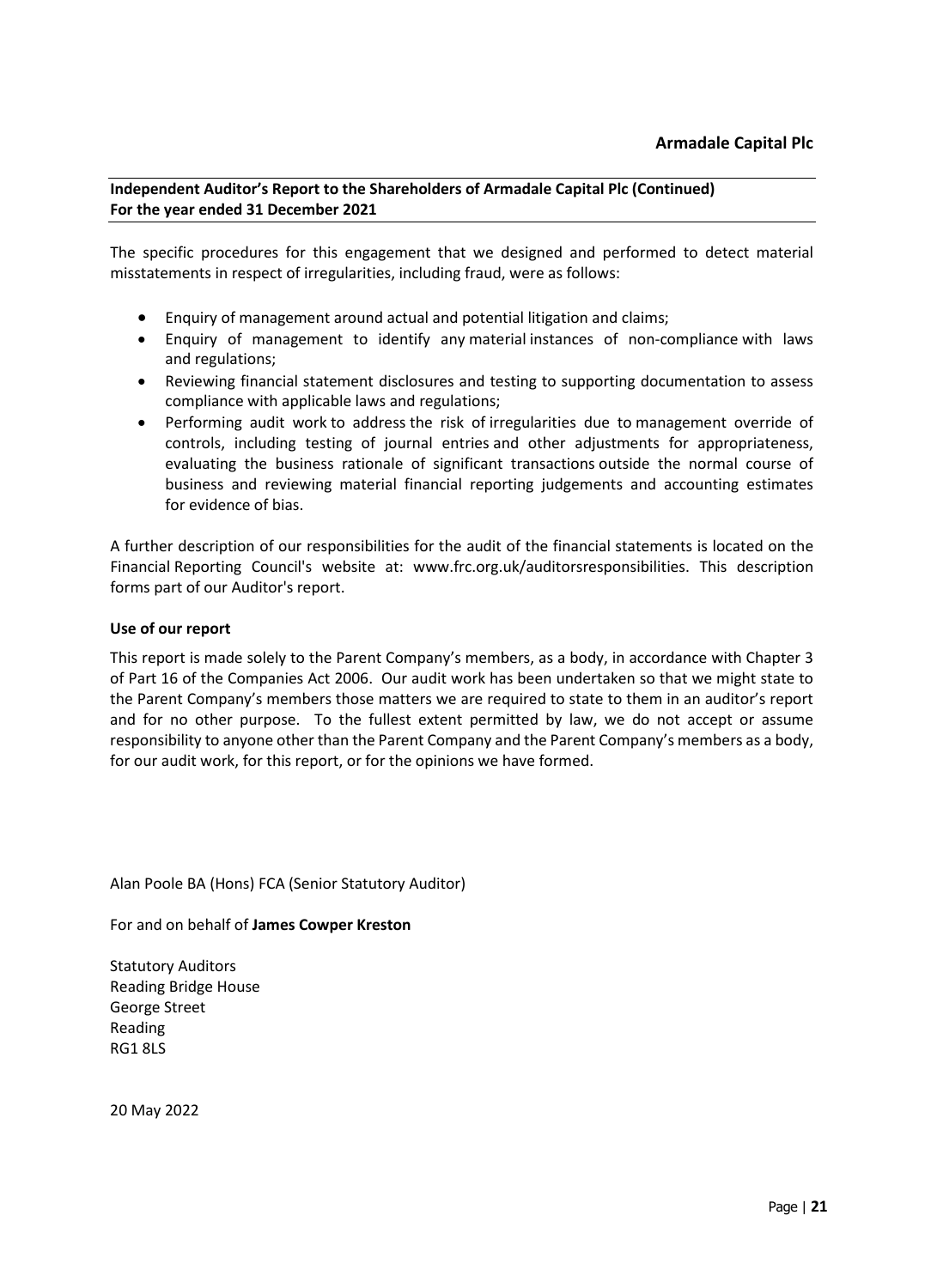|                                                                                      | <b>Note</b> | 2021                         | 2020   |
|--------------------------------------------------------------------------------------|-------------|------------------------------|--------|
|                                                                                      |             | f'000                        | f'000  |
| Administrative expenses                                                              |             | (330)                        | (378)  |
| Share based payment charges                                                          |             | $\qquad \qquad \blacksquare$ |        |
| Change in fair value of derivative                                                   |             |                              | 37     |
| Change in fair value of investments                                                  | 12          | 8                            | 176    |
| <b>Operating loss</b>                                                                |             | (322)                        | (165)  |
|                                                                                      |             |                              |        |
| Finance costs                                                                        |             | (11)                         | (31)   |
| Loss before taxation                                                                 | 6           | (333)                        | (196)  |
| Taxation                                                                             | 9           |                              |        |
| <b>Loss after taxation</b>                                                           |             | (333)                        | (196)  |
|                                                                                      |             |                              |        |
| Other comprehensive income                                                           |             |                              |        |
| Items that may be reclassified to profit or loss:                                    |             |                              |        |
| Exchange differences on translating foreign entities                                 |             | (61)                         | 39     |
| Total comprehensive loss attributable to the equity<br>holders of the parent company |             | (394)                        | (157)  |
|                                                                                      |             |                              |        |
| Loss per share attributable to the equity holders of the                             |             | Pence                        | Pence  |
| parent company                                                                       |             |                              |        |
| Basic and diluted loss per share                                                     | 10          | (0.07)                       | (0.04) |

<span id="page-21-0"></span>**Consolidated Statement of Comprehensive Income For the year ended 31 December 2021**

The notes on pages 29 to 51 form part of the financial statements.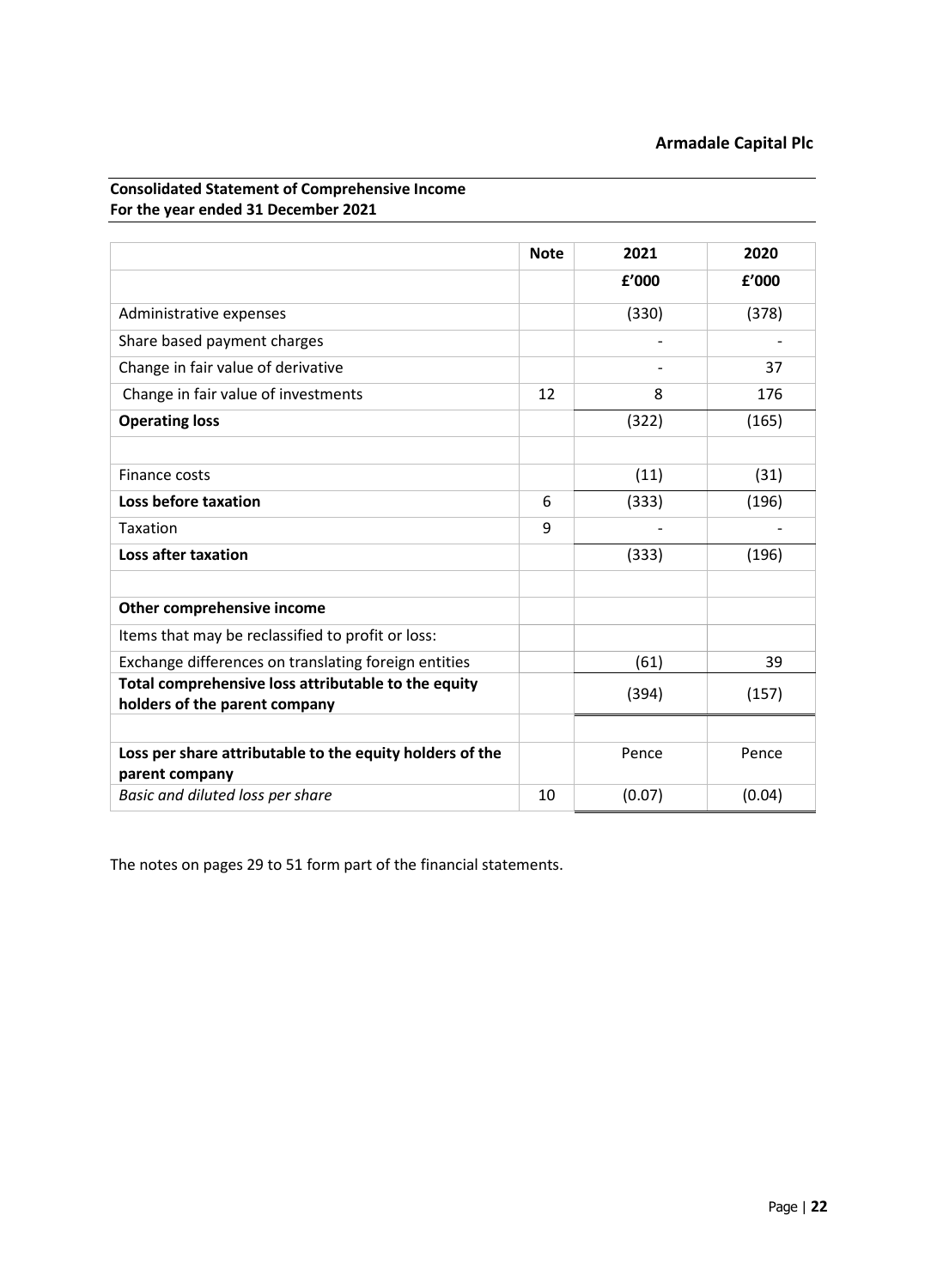# <span id="page-22-0"></span>**Consolidated Statement of Financial Position At 31 December 2021**

|                                     | <b>Note</b> | 2021<br>£'000 | 2020<br>£'000 |
|-------------------------------------|-------------|---------------|---------------|
| <b>Assets</b>                       |             |               |               |
| <b>Non-current assets</b>           |             |               |               |
| Exploration and evaluation assets   | 11          | 4,727         | 4,417         |
| Investments                         | 12          | 138           | 282           |
|                                     |             | 4,865         | 4,699         |
| <b>Current assets</b>               |             |               |               |
|                                     |             |               |               |
| Trade and other receivables         | 13          | 150           | 121           |
| Cash and cash equivalents           |             | 886           | 252           |
|                                     |             | 1,036         | 373           |
|                                     |             |               |               |
| <b>Total assets</b>                 |             | 5,901         | 5,072         |
| <b>Equity and liabilities</b>       |             |               |               |
| <b>Equity</b>                       |             |               |               |
| Share capital                       | 17          | 3,275         | 3,207         |
| Share premium                       | 20          | 23,906        | 22,348        |
| Shares to be issued                 | 20          | 286           | 286           |
| Share option and warrant reserve    | 20          | 925           | 762           |
| Foreign exchange reserve            | 20          | 66            | 127           |
| <b>Retained earnings</b>            | 20          | (22, 636)     | (22, 406)     |
| <b>Total equity</b>                 |             | 5,822         | 4,325         |
| <b>Current liabilities</b>          |             |               |               |
| Trade and other payables            | 14          | 79            | 170           |
| Loans                               | 15          |               | 577           |
| <b>Total Liabilities</b>            |             | 79            | 747           |
|                                     |             |               |               |
| <b>Total equity and liabilities</b> |             | 5,901         | 5,072         |

The notes on page 29 to 51 form part of the financial statements. Approved by the Board and authorised for issue on 20 May 2022 Signed on behalf of the Board

**Director Director** 

**M Bull N Johansen**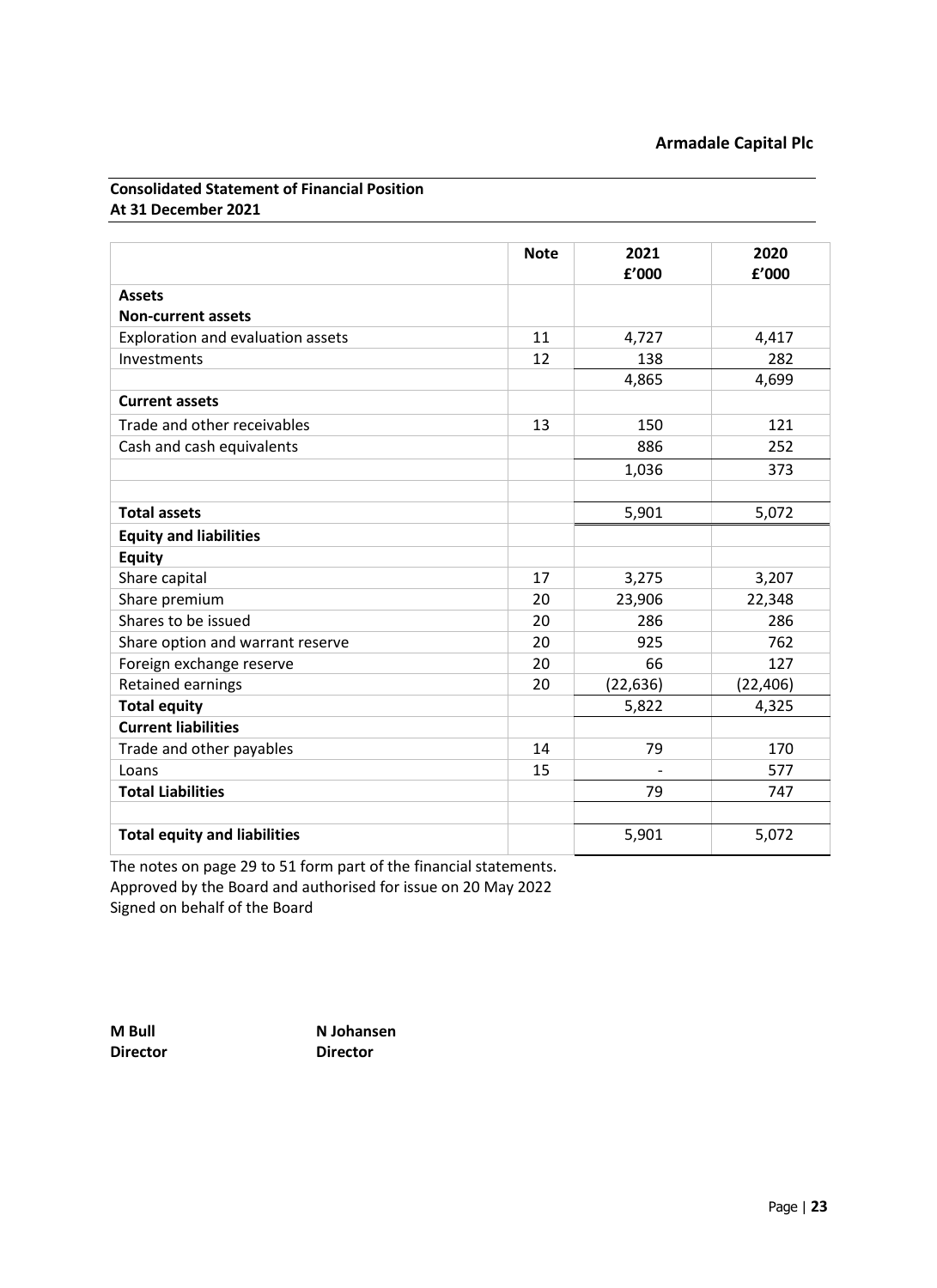# <span id="page-23-0"></span>**Company Statement of Financial Position At 31 December 2021**

|                                     |             | 2021      | 2020   |
|-------------------------------------|-------------|-----------|--------|
|                                     | <b>Note</b> | f'000     | f'000  |
| <b>Assets</b>                       |             |           |        |
| <b>Non-current assets</b>           |             |           |        |
| Investments                         | 12          | 1,738     | 1,882  |
| Other receivables                   | 13          | 3,460     | 2,781  |
|                                     |             | 5,198     | 4,663  |
| <b>Current assets</b>               |             |           |        |
| Trade and other receivables         | 13          | 136       | 112    |
| Cash and cash equivalents           |             | 562       | 218    |
|                                     |             | 698       | 330    |
|                                     |             |           |        |
| <b>Total assets</b>                 |             | 5,896     | 4,993  |
| <b>Equity and liabilities</b>       |             |           |        |
| <b>Equity</b>                       |             |           |        |
| Share capital                       | 17          | 3,275     | 3,207  |
| Share premium                       | 20          | 23,906    | 22,348 |
| Shares to be issued                 | 20          | 286       | 286    |
| Share option and warrant reserve    | 20          | 925       | 763    |
| <b>Retained earnings</b>            | 20          | (22, 553) | 22,273 |
| <b>Total equity</b>                 |             | 5,839     | 4,331  |
| <b>Current liabilities</b>          |             |           |        |
| Trade and other payables            | 14          | 57        | 85     |
| Loans                               | 15          |           | 577    |
| <b>Total liabilities</b>            |             | 57        | 662    |
|                                     |             |           |        |
| <b>Total equity and liabilities</b> |             | 5,896     | 4,993  |

The Company has taken advantage of the exemption conferred by section 408 of Companies Act 2006 from presenting its own statement of comprehensive income. A loss after taxation of £383,000 (2020: £217,000) has been included in the financial statements of the parent company.

The notes on pages 29 to 51 form part of the financial statements. Approved by the Board and authorised for issue on 20 May 2022 Signed on behalf of the Board

**M Bull N Johansen**

**Director Director Company Registration No. 5541602**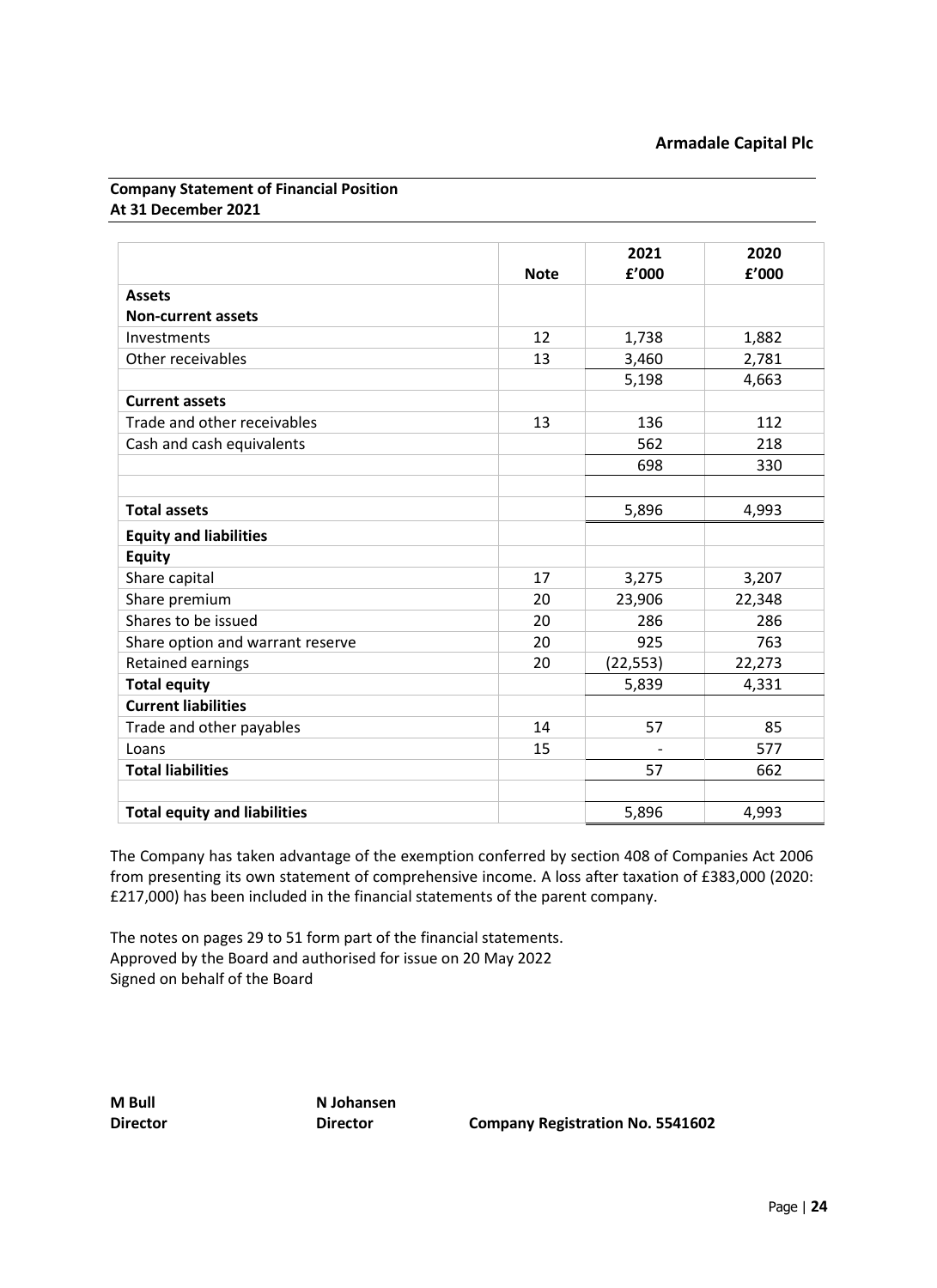# **Armadale Capital Plc**

# <span id="page-24-0"></span>**Consolidated Statement of Changes in Equity For the year ended 31 December 2021**

|                                          | <b>Share</b><br>Capital  | <b>Share</b><br>Premium  | Shares to<br>be issued       | <b>Share</b><br>Option and<br>Warrant<br>Reserve | Foreign<br><b>Exchange</b><br>Reserve | <b>Retained</b><br><b>Earnings</b> | <b>Total</b>             |
|------------------------------------------|--------------------------|--------------------------|------------------------------|--------------------------------------------------|---------------------------------------|------------------------------------|--------------------------|
|                                          | £'000                    | £'000                    | £'000                        | £'000                                            | £'000                                 | f'000                              | £'000                    |
| At 1 January 2020                        | 3,140                    | 21,037                   | 286                          | 661                                              | 88                                    | (22, 400)                          | 2,812                    |
|                                          |                          |                          |                              |                                                  |                                       |                                    |                          |
| Loss for the period                      | $\overline{\phantom{a}}$ | $\overline{\phantom{a}}$ | $\qquad \qquad \blacksquare$ | $\blacksquare$                                   | $\blacksquare$                        | (196)                              | (196)                    |
| Other comprehensive loss                 | ٠                        | $\blacksquare$           | $\blacksquare$               |                                                  | 39                                    |                                    | 39                       |
| Total comprehensive loss for the<br>year | $\overline{\phantom{a}}$ | ٠                        | ٠                            | $\overline{\phantom{0}}$                         | 39                                    | (196)                              | (157)                    |
|                                          |                          |                          |                              |                                                  |                                       |                                    |                          |
| Issue of shares and warrants             | 68                       | 1,311                    | $\overline{\phantom{a}}$     | 240                                              | ä,                                    | $\blacksquare$                     | 1,619                    |
| Release on conversion of loan<br>notes   | $\overline{\phantom{0}}$ | $\overline{\phantom{a}}$ | $\overline{a}$               | $\overline{\phantom{a}}$                         |                                       | 51                                 | 51                       |
| Transfer on exercise of warrants         |                          |                          | $\qquad \qquad \blacksquare$ | (139)                                            | $\overline{a}$                        | 139                                | $\Omega$                 |
| Total other movements                    | 68                       | 1,311                    | $\blacksquare$               | 101                                              | $\omega$                              | 190                                | 1,670                    |
|                                          |                          |                          |                              |                                                  |                                       |                                    |                          |
| At 31 December 2020                      | 3,208                    | 22,348                   | 286                          | 762                                              | 127                                   | (22, 406)                          | 4,325                    |
|                                          |                          |                          |                              |                                                  |                                       |                                    |                          |
| Loss for the period                      | ä,                       |                          |                              |                                                  |                                       | (333)                              | (333)                    |
| Other comprehensive loss                 | $\blacksquare$           | $\blacksquare$           | $\blacksquare$               | $\blacksquare$                                   | (61)                                  | $\blacksquare$                     | (61)                     |
| Total comprehensive loss for the<br>year |                          |                          |                              |                                                  | (61)                                  | (333)                              | (394)                    |
|                                          |                          |                          |                              |                                                  |                                       |                                    |                          |
| Issue of shares and warrants             | 67                       | 1,558                    | $\overline{\phantom{a}}$     | 266                                              | $\overline{\phantom{a}}$              |                                    | 1,891                    |
| Transfer on exercise of warrants         | $\blacksquare$           |                          | $\frac{1}{2}$                | (103)                                            | $\overline{\phantom{a}}$              | 103                                | $\overline{\phantom{a}}$ |
| Total other movements                    | 67                       | 1,558                    | $\blacksquare$               | 163                                              | $\blacksquare$                        | 103                                | 1,891                    |
|                                          |                          |                          |                              |                                                  |                                       |                                    |                          |
| At 31 December 2021                      | 3,275                    | 23,906                   | 286                          | 925                                              | 66                                    | (22, 636)                          | 5,822                    |

The notes on pages 29 to 51 form part of the financial statements. The following describes the nature and purpose of each reserve within owners' equity:

| <b>Reserve</b><br>Share capital     | <b>Description and purpose</b><br>amount subscribed for share capital at nominal value        |
|-------------------------------------|-----------------------------------------------------------------------------------------------|
| Share premium                       | amount subscribed for share capital in excess of nominal value, net of<br>allowable expenses  |
| Shares to be issued                 | share capital to be issued in connection with historical acquisition                          |
| Share option and warrant<br>reserve | cumulative charge recognised under IFRS 2 in respect of share-based<br>payment awards         |
| Foreign exchange reserve            | gains/losses arising on re-translating the net assets of overseas<br>operations into sterling |
| Retained earnings                   | cumulative net gains and losses recognised in the statement of<br>comprehensive income        |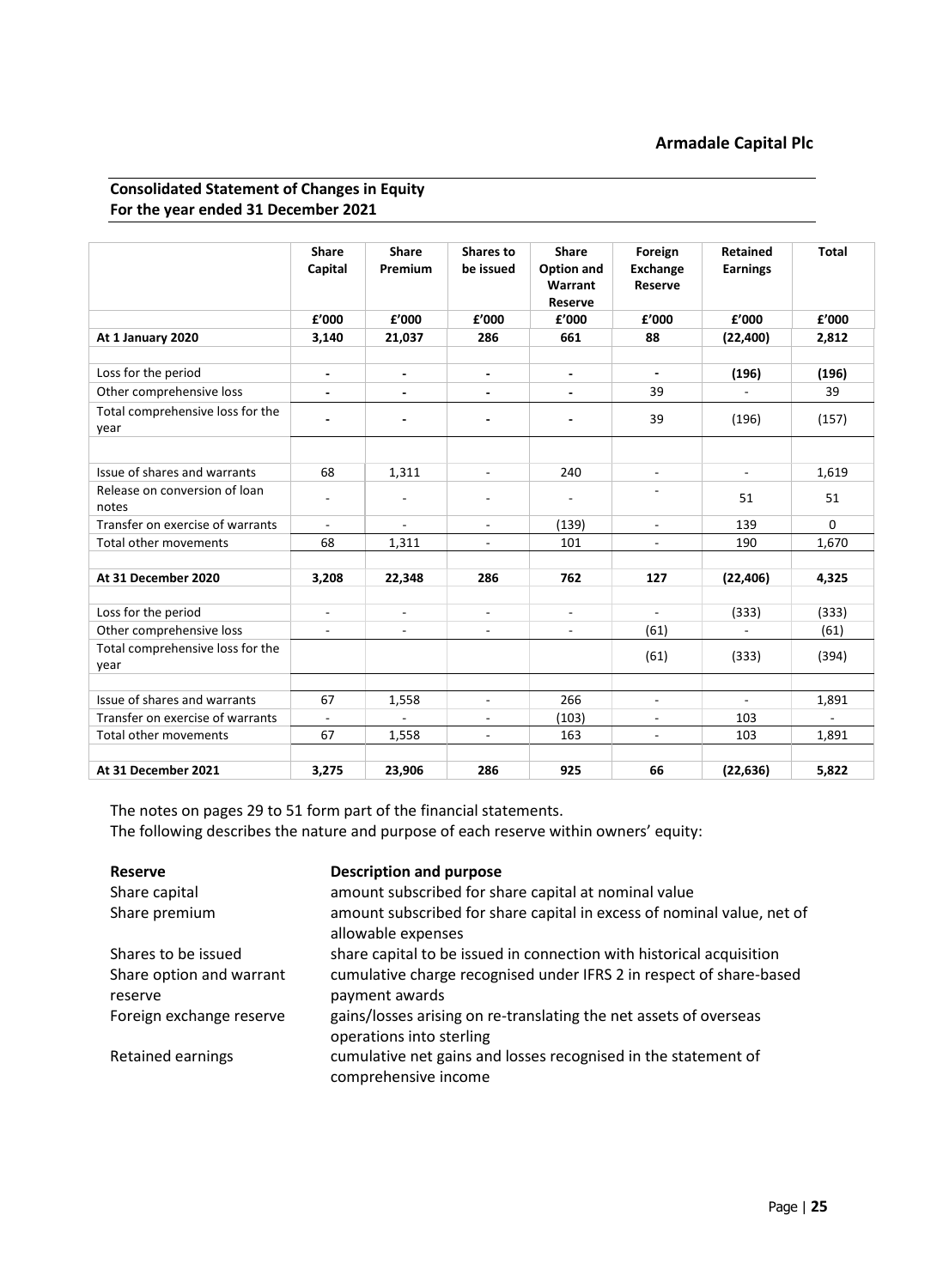# <span id="page-25-0"></span>**Company Statement of Changes in Equity For the year ended 31 December 2021**

|                                          | <b>Share</b><br>Capital  | <b>Share</b><br>Premium | Shares to<br>be issued   | <b>Share</b><br>Option and<br>Warrant<br><b>Reserve</b> | Retained<br><b>Earnings</b> | <b>Total</b>             |
|------------------------------------------|--------------------------|-------------------------|--------------------------|---------------------------------------------------------|-----------------------------|--------------------------|
|                                          | £'000                    | £'000                   | £'000                    | £'000                                                   | £'000                       | £'000                    |
| At 1 January 2020                        | 3,140                    | 21,037                  | 286                      | 661                                                     | (22, 246)                   | 2,878                    |
|                                          |                          |                         |                          |                                                         |                             |                          |
| Loss for the period                      | $\overline{\phantom{a}}$ | $\blacksquare$          | $\overline{\phantom{a}}$ | $\blacksquare$                                          | (217)                       | (217)                    |
| Total comprehensive loss for the<br>year |                          |                         |                          |                                                         | (217)                       | (217)                    |
|                                          |                          |                         |                          |                                                         |                             |                          |
| Issue of shares and warrants             | 68                       | 1,311                   | ÷.                       | 240                                                     | ÷.                          | 1,619                    |
| Release on conversion of loan<br>notes   |                          |                         |                          |                                                         | 51                          | 51                       |
| Transfer on exercise of warrants         | $\overline{\phantom{a}}$ | ÷,                      | $\overline{\phantom{a}}$ | (139)                                                   | 139                         | $\overline{\phantom{a}}$ |
| <b>Total other movements</b>             | 68                       | 1,311                   | $\blacksquare$           | 101                                                     | 190                         | 1,670                    |
|                                          |                          |                         |                          |                                                         |                             |                          |
| At 31 December 2020                      | 3,208                    | 22,348                  | 286                      | 762                                                     | (22, 273)                   | 4,331                    |
|                                          |                          |                         |                          |                                                         |                             |                          |
| Loss for the period                      |                          |                         |                          |                                                         | (383)                       | (383)                    |
| Total comprehensive loss for the<br>year |                          |                         |                          |                                                         | (383)                       | (383)                    |
|                                          |                          |                         |                          |                                                         |                             |                          |
| Issue of shares and warrants             | 67                       | 1,558                   | $\overline{\phantom{a}}$ | 266                                                     | $\overline{\phantom{a}}$    | 1,891                    |
| Transfer on exercise of warrants         |                          |                         |                          | (103)                                                   | 103                         |                          |
| Total other movements                    | 67                       | 1,558                   | $\blacksquare$           | 163                                                     | 103                         | 1,891                    |
| At 31 December 2021                      | 3,275                    | 23,906                  | 286                      | 925                                                     | (22, 553)                   | 5,839                    |

The notes on pages 29 to 51 form part of the financial statements. The following describes the nature and purpose of each reserve within owners' equity:

| Reserve                             | <b>Description and purpose</b>                                                                |
|-------------------------------------|-----------------------------------------------------------------------------------------------|
| Share capital                       | amount subscribed for share capital at nominal value                                          |
| Share premium                       | amount subscribed for share capital in excess of nominal value, net of<br>allowable expenses  |
| Shares to be issued                 | share capital to be issued in connection with historical acquisition                          |
| Share option and warrant<br>reserve | cumulative charge recognised under IFRS 2 in respect of share-based<br>payment awards         |
| Foreign exchange reserve            | gains/losses arising on re-translating the net assets of overseas<br>operations into sterling |
| Retained earnings                   | cumulative net gains and losses recognised in the statement of<br>comprehensive income        |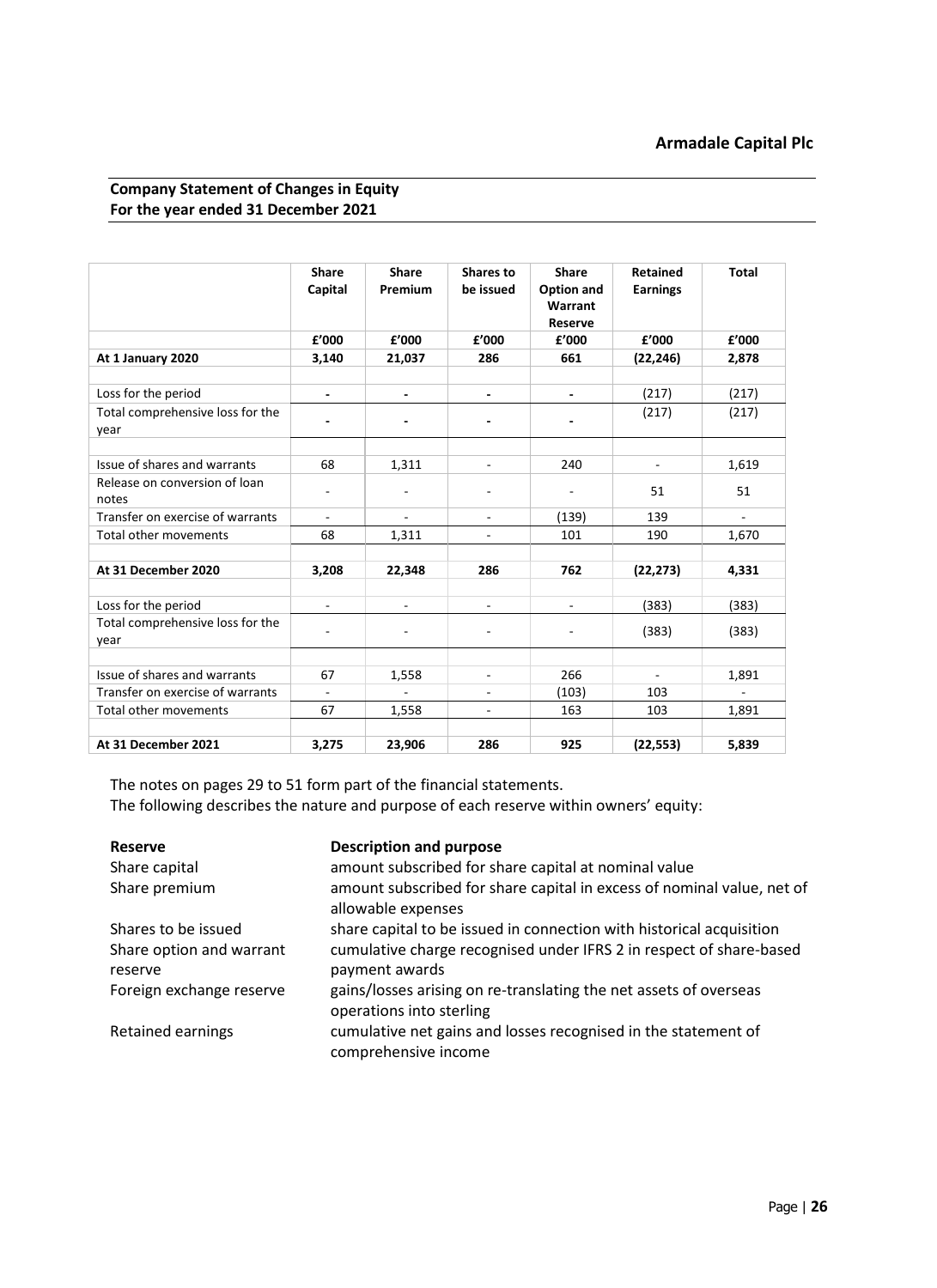# <span id="page-26-0"></span>**Consolidated Statement of Cash Flows For the year ended 31 December 2021**

|                                                  | 2021  | 2020  |
|--------------------------------------------------|-------|-------|
|                                                  | £'000 | f'000 |
|                                                  |       |       |
| Cash flows from operating activities             |       |       |
| Loss before taxation                             | (333) | (196) |
| Adjustment for:                                  |       |       |
| Change in fair value of derivative               |       | (37)  |
| Change in fair value of investments              | (8)   | (176) |
| <b>Finance costs</b>                             | 11    | 31    |
|                                                  | (330) | (378) |
| <b>Changes in working capital</b>                |       |       |
| <b>Receivables</b>                               | 1     | 11    |
| Payables                                         | (39)  | (7)   |
| Net cash used in operating activities            | (368) | (374) |
|                                                  |       |       |
| <b>Cash flows from investing activities</b>      |       |       |
| Expenditure on exploration and evaluation assets | (399) | (689) |
| Sale of listed investments                       | 152   |       |
| Net cash used in investing activities            | (247) | (689) |
|                                                  |       |       |
| <b>Cash flows from financing activities</b>      |       |       |
| Proceeds from share issues                       | 1,249 | 1,246 |
| Proceeds from loan (Note 15)                     |       | 50    |
| Loan repayment                                   |       | (50)  |
| Interest paid                                    |       | (27)  |
| Net cash from financing activities               | 1,249 | 1,219 |
|                                                  |       |       |
| Net increase in cash and cash equivalents        | 634   | 156   |
| Cash and cash equivalents at 1 January           | 252   | 96    |
| Cash and cash equivalents at 31 December         | 886   | 252   |
|                                                  |       |       |

The notes on pages 29 to 51 form part of the financial statements.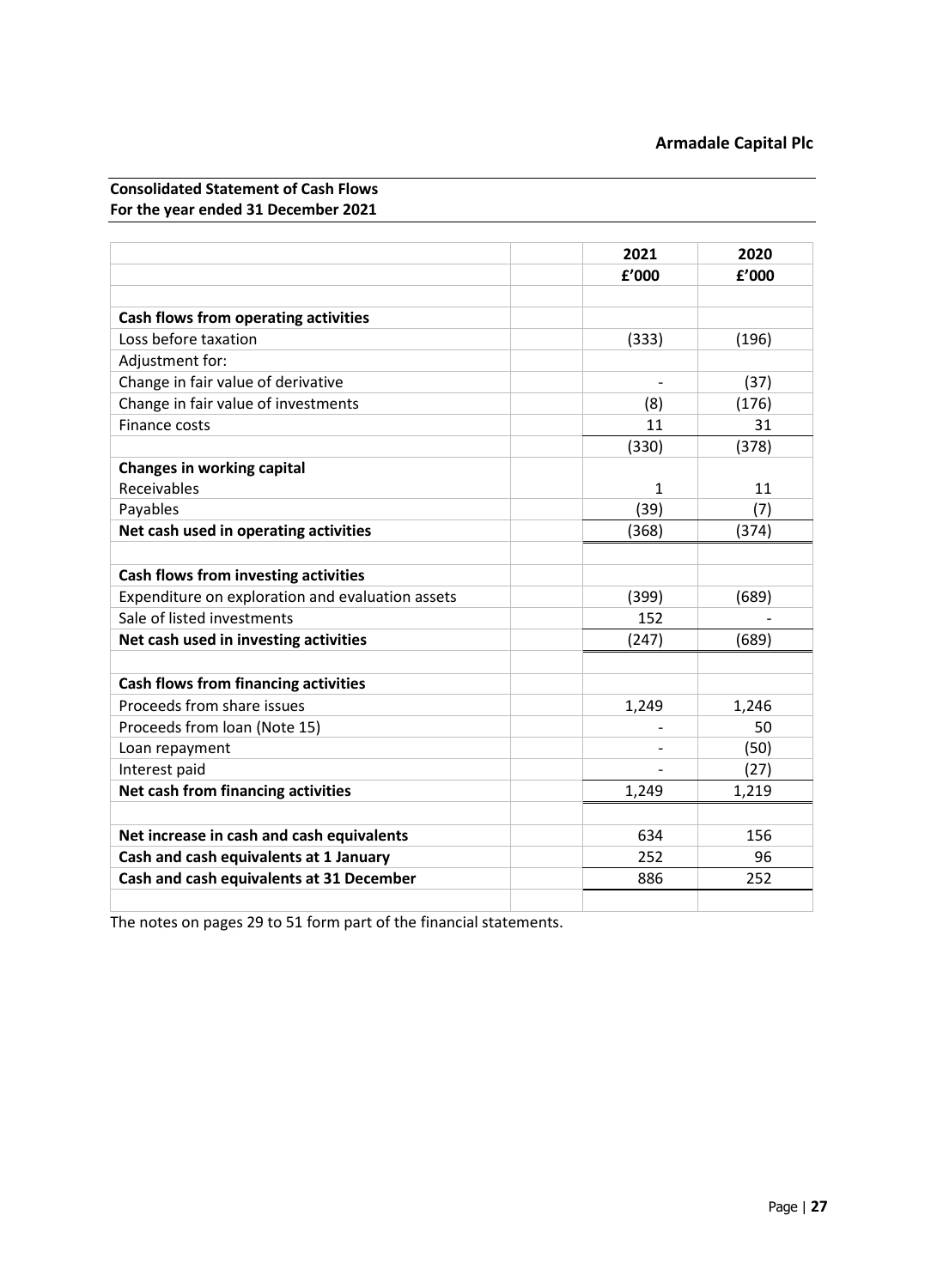# <span id="page-27-0"></span>**Company Statement of Cash Flows For the year ended 31 December 2021**

|                                             | 2021  | 2020  |
|---------------------------------------------|-------|-------|
|                                             | f'000 | f'000 |
|                                             |       |       |
| <b>Cash flows from operating activities</b> |       |       |
| Loss before taxation                        | (383) | (217) |
| Adjustment for:                             |       |       |
| Impairment charge                           | 170   | 177   |
| Change in fair value of derivative          |       | (37)  |
| Change in fair value of investments         | (8)   | (176) |
| Finance costs                               | 11    | 31    |
|                                             | (210) | (222) |
| <b>Changes in working capital</b>           |       |       |
| Receivables                                 | 6     | (62)  |
| Payables                                    | (28)  |       |
| Net cash used in operating activities       | (232) | (283) |
|                                             |       |       |
| Cash flows from investing activities        |       |       |
| Advances to subsidiaries                    | (825) | (806) |
| Sale of listed investments                  | 152   |       |
| Net cash used in investing activities       | (673) | (806) |
|                                             |       |       |
| <b>Cash flows from financing activities</b> |       |       |
| Proceeds from share issues                  | 1,249 | 1,246 |
| Proceeds from loan (Note 15)                |       | 50    |
| Loan repayment                              |       | (50)  |
| Interest paid                               |       | (27)  |
| Net cash from financing activities          | 1,249 | 1,219 |
|                                             |       |       |
| Net increase in cash and cash equivalents   | 344   | 130   |
| Cash and cash equivalents at 1 January      | 218   | 88    |
| Cash and cash equivalents at 31 December    | 562   | 218   |

The notes on pages 29 to 51 form part of the financial statements.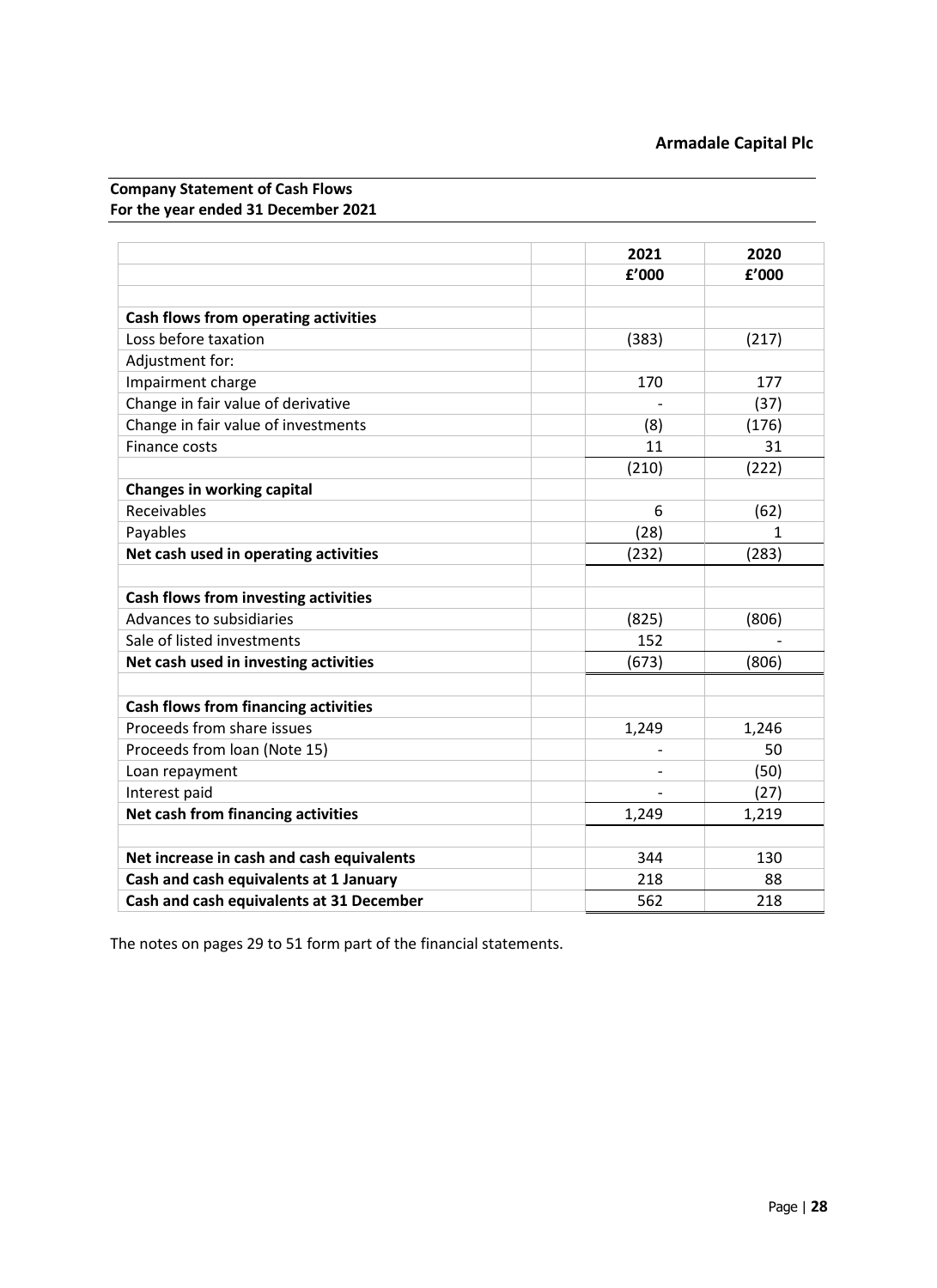# <span id="page-28-0"></span>**1. Country of incorporation**

The Company was incorporated in the United Kingdom as Watermark Global Plc, a Public Limited Company, on 19 August 2005. The name of the Company was changed to Armadale Capital Plc on 2 July 2013. Its registered office is 1 Arbrook Lane, Esher, Surrey, KT10 9EG. The Company is domiciled in the UK.

# **2. Accounting policies**

# 2.1. Statement of compliance

The financial statements have been prepared in accordance with International Financial Reporting Standards (IFRSs) as adopted by the United Kingdom.

The principal accounting policies are set out below.

# 2.2 Going Concern

The financial statements have been prepared on the going concern basis as, in the opinion of the Directors, there is a reasonable expectation that the Group and the Company will continue in operational existence for the foreseeable future.

At 31 December 2021, the Group had cash of £886,000 (2020, £252,000) and no debt finance (2020, convertible loan notes of £577,000).

Since the year end, the Company has received £1,296,000 as a result of warrant exercises and 44.3 million warrants remain outstanding. Of these, 25.4 million are exercisable at 3p per warrant and will all expire on 30 September 2022 if not exercised. Given the Company's current share price, it is reasonable to expect that the majority of these warrants will be exercised, potentially generating £763,000. The other 18.9 million outstanding warrants are exercisable at 7p and expire in May 2024.

As was announced on 3 September 2021, the Company has received its mining licence granting it exclusive development and mining rights over the graphite resources. This represented a major derisking milestone.

At 16 May 2022, the Company had cash of approximately £1,942,000 and listed investments with a traded value of approximately £99,000 together with warrants to acquire further shares with a value, net of the subscription cost, of £51,000. The Directors have prepared a cash flow forecast for the next twelve months which shows that the cash in hand together with expected further receipts is sufficient to meet current commitments in respect of exploration expenditure and corporate overheads for a period of at least twelve months, after which further fundraising will be required.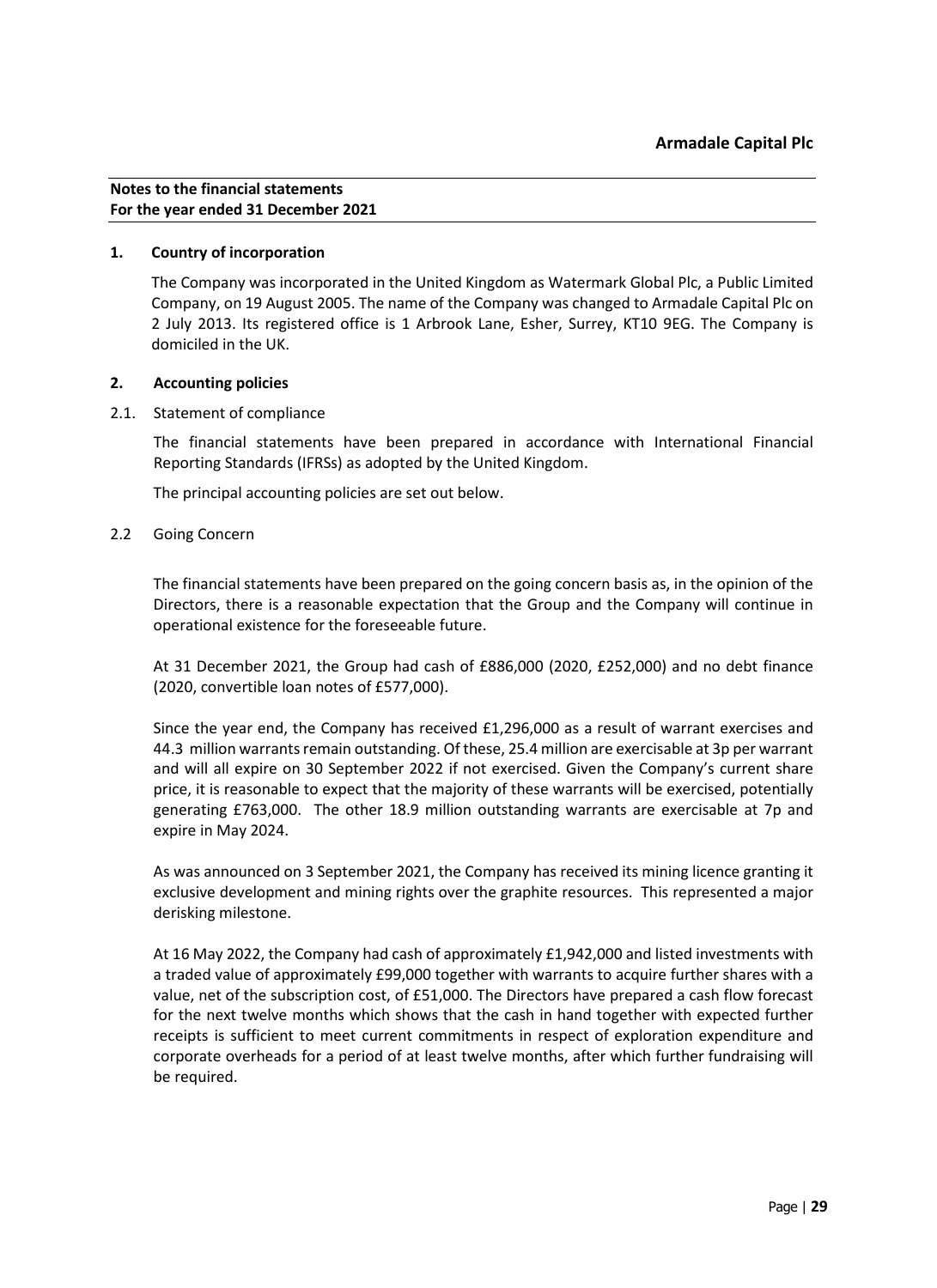# 2.2. Going Concern (continued)

The Company's ability to continue as a going concern and to achieve its long term strategy of developing its exploration projects is dependent on further fundraising. Against the background of the encouraging progress with the Mahenge Liandu graphite project and the Company's history of raising funds through the issue of equity, the Directors consider that there is a reasonable expectation that the required capital will be raised. However, there are currently no binding agreements in place. Should the Directors be unable to raise sufficient funds, the Company may be unable to realise its assets and discharge its liabilities in the normal course of business.

These factors indicate the existence of a material uncertainty which may cast doubt over the Group's and Company's ability to continue as a going concern. The financial statements do not include the adjustments that would result if the Group or Company were unable to continue as a going concern.

2.3. Basis of consolidation

The consolidated financial statements incorporate the financial statements of the Company and entities controlled by the Company (its subsidiaries). Control is achieved where the Company has the power to govern the financial and operating policies of an entity so as to obtain benefits from its activities.

The results of subsidiaries acquired or disposed of during the year are included in the Consolidated Statement of Comprehensive Income from the effective date of acquisition and up to the effective date of disposal, as appropriate.

Where necessary, adjustments are made to the financial statements of subsidiaries to bring their accounting policies into line with those used by the Group.

All intra-group transactions, balances, income and expenses are eliminated in full on consolidation.

# 2.4. Acquisitions of exploration licences

The acquisition of the Group's exploration projects was principally the acquisition of mining licences effected through non-operating corporate structures. As the structures do not represent businesses, it is considered that the transactions do not meet the definition of business combinations. Accordingly each transaction is accounted for as the acquisition of an asset. When future consideration for shares is contingent, the fair value of the contingent shares at the acquisition date is recognised as part of the cost of the asset. The probability of the contingent events being satisfied is included in the calculation of the fair value of the contingent shares. The fair value of the contingent shares is also recognised in equity as at the acquisition date and is not subsequently revalued.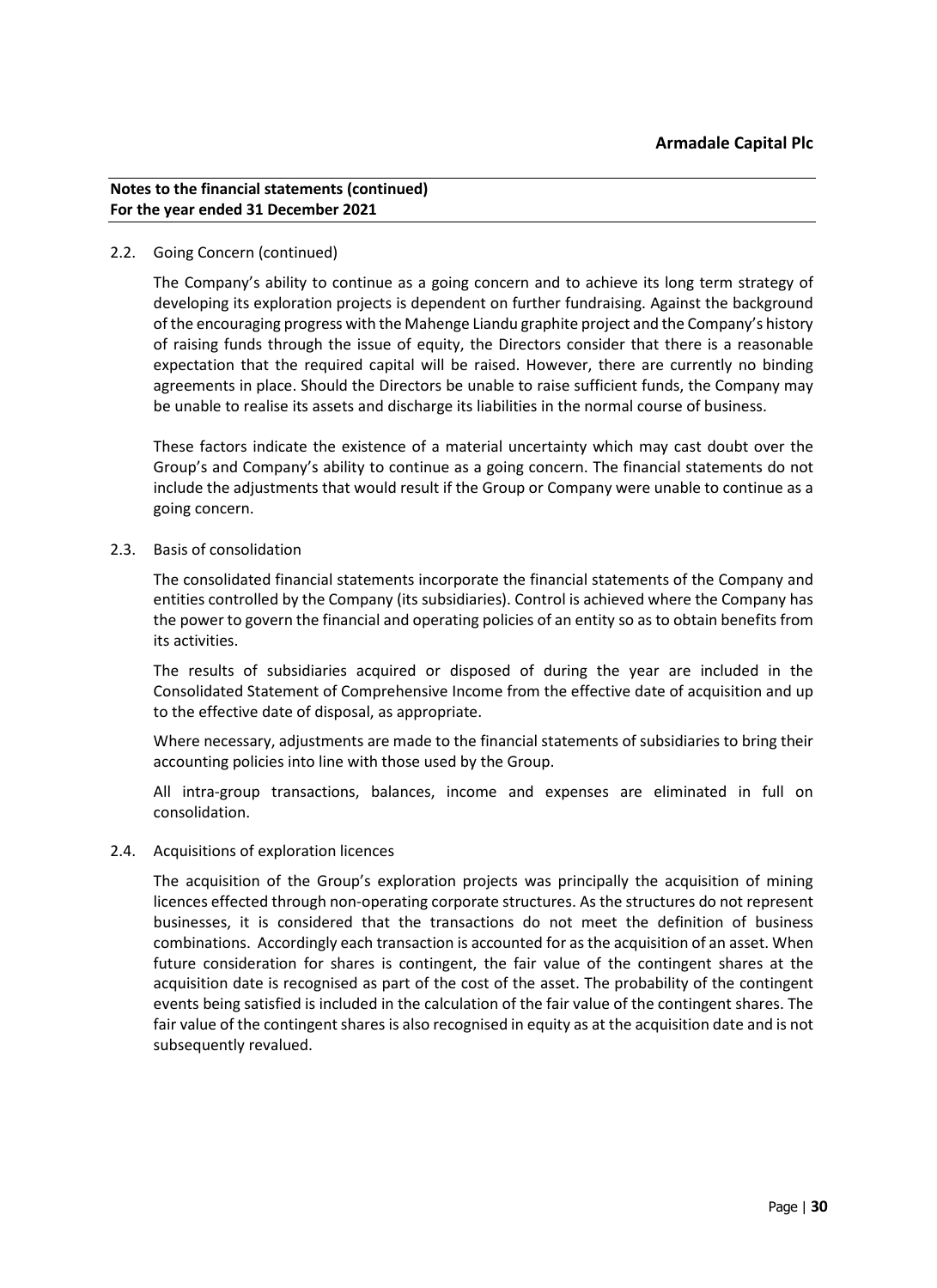# **2. Accounting policies (continued)**

#### 2.5. Foreign currencies

The individual financial statements of each Group entity are presented in the currency of the primary economic environment in which the entity operates (its functional currency). For the purpose of the consolidated financial statements, the results and financial position of each Group entity are expressed in pounds sterling, which is the functional currency of the Company and the presentation currency for the consolidated financial statements.

Transactions in currencies other than the entity's functional currency (foreign currencies) are recognised at the rates of exchange prevailing at the dates of the transactions. At the end of each reporting period, monetary items denominated in foreign currencies are retranslated at the rates prevailing at that date. Non-monetary items carried at fair value that are denominated in foreign currencies are retranslated at the rates prevailing at the date when the fair value was determined. Non-monetary items that are measured in terms of historical cost in a foreign currency are not retranslated. Exchange differences are recognised in profit or loss in the period in which they arise. On disposal of foreign subsidiaries, accumulated exchange movements arising in the revaluation of overseas assets and liabilities are released from foreign exchange reserve to the profit and loss account.

For the purpose of presenting consolidated financial statements, the assets and liabilities of the Group's foreign operations are expressed in Pounds using exchange rates prevailing at the end of the reporting period. Income and expense items are translated at the average exchange rates for the period, unless exchange rates fluctuated significantly during that period, in which case the exchange rates at the dates of the transactions are used. Exchange differences arising, if any, are recognised in other comprehensive income.

# 2.6. Cash and cash equivalents

Cash and cash equivalents comprise cash at bank and in hand, with a maturity date of less than three months from inception.

# 2.7. Share-based payments

IFRS 2 'Share-based Payment' requires the recognition of equity-settled share-based payments at fair value at the date of grant and the recognition of liabilities for cash-settled share based payments at the current fair value at each reporting date.

The Group provides benefits to employees and service providers (including senior executives) of the Group in the form of share based payments, whereby employees render services in exchange for shares or rights over shares (equity-settled transactions).

Where the equity-settled transactions are share options their cost is measured by reference to the fair value of the equity instruments at the date at which they are granted. The fair value is determined by using a Black-Scholes model.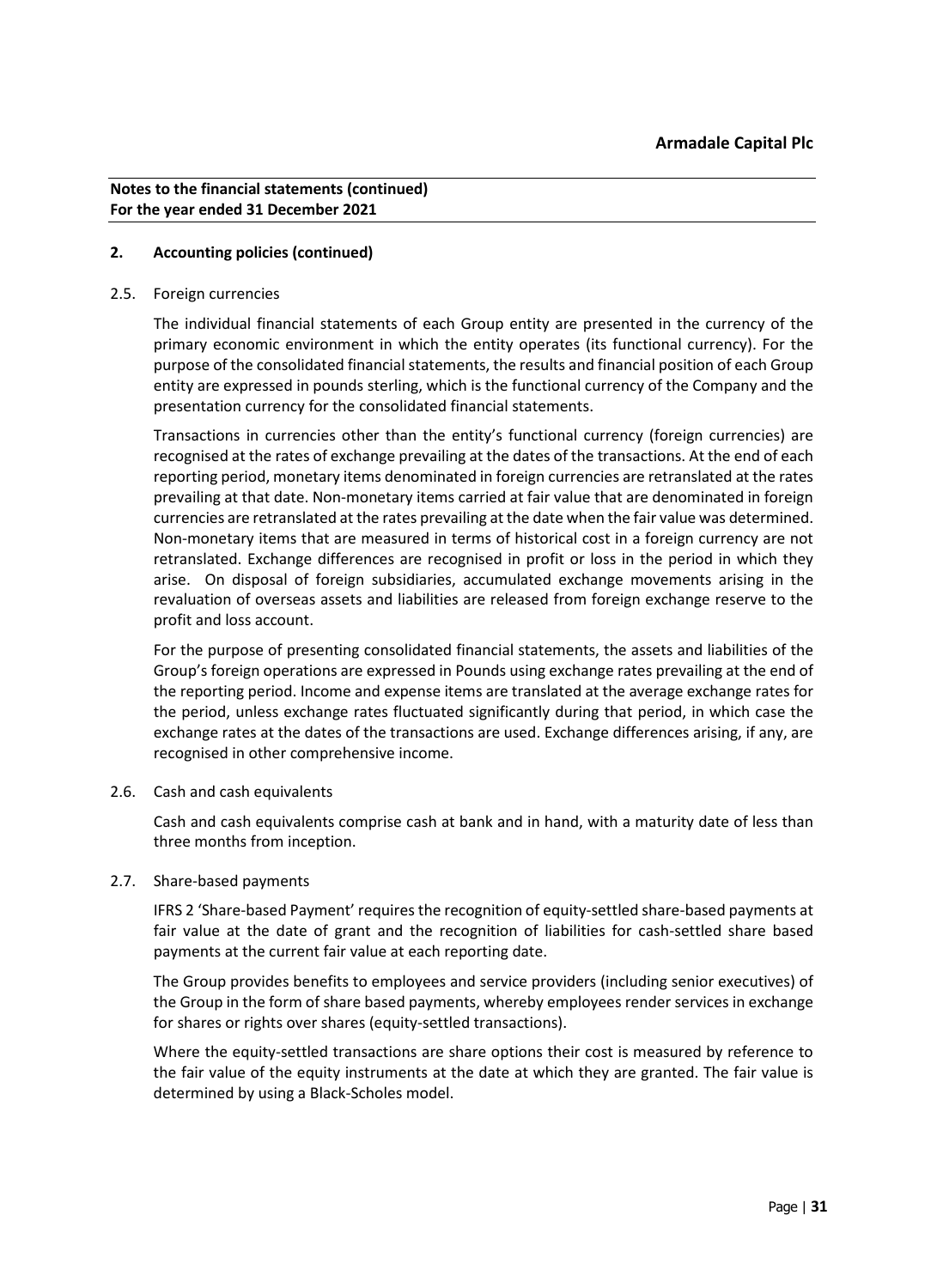# **2. Accounting polices (continued)**

### 2.7. Share-based payments (continued)

In valuing equity-settled transactions, no account is taken of any performance conditions, other than market conditions linked to the price of the shares of the Company, if applicable.

The cost of equity-settled transactions is recognised, together with a corresponding increase in equity, over the period in which the performance and/or other service conditions are fulfilled, ending on the date on which the relevant employees become fully entitled to the award (the vesting period).

The cumulative expense recognised for equity-settled transactions at each reporting date until vesting date reflects (i) the extent to which the vesting period has expired and (ii) the Group's best estimate of the number of equity instruments that will ultimately vest. No adjustment is made for the likelihood of market performance conditions being met as the effect of these conditions is included in the determination of fair value at grant date. The profit and loss account charge or credit for a period represents the movements in cumulative expense recognised as at the beginning and end of that period.

If an equity-settled award is cancelled, it is treated as if it had vested on the date of cancellation, and any expense not yet recognised for the award is recognised immediately. However, if a new award is substituted for the cancelled award and designated as a replacement award on the date that it is granted, the cancelled and new award are treated as if they were a modification of the original award. The dilutive effect, if any, of outstanding options is reflected as additional share dilution in the computation of earnings per share.

Share based payments in respect of third party services are measured by reference to the value of services provided and share price at the relevant date.

# 2.8. Warrants

Warrants issued as part of financing transactions in which the holder receives a fixed number of shares on exercise of the warrant are fair valued at the date of grant and recorded within the warrant reserve. Fair value is measured by the use of the Black Scholes model. On expiry or exercise, the fair value of warrants is credited to reserves as a change in equity.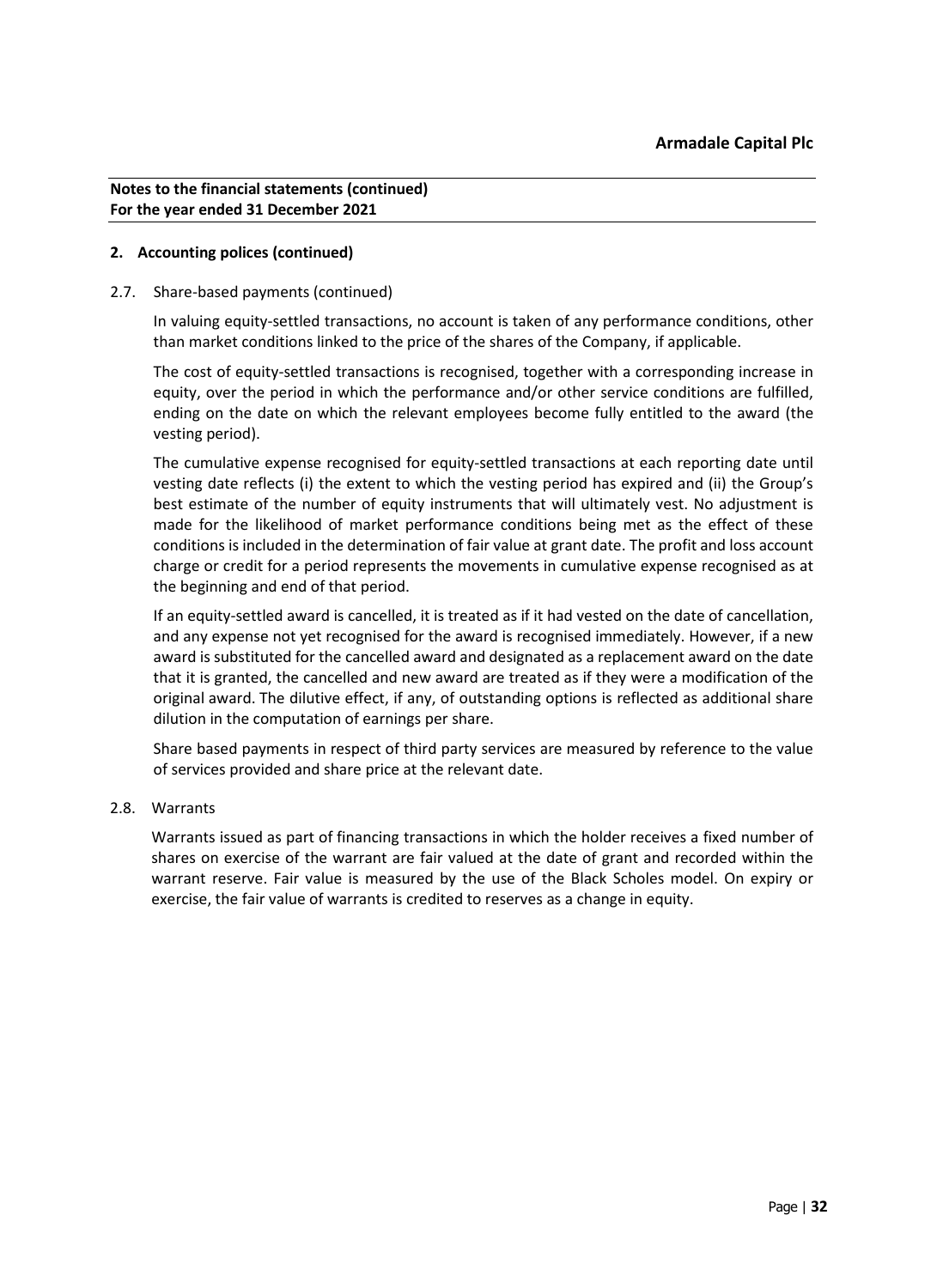# 2. **Accounting polices (continued)**

### 2.9. Taxation

Income tax expense represents the sum of the tax currently payable and deferred tax.

# Current Tax

The tax currently payable is based on taxable profit for the year. The Group's liability for current tax is calculated using tax rates that have been enacted or substantively enacted by the end of the reporting period.

# Deferred tax

Deferred tax is recognised on temporary differences between the carrying amounts of assets and liabilities in the financial statements and the corresponding tax bases used in the computation of taxable profit. Deferred tax liabilities are generally recognised for all taxable temporary differences. Deferred tax assets are generally recognised for all deductible temporary differences to the extent that it is probable that taxable profits will be available against which those deductible temporary differences can be utilised. Such deferred tax assets and liabilities are not recognised if the temporary difference arises from goodwill or from the initial recognition (other than in a business combination) of other assets and liabilities in a transaction that affects neither the taxable profit nor the accounting profit.

The carrying amount of deferred tax assets is reviewed at the end of each reporting period and reduced to the extent that it is no longer probable that sufficient taxable profits will be available to allow all or part of the asset to be recovered.

Deferred tax assets and liabilities are measured at the tax rates that are expected to apply in the period in which the liability is settled or the asset realised, based on tax rates (and tax laws) that have been enacted or substantively enacted by the end of the reporting period. The measurement of deferred tax liabilities and assets reflects the tax consequences that would follow from the manner in which the Group expects, at the end of the reporting period, to recover or settle the carrying amount of its assets and liabilities.

Deferred tax and current tax assets and liabilities are offset when there is a legally enforceable right to set off when they relate to income taxes levied by the same taxation authority and the Group intends to settle its current tax assets and liabilities on a net basis.

# Current and deferred tax for the period

Current and deferred tax are recognised as an expense or income in profit or loss, except when they relate to items that are recognised outside profit or loss (whether in other comprehensive income or directly in equity), in which case the tax is also recognised outside profit or loss, or where they arise from the initial accounting for a business combination. In the case of a business combination, the tax effect is included in the accounting for the business combination.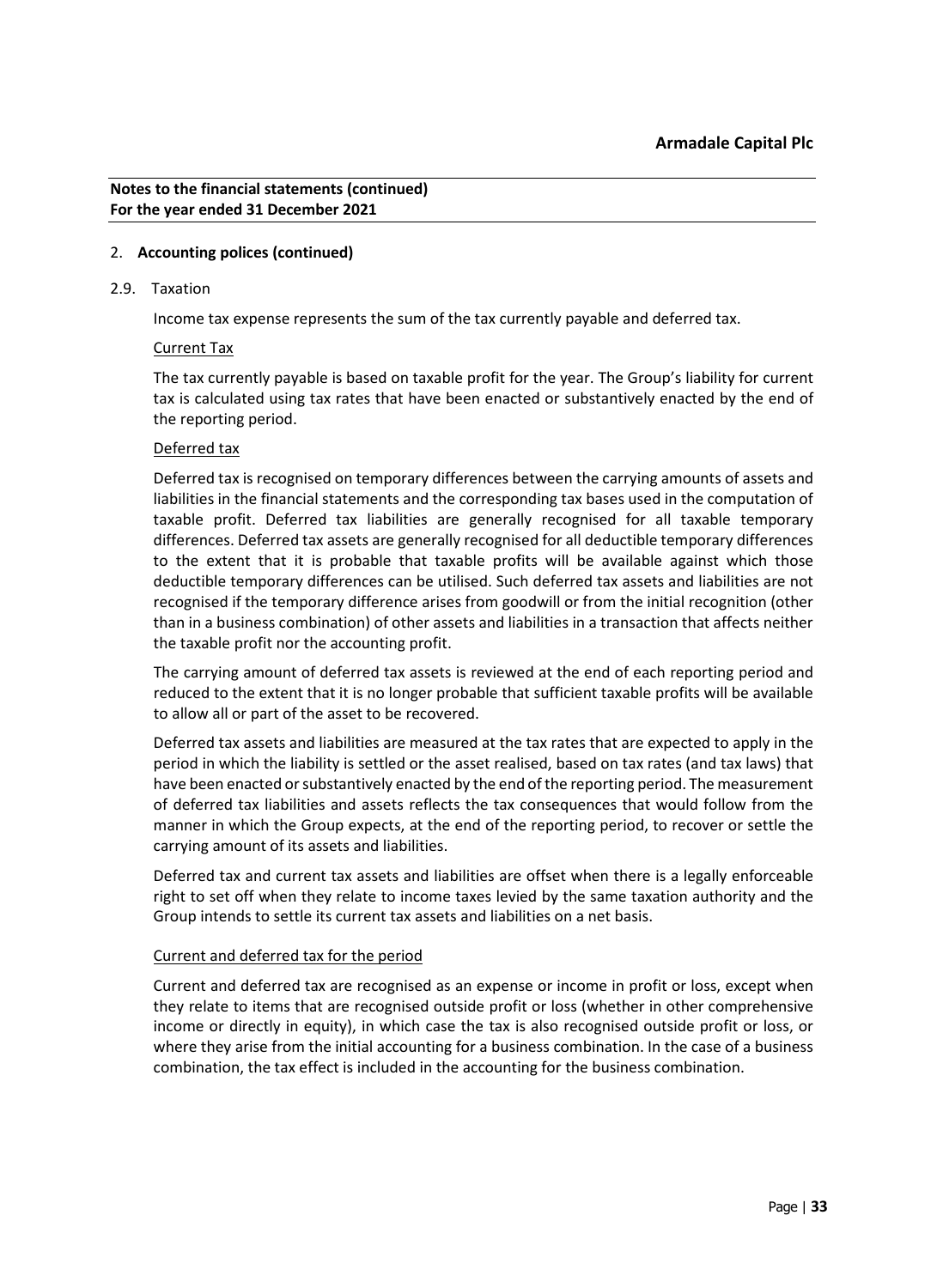# **2. Accounting polices (continued)**

### 2.10. Exploration and evaluation costs

Once an exploration licence or an option to acquire an exploration licence has been obtained, all costs associated with exploration and evaluation are capitalised on a project-by-project basis pending determination of the feasibility of the project. Costs incurred include appropriate technical and administrative expenses and a pro-rata share of the Group's finance costs but not general overheads. If a mining property development project is successful, the related expenditures will be amortised over the estimated life of the commercial ore reserves on a unit of production basis. Where a licence is relinquished, a project is abandoned, or is considered to be of no further commercial value to the Company, the related costs will be written off to the statement of comprehensive income in the period the impairment is identified. Unevaluated mineral properties are assessed at reporting date for impairment in accordance with the policy set out below. If commercial reserves are developed, the related deferred development and exploration costs are then reclassified as development and production assets within property, plant and equipment.

# 2.11. Investments

Investments in subsidiary companies and joint ventures are stated at cost less any provision for impairment, which is recognised as an expense in the statement of comprehensive income in the period the impairment is identified.

All other investments are measured at fair value with changes recognised in the statement of comprehensive income.

# 2.12. Impairment of assets

At the end of each reporting period, the Directors review the carrying amounts of assets to determine whether there is any indication that those assets have suffered an impairment loss. If any such indication exists, the recoverable amount of the asset is estimated in order to determine the extent of the impairment loss (if any). Where it is not possible to estimate the recoverable amount of an individual asset, the Group estimates the recoverable amount of the cashgenerating unit to which the asset belongs.

Where a reasonable and consistent basis of allocation can be identified, corporate assets are also allocated to individual cash-generating units, or otherwise they are allocated to the smallest group of cash-generating units for which a reasonable and consistent allocation basis can be identified.

Recoverable amount is the higher of fair value less costs to sell and value in use. In assessing value in use, the estimated future cash flows are discounted to their present value using a pre-tax discount rate that reflects current market assessments of the time value of money and the risks specific to the asset for which the estimates of future cash flows have not been adjusted.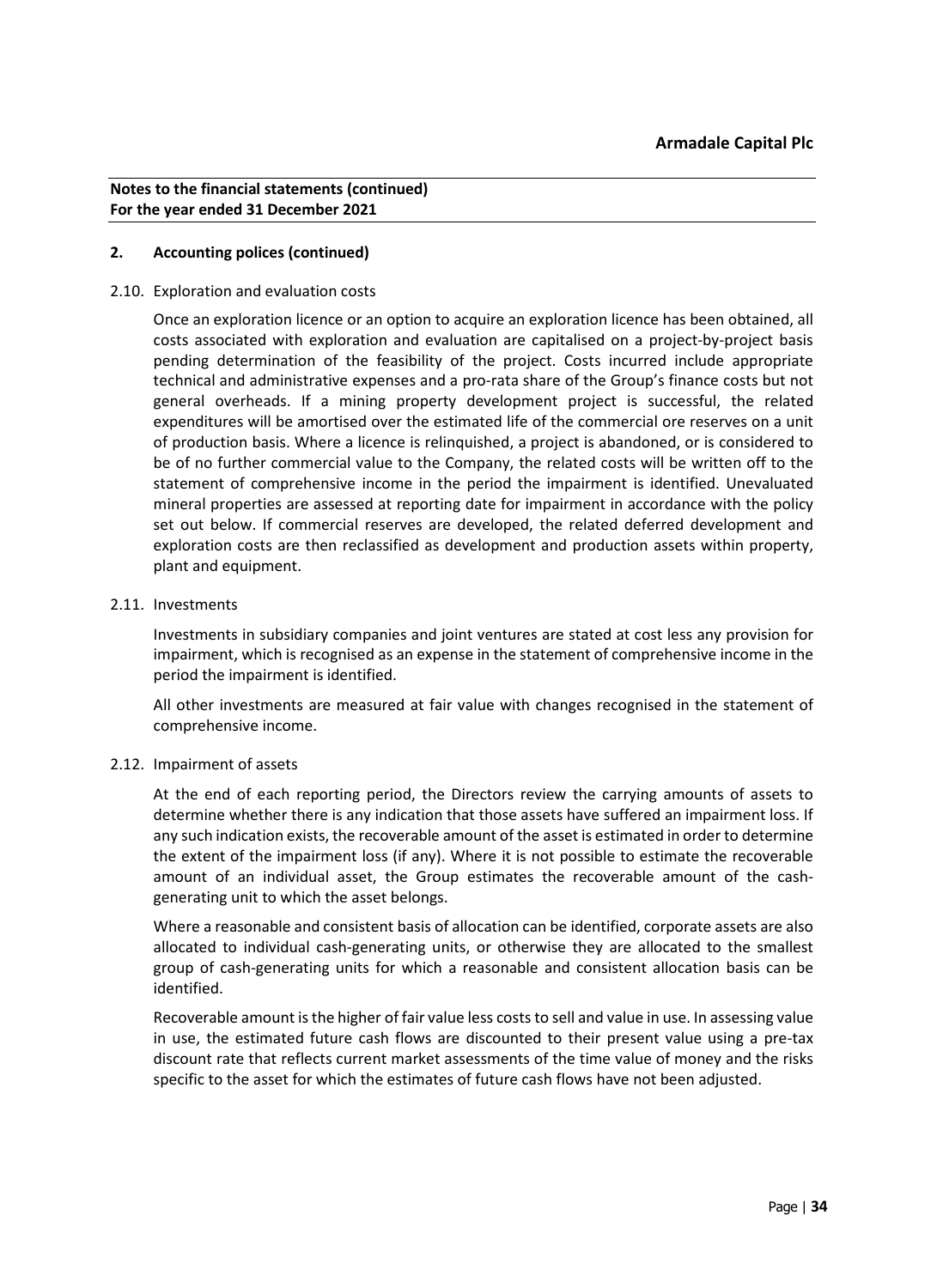# **2. Accounting polices (continued)**

### 2.12. Impairment of assets (continued)

If the recoverable amount of an asset (or cash-generating unit) is estimated to be less than its carrying amount, the carrying amount of the asset (or cash-generating unit) is reduced to its recoverable amount. An impairment loss is recognised immediately in profit or loss, unless the relevant asset is carried at a revalued amount, whereby impairment is first allocated to the revaluation reserve, to the extent that it has been previously revalued, with any excess taken to the profit or loss.

Where an impairment loss subsequently reverses, the carrying amount of the asset (or cashgenerating unit) is increased to the revised estimate of its recoverable amount, but so that the increased carrying amount does not exceed the carrying amount that would have been determined had no impairment loss been recognised for the asset (or cash-generating unit) in prior years. A reversal of an impairment loss is recognised immediately profit or loss, unless the relevant asset is carried at a re-valued amount, in which case the reversal of the impairment loss is recognised in other comprehensive income.

### 2.13. Financial assets

Loans and receivables are recognised when the Company and Group become party to the contractual provisions of the financial instrument.

Trade receivables, loans, and other receivables that have fixed or determinable payments that are not quoted in an active market are classified as 'loans and receivables'. Loans and receivables are measured at amortised cost using the effective interest method, less any impairment. Interest income is recognised by applying the effective interest rate, except for short-term receivables when the recognition of interest would be immaterial. Loans and receivables are assessed at each reporting date to determine a loss allowance under the expected credit loss model.

# 2.14. Financial liabilities and equity instruments issued by the Group

#### Classification as debt or equity

Debt and equity instruments are classified as either financial liabilities or as equity in accordance with the substance of the contractual arrangement.

#### Equity instruments

An equity instrument is any contract that evidences a residual interest in the assets of an entity after deducting all of its liabilities. Equity instruments issued by the Group are recognised at the proceeds received, net of direct issue costs.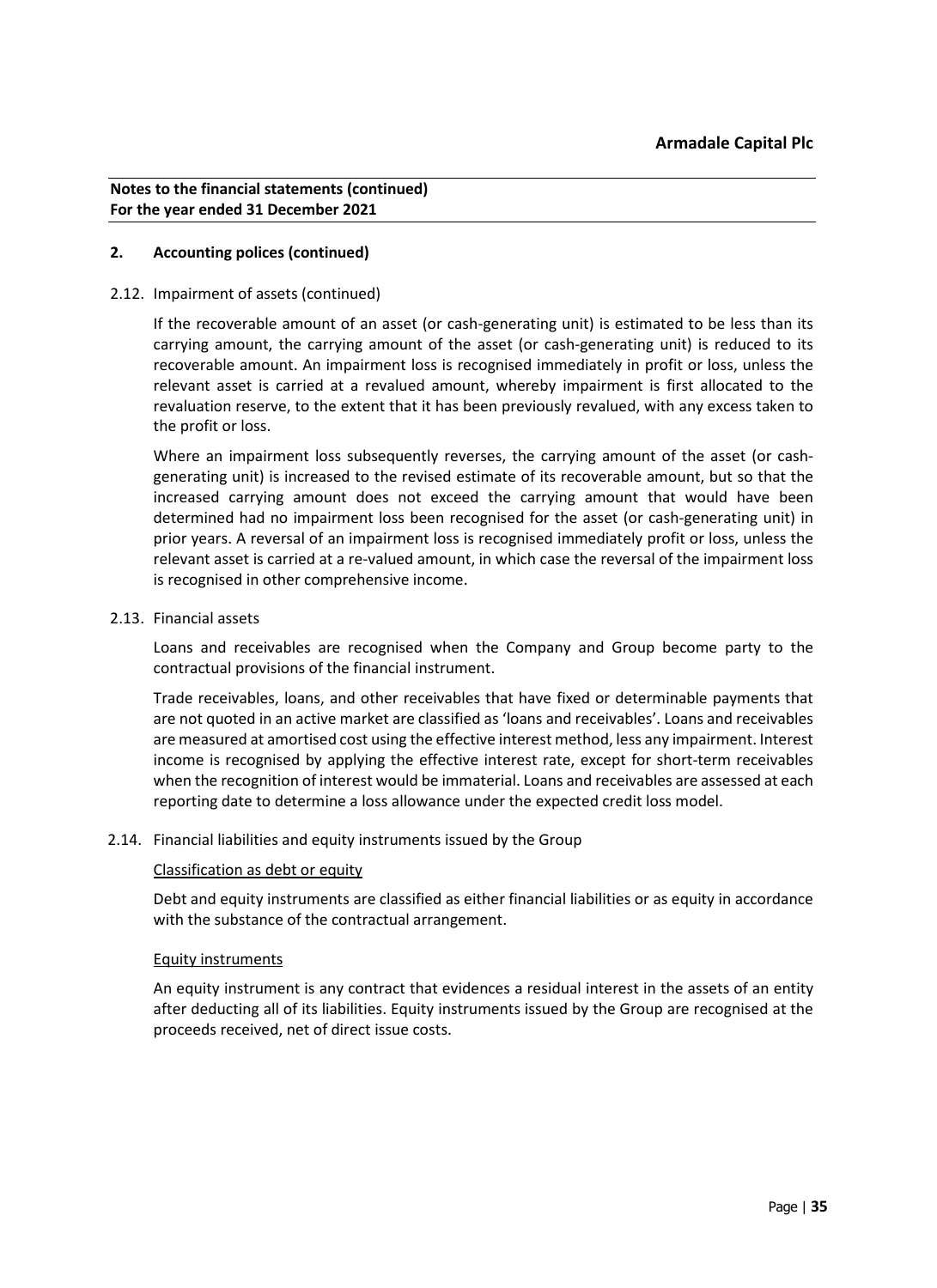# **2. Accounting polices (continued)**

# 2.14. Financial liabilities and equity instruments issued by the Group (continued)

### Financial liabilities

Financial liabilities are recognised when the Company and Group become party to a financial liability. Under IFRS 9, where there is a non-substantial modification of financial liabilities an immediate gain or loss on modification is recognised in the profit and loss account. This gain or loss is equal to the difference between the present value of cash flows under the original and modified terms discounted at the original effective interest rate.

Financial liabilities represent trade payables and borrowings.

### Convertible loan notes

As detailed in note 15, the loan notes issued in 2016 are classified as a compound financial instrument in accordance with the requirements of IFRS 9. The debt element is calculated as the present value of future cash flows assuming the loan notes are redeemed at the redemption date, discounted at the market rate for an equivalent debt instrument with no option to convert to equity. The difference between the total proceeds and the present value of the debt element is recognised in equity. The discount is charged over the life of the loan notes to the statement of comprehensive income and included within finance expenses. When conversion occurs the associated equity element is released direct to retained earnings.

As detailed in notes 15 and 16, the conversion option in the loan notes issued in 2019 is classified as a derivative instrument because the holders have alternative conversion options. The derivative element is fair valued at inception and reported separately in current liabilities. Its fair value is then redetermined at each balance sheet date and the gain or loss on revaluation taken to profit and loss account. The amount attributed to derivative at inception is charged over the life of the loan note to the statement of comprehensive income and included within finance expenses. When conversion occurs, the derivative and liability element are transferred to equity.

#### 2.15. New accounting standards

Certain new standards, amendments and interpretations to existing standards have been published that are relevant to the Company's activities and are mandatory for the Company's accounting periods beginning on 1 January 2021. These include:

Amendments to IFRS 9, IAS 39, IFRS 7, IFRS 4 and IFRS 16: Interest rate benchmark reform The above standards had no material impact on the Group's financial statements.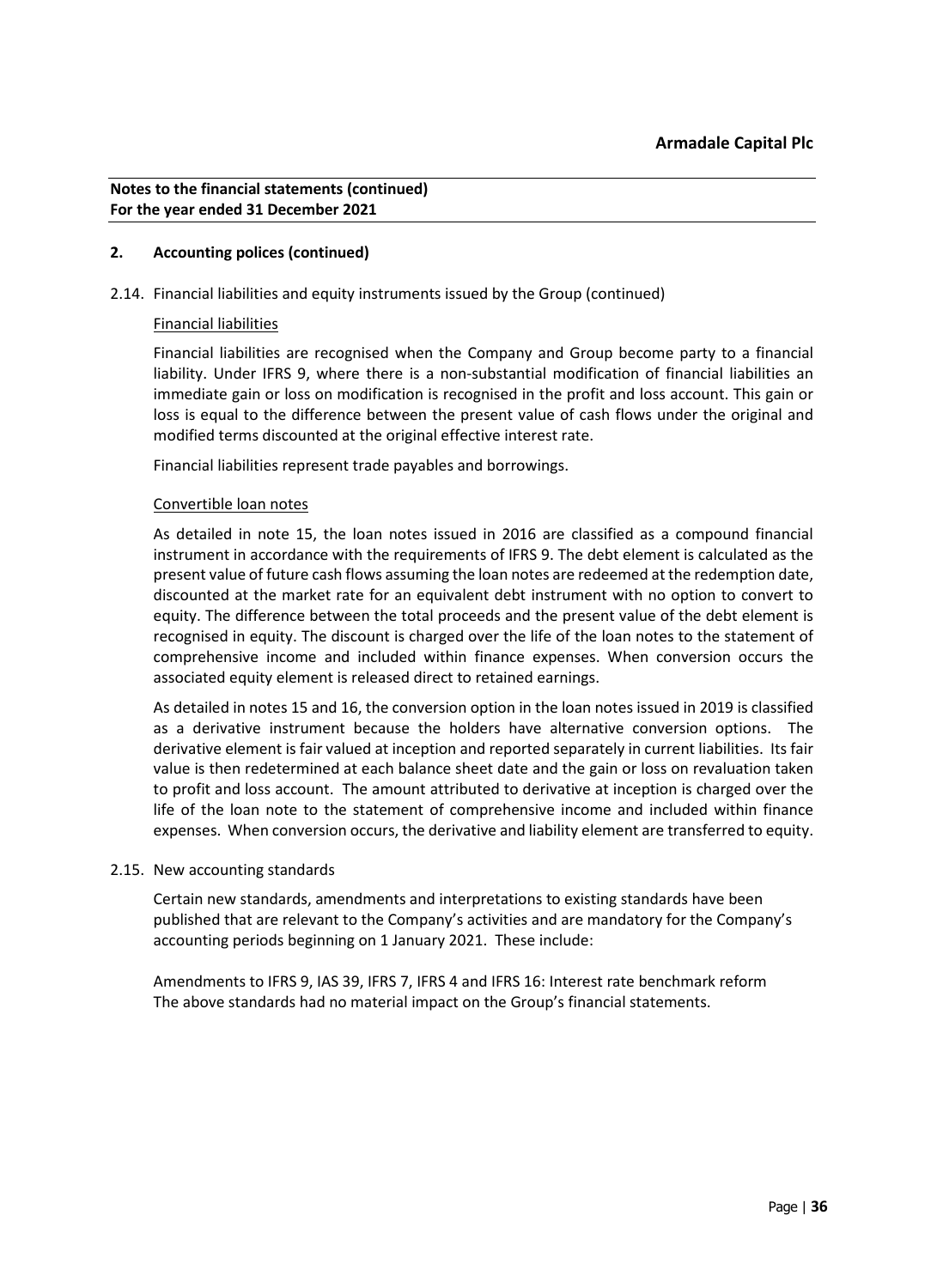# **2. Accounting polices (continued)**

### 2.15. New accounting standards (continued)

A number of new and amended accounting standards and interpretations have been published that are not mandatory for the Group's accounts for the year ended 31 December 2021 and they have not been adopted early. These standards, which are detailed below, are not expected to have a material impact on the Group's consolidated financial statements:

Amendments to IAS 1: Classification of liabilities as current or non-current Amendments to IAS 1: Disclosure of accounting policies Amendments to IAS 12: Deferred tax related to assets/liabilities arising from a single transaction Amendments to IAS 16: Property, plant and equipment; and Amendments to IAS 37: Provisions, contingent liabilities and contingent assets

### **3. Significant judgements and sources of estimation uncertainty**

In preparing the annual financial statements of the Group, management is required to make estimates and assumptions that affect the amounts represented in the annual financial statements and related disclosures. Use of available information and the application of judgement are inherent in the formation of estimates. Actual results in the future could differ from these estimates which may be material to the annual financial statements. The Directors consider that the significant sources of estimation uncertainty relate to the value of the Group's exploration assets, to share based payment charges and to the accounting treatment of compound financial instruments.

The principal significant estimates and judgements are:

#### Going concern

The financial statements have been prepared on the going concern basis as, in the opinion of the Directors, there is a reasonable expectation that the Group will continue in operational existence for the foreseeable future, as explained more fully in note 2.2.

# Exploration and evaluation assets

These represent the accumulated costs, including capitalised finance costs, (calculated as that proportion of total finance costs that relates to the funding of exploration activity) and the allocation of wages and salaries to the Group exploration projects. Their commercial realisation is dependent upon the successful economic development of the graphite deposits and should the development not be achieved, an impairment of these assets would arise. At the year end, the Directors having taken into consideration the progress made on the project in respect of environmental approval and metallurgical test results, were of the opinion that there were no indicators of impairment in respect of the Mahenge project.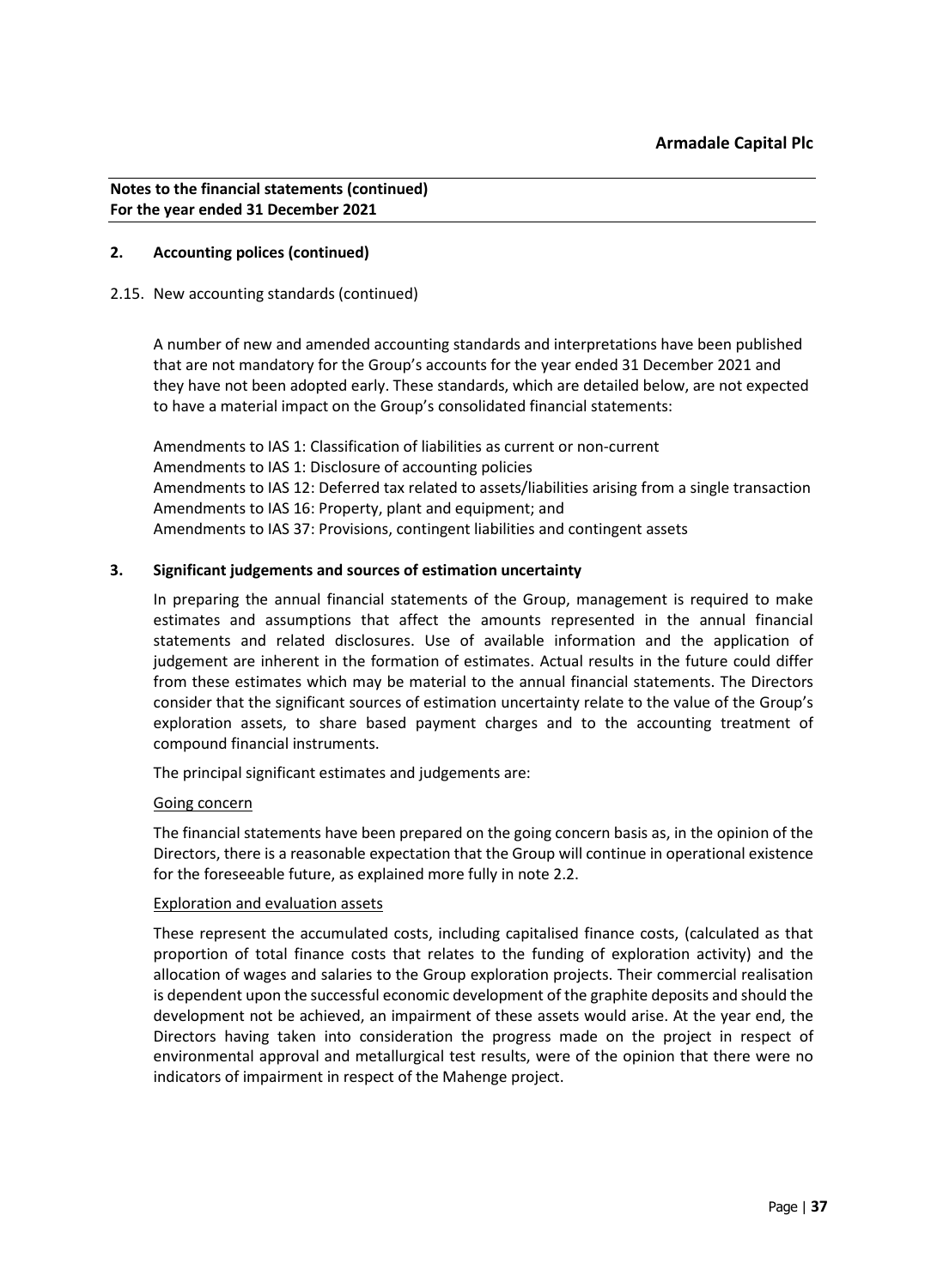# **3. Significant judgements and sources of estimation uncertainty (continued)**

# Impairment of investment in and debts owing by subsidiaries

Investments in subsidiaries represent the accumulated costs that the parent Company has invested in its subsidiaries to fund the mineral projects. The recovery of these investments is dependent upon the successful economic development of the graphite deposits and should the development not be achieved, an impairment of these investments would arise.

Management has assessed the intercompany loans in line with IFRS 9 with the calculation of expected credit losses considered a key judgement. The assessment of the expected credit losses is included in Note 13 along with the key assumptions and estimates.

### Convertible loan notes

The Company has issued convertible loan notes, the terms of which provide the holders with alternative bases of conversion. The Directors are required to value the derivative element of the loan notes which requires them to make judgements on the relative likelihood that each basis of conversion will apply and then to assess the variable inputs for the Black-Scholes model that is used to perform the valuation.

#### **4. Financial risk management**

# **Policy**

The Group and Company regularly monitor the cash position to ensure liabilities can be met. The policies on other financial risks are set out below.

# **Financial risk factors**

The risk in relation to financial assets is considered to be minimal and is managed on a day-to-day basis.

The Group and Company is exposed to liquidity risk, currency risk and capital risk management arising from the financial instruments it holds. The Company has receivables from its subsidiaries as disclosed in note 14. The recovery of these receivables is dependent on whether the mining projects are successful and they are not expected to be recovered in the short term. The risk management policies employed by the Group and Company to manage these risks are discussed below: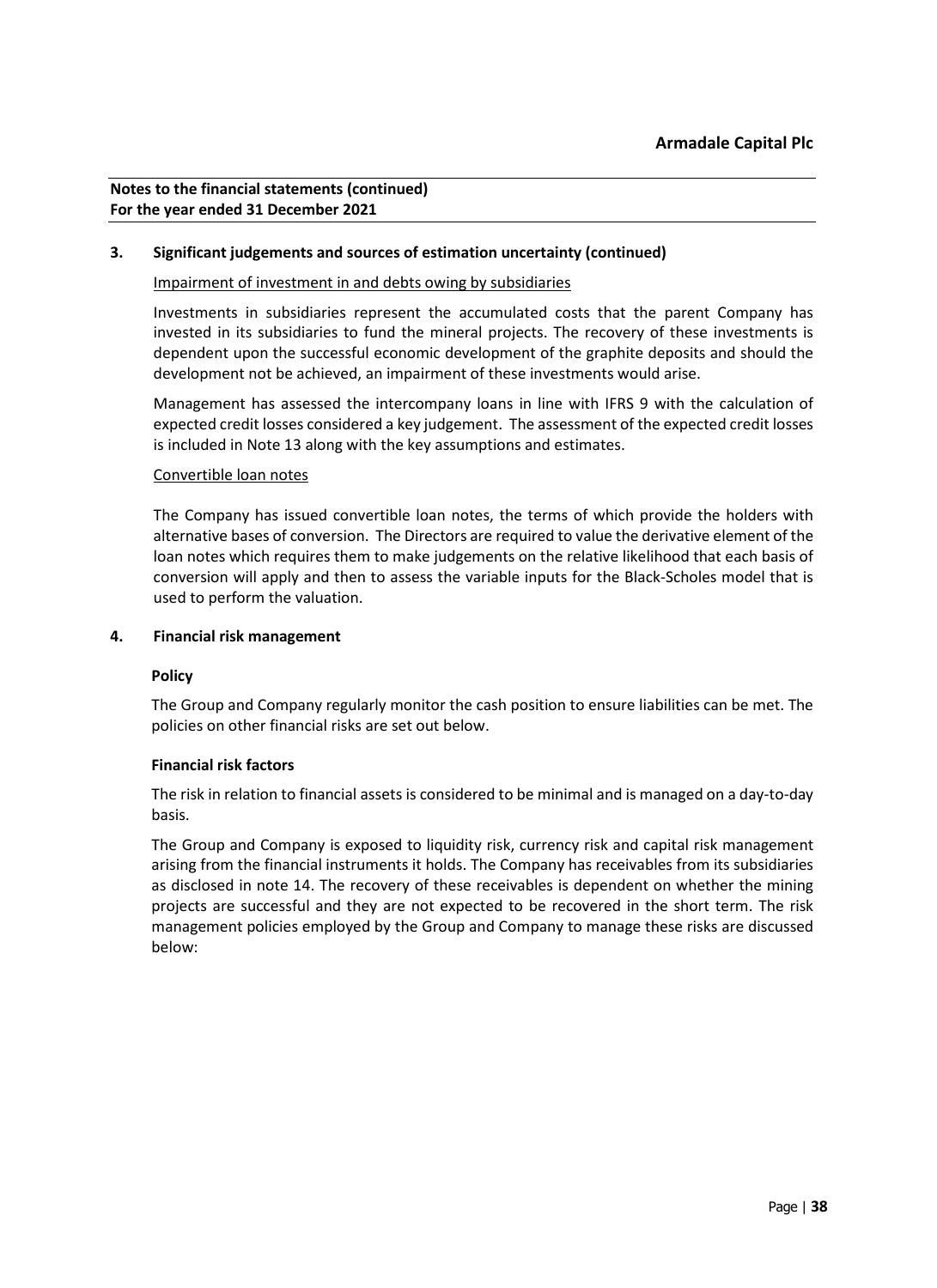# **4. Financial risk management (continued)**

#### **Policy**

The Group and Company regularly monitor the cash position to ensure liabilities can be met. The policies on other financial risks are set out below.

### **Financial risk factors**

The risk in relation to financial assets is considered to be minimal and is managed on a day-to-day basis.

The Group and Company is exposed to liquidity risk, currency risk and capital risk management arising from the financial instruments it holds. The Company has receivables from its subsidiaries as disclosed in note 14. The recovery of these receivables is dependent on whether the mining projects are successful and they are not expected to be recovered in the short term. The risk management policies employed by the Group and Company to manage these risks are discussed below:

### **Liquidity risk**

Liquidity risk is the risk that arises when the maturity of assets and liabilities does not match. The Group and Company manages liquidity risk by maintaining adequate reserves and banking facilities, by monitoring cash flows and managing the maturity profiles of financial assets and liabilities within the bounds of contractual obligations.

# **Currency risk**

Currency risk is the risk that the value of financial instruments will fluctuate due to changes in foreign exchange rates. Currency risk arises when future commercial transactions and recognised assets and liabilities are denominated in a foreign currency that is not the relevant Company's functional currency. The Group is exposed to foreign exchange risk arising from various currency exposures, primarily with respect to the US and Australian Dollar. The Group's management monitors the exchange rate fluctuations on a continuous basis. The Group's loans are denominated in GBP as disclosed in note 15.

# **Interest rate risk**

The interest rate on current debt is fixed.

#### **Capital risk management**

The Group and Company manages its capital to ensure that it will be able to continue as a going concern while maximising the return to shareholders through the optimisation of the debt and equity balance. This is done through the monitoring of cash flows.

The capital structure of the Group and Company consists of cash and cash equivalents, equity attributable to equity holders of the parent, (comprising issued capital and reserves less accumulated losses) and loan notes.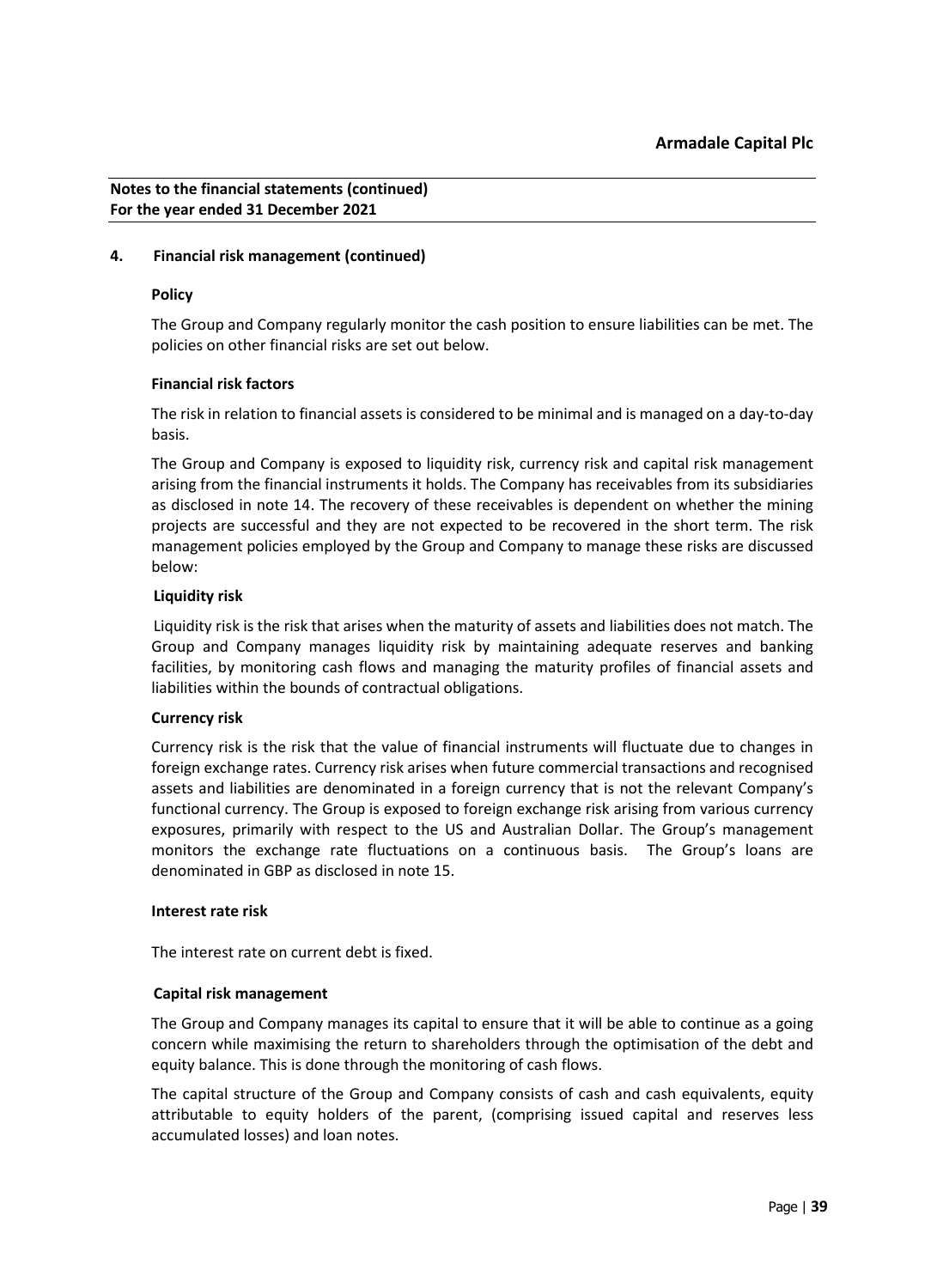### **4. Financial risk management (continued)**

#### **Commodity risk**

The value of the Group's exploration and evaluation assets is principally exposed to graphite. The value of the projects is vulnerable to fluctuations in the prevailing market price of this commodity.

### **Other market price risk**

The Group holds some strategic equity investments in other companies as shown in note 12. The Group and Company believe that exposure to market price risk from this activity is acceptable.

### **Credit risk**

The Group's credit risk is primarily attributable to its cash balances. This risk is considered limited because the Group cash is held by reputable institutions. The Group's total credit risk amounts to the total of the sum of receivables and cash. At the year-end this amount was £1,086,000 (2020 -£373,000).

The parent Company financial statements include amounts due from subsidiaries as disclosed in Note 13. The credit risk associated with these receivables has been disclosed as a key estimate and judgement as discussed in Note 3.

#### **Fair value estimation**

The fair values of the Group's and Company's financial assets and liabilities approximate to their carrying amounts at the reporting date.

Non-current asset investments (excluding investments in subsidiaries at the Company level) are measured at fair value.

#### **Financial instruments by category**

The Group's financial instruments consist of cash and cash equivalents, trade and other receivables, borrowings, trade payables and accruals and convertible loan notes. Financial instruments are initially recognised at fair value with subsequent measurement depending on classification. Classification of financial instruments depends on the purpose for which the financial instruments were acquired or issued, their characteristics, and the Company's designation of such instruments.

The Group's and Company's financial instruments are all subsequently recognised at amortised cost, save for listed investments and derivative liabilities which are recognised at fair value.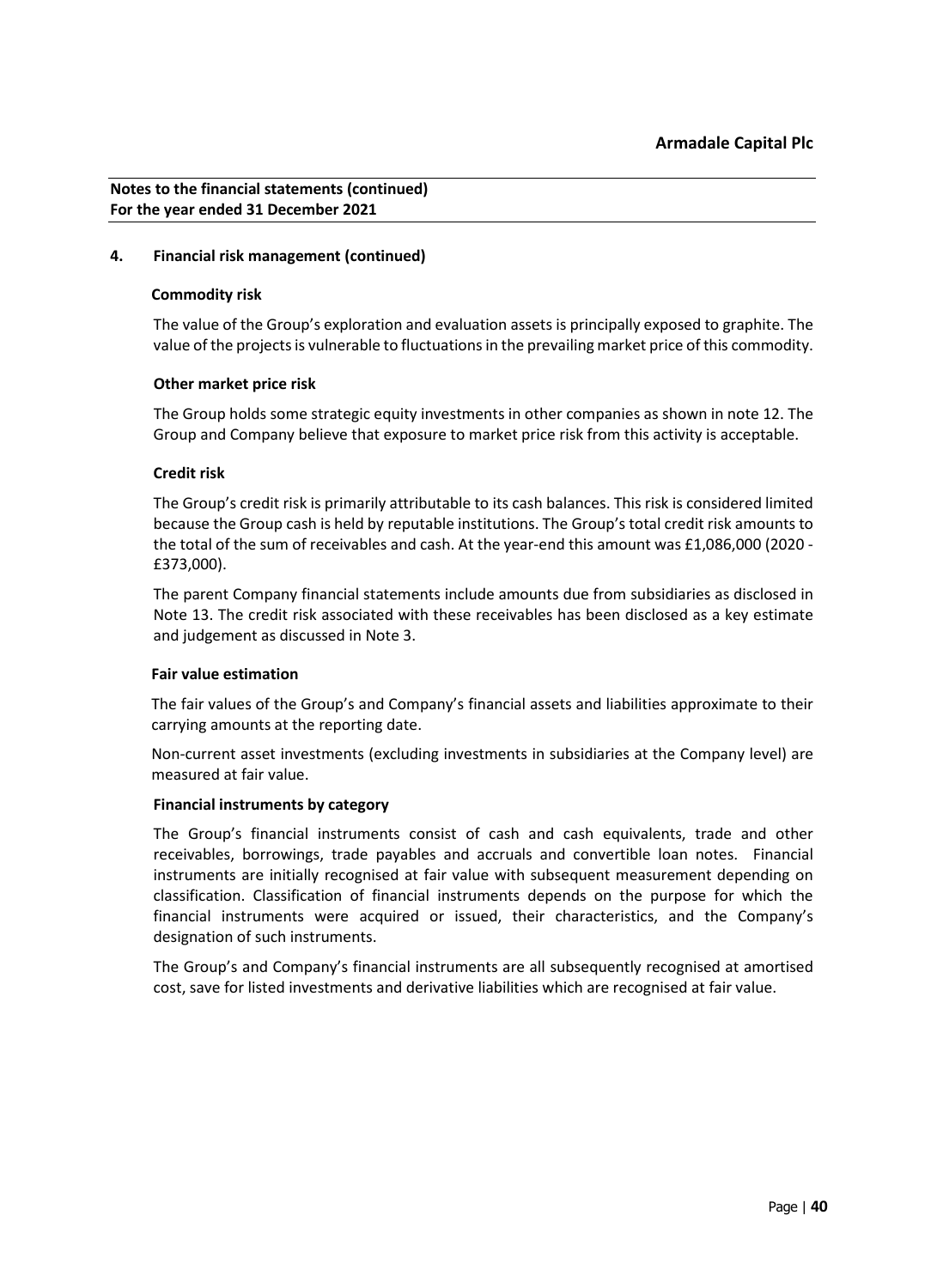# **4. Financial risk management (continued)**

### **Segmental information**

Costs incurred in developing the Group's exploration projects are capitalised in full, accordingly, the expenses reported in the Consolidated Statement of Comprehensive Income solely represent central Group overheads and impairments.

In terms of assets and liabilities, the only material items are the exploration and evaluation assets relating to the Group's project in Tanzania amounting to £4,727,000 (2020: £4,417,000).

# **6. Loss before tax**

This is stated after charging:

|                                                                | 2021  | 2020  |
|----------------------------------------------------------------|-------|-------|
|                                                                | f'000 | f'000 |
| Directors' emoluments - fees                                   | 129   | 127   |
| Auditors' remuneration:                                        |       |       |
| Fees payable to the Company's auditors for the audit of the    |       |       |
| Group and Company financial statements                         | 25    | 23    |
| Fees payable to the Company's auditors for taxation compliance |       |       |
| services                                                       | 3     |       |
| and after crediting:                                           |       |       |
| Change in fair value of investments                            | 8     | 176   |
| Change in fair value of derivative                             |       | 37    |

# 7. **Employees**

|                                                                                                                           | 2021  | 2020  |
|---------------------------------------------------------------------------------------------------------------------------|-------|-------|
|                                                                                                                           |       |       |
| The average monthly number of persons (including Directors)<br>employed by the Group and the Company during the year was: |       |       |
|                                                                                                                           |       |       |
| Management                                                                                                                | 3     | 5     |
|                                                                                                                           |       |       |
| <b>Employment costs</b>                                                                                                   | f'000 | f'000 |
| Group                                                                                                                     |       |       |
| Wages and salaries (including Directors)                                                                                  | 141   | 156   |
|                                                                                                                           |       |       |
| Company                                                                                                                   |       |       |
| Wages and salaries (including Directors)                                                                                  | 50    | 47    |

Of the Group wages and salaries £69,000 (2020: £52,000) has been capitalised as exploration and evaluation expenditure.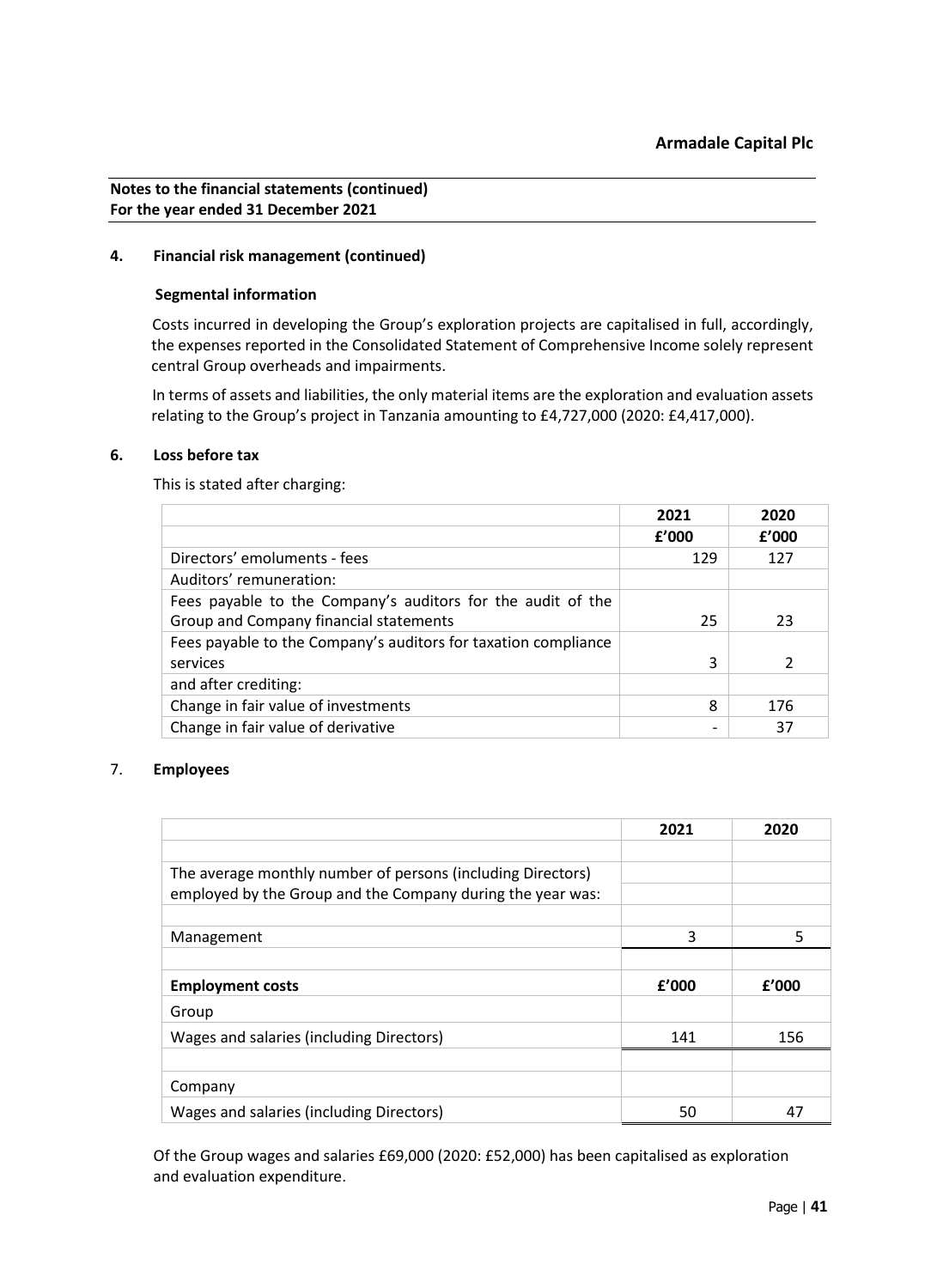# **8. Remuneration of Directors of the Company**

| Aggregate emoluments | --- | -- |
|----------------------|-----|----|
|                      |     |    |

The Directors of the Group and Company are considered to be the key management personnel.

#### **9. Taxation**

|                                                                                                                        | 2021  | 2020  |
|------------------------------------------------------------------------------------------------------------------------|-------|-------|
|                                                                                                                        | £'000 | £'000 |
| <b>Continuing operations</b>                                                                                           |       |       |
| <b>Current Tax</b>                                                                                                     |       |       |
| Current tax on loss for the year                                                                                       |       |       |
|                                                                                                                        |       |       |
|                                                                                                                        | 2021  | 2020  |
|                                                                                                                        | f'000 | f'000 |
| <b>Continuing operations</b>                                                                                           |       |       |
| Factors affecting the tax charge for the year                                                                          |       |       |
| Loss on ordinary activities before taxation                                                                            | (333) | (196) |
| Loss on ordinary activities before taxation multiplied<br>by standard rate of UK corporation tax of 19% (2020:<br>19%) | (63)  | (37)  |
| <b>Effects of:</b>                                                                                                     |       |       |
| Gains not taxable                                                                                                      | (2)   | (41)  |
| Losses carried forward not recognised as a deferred<br>tax asset                                                       | 65    | 78    |
| UK Corporation tax                                                                                                     |       |       |

A deferred tax asset of approximately £2,279,000 (2020: £1,667,000) has not been recognised owing to the uncertainty over the timing of future recoverability. The Group has total carried forward tax losses of £9,113,000 (2020: £8,772,000).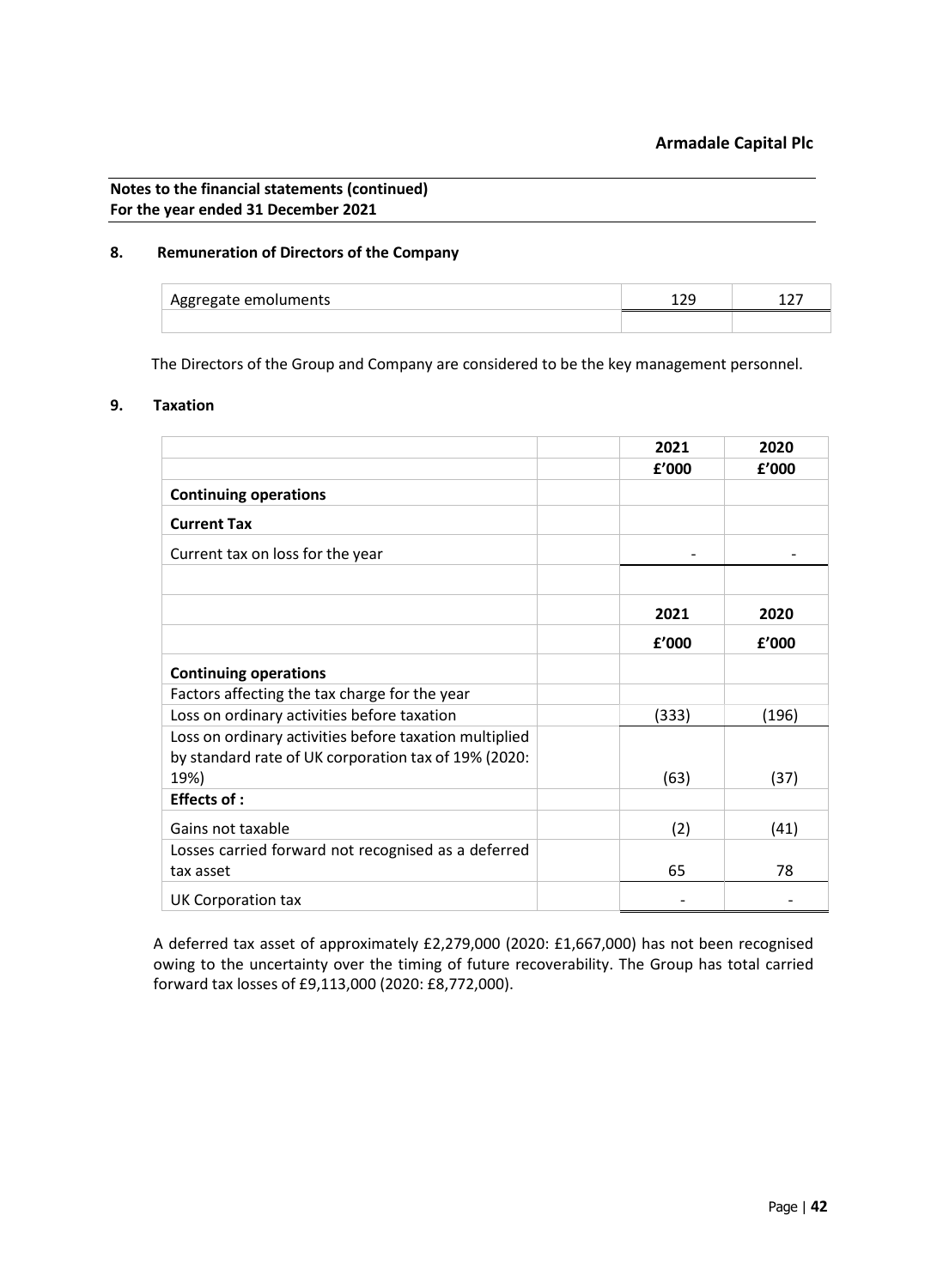### **10. Loss per share**

The calculation of total loss per share is based on a loss of £333,000 (2020: £195,000), and on 505,019,431 Ordinary Shares (2020: 443,889,719), being the weighted average number of Ordinary Shares in issue during the year.

There is no difference between basic loss per share and diluted loss per share as the potential Ordinary Shares are anti-dilutive.

The Company has issued options over Ordinary Shares and warrants to subscribe for Ordinary Shares which could potentially dilute basic earnings per share in the future.

### **11. Exploration and evaluation assets**

| Group                     | 2020  | 2019  |
|---------------------------|-------|-------|
|                           | £'000 | £'000 |
| Cost                      |       |       |
| At 1 January              | 4,417 | 3,705 |
| <b>Exchange movements</b> | 38    | 50    |
| Additions                 | 272   | 662   |
| At 31 December            | 4,727 | 4,417 |
|                           |       |       |

Included in additions are capitalised finance costs of £24,000 (2020: £74,000).

As production has not commenced, no amortisation was charged during the year, in accordance with the Group's accounting policy.

#### **12. Investments**

| <b>Non-current asset investments - Group</b> |                              |
|----------------------------------------------|------------------------------|
|                                              | <b>Listed</b><br>investments |
| <b>Fair value</b>                            | f'000                        |
|                                              |                              |
| At 1 January 2020                            | 106                          |
| Increase in fair value                       | 176                          |
| At 31 December 2020                          | 282                          |
| <b>Disposals</b>                             | (111)                        |
| Decrease in fair value                       | (33)                         |
| At 31 December 2021                          | 138                          |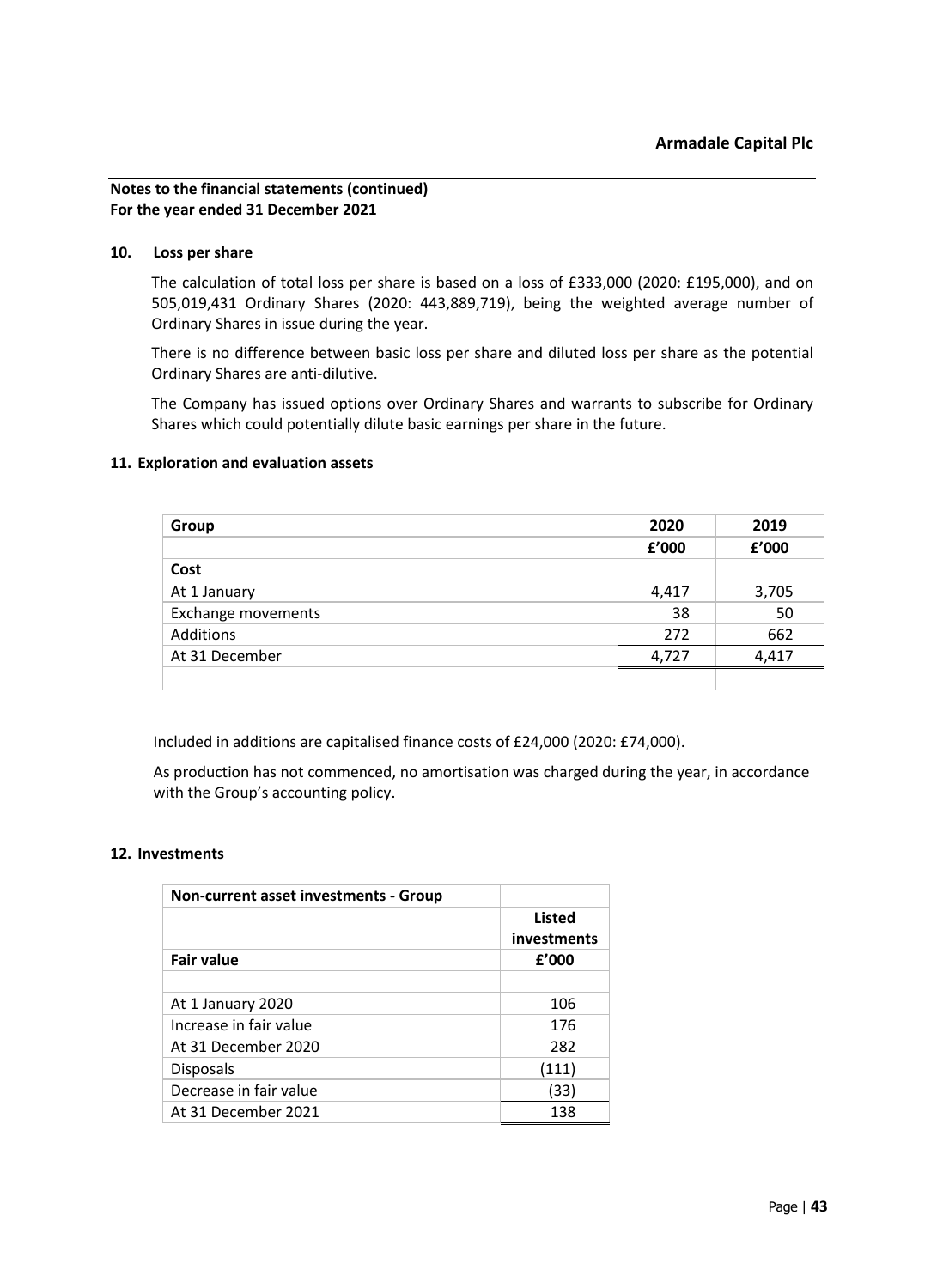# **12. Investments (continued)**

| Non-current asset investments - Company |                                  |                                                 |       |
|-----------------------------------------|----------------------------------|-------------------------------------------------|-------|
|                                         | <b>Subsidiaries</b><br>(at cost) | Listed<br><b>Investments</b><br>(at fair value) | Total |
|                                         | f'000                            | f'000                                           | f'000 |
| At 1 January 2020                       | 1,600                            | 106                                             | 1,706 |
| Increase in fair value                  |                                  | 176                                             | 176   |
| At 31 December 2020                     | 1,600                            | 282                                             | 1,882 |
| <b>Disposals</b>                        |                                  | (111)                                           | (111) |
| Decrease in fair value                  |                                  | (33)                                            | (33)  |
| At 31 December 2021                     | 1,600                            | 138                                             | 1,738 |

The listed investment acquired in 2019 comprised 2 million common shares of Forum Energy Metals Corp, incorporated in Canada and listed on the Toronto Stock Exchange. During the year, 529,500 of these shares were sold, realising a profit on original cost of £137,000.

The subsidiary companies are:

| Name and nature of business                                            | <b>Registered Office</b>                                     | <b>Class of</b><br>shares | %<br>held |
|------------------------------------------------------------------------|--------------------------------------------------------------|---------------------------|-----------|
| <b>Graphite Advancements Pty Ltd</b><br>(intermediate holding company) | 216 St Georges Terrace, Perth,<br>WA 6000, Australia         | Ordinary                  | 100       |
| Armadale Graphite Pty Ltd<br>(intermediate holding company)            | 216 St Georges Terrace, Perth,<br>WA 6000, Australia         | Ordinary                  | 100       |
| Graphite Advancements (Tanzania)<br>Limited* (mining project operator) | PO Box 105589, Dar es Salaam,<br>Tanzania                    | Ordinary                  | 100       |
| Battery Graphite Resources Limited+<br>(mining project operator)       | PO Box 105589, Dar es Salaam,<br>Tanzania                    | Ordinary                  | 100       |
| <b>Water Utilities Limited</b><br>(in process of dissolution)          | 171 Main Street, Road Town,<br><b>British Virgin Islands</b> | Ordinary                  | 100       |

\*Held through Graphite Advancements Pty Ltd

† Held through Armadale Graphite Pty Ltd

Under the terms of acquisition of Netcom Global Inc, a former subsidiary company, further Ordinary Shares in the Company are potentially to be issued to the vendors as follows:

- up to 160 million (now 1.07 million\*) Shares to be issued upon the completion of two key milestones (the "Milestone Shares"):
- 60 million (now 0.4 million\*) Ordinary Shares upon the delineation of a JORC reserve of at least 120,000 ounces of gold; and
- 100 million (now 0.667 million\*) Ordinary Shares upon the production of the first 5,000 ounces of gold from the project.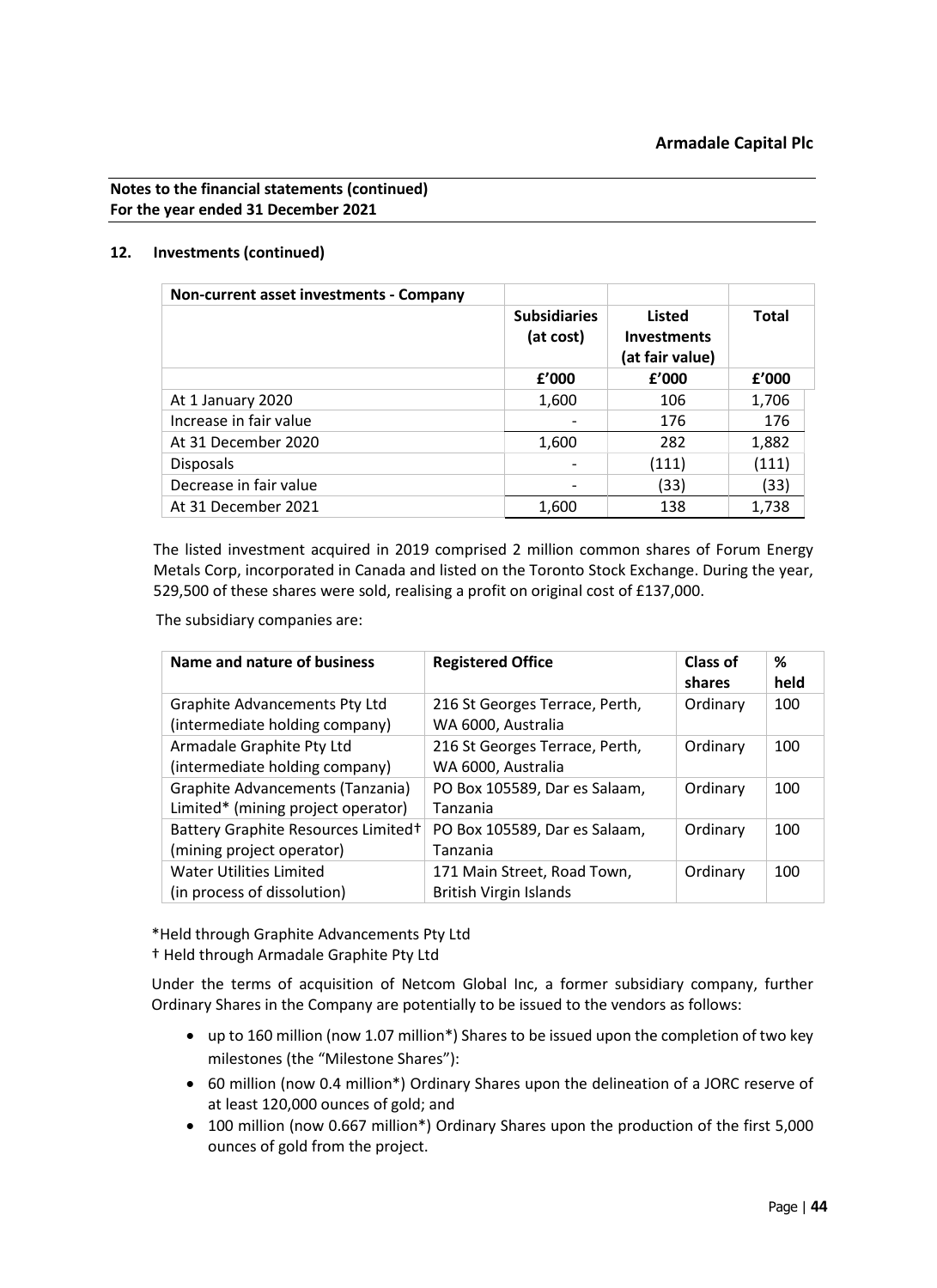### **12. Investments (continued)**

The Directors assessed a 100% likelihood of the first milestone being achieved and a 50% likelihood of the second milestone being achieved.

The value of the Milestone Shares was included as part of the cost of the investment in Netcom, valued at 0.26p per share.

The conditions applying to the Milestone Shares have not yet been fulfilled. Despite the subsequent disposal of Netcom Global Inc., the Company has retained the obligation to issue the Milestone Shares should the conditions be fulfilled.

\*refer to note 17 for more details on share consolidation and restructure

### **13. Trade and other receivables**

| Group                              | 2021  | 2020  |
|------------------------------------|-------|-------|
|                                    | £'000 | f'000 |
|                                    |       |       |
| Other receivables                  | 150   | 121   |
| Total current receivables          | 150   | 121   |
|                                    |       |       |
| Company                            |       |       |
| Amounts owed by group undertakings | 4,325 | 3,476 |
| Provision for impairment           | (865) | (695) |
|                                    | 3,460 | 2,781 |
|                                    |       |       |
| Other receivables                  | 136   | 112   |
| Total current receivables          | 3,596 | 2,893 |

# **Mahenge Liandu Graphite Project**

The provision against the intercompany loans arises from the application of the expected credit loss model under IFRS 9. The loans to the subsidiary companies are repayable on demand. As the subsidiaries do not have sufficient current assets to repay the loans, the loans will be classified as stage 3 of the expected credit loss model. In the current year £170,000 (2020: £178,000) has been recognised under the expected credit loss model resulting in an accumulated provision of £865,000 (2020: £695,000).

As part of assessing the intercompany loan receivable, the Directors have considered the exploration project risks provided in the competent persons report along with the cash flow scenarios for the repayment of the loan. Notwithstanding the requirements of IFRS 9 in respect to the assessment of the intercompany loan, the Directors have identified no indicators of impairment in the Group accounts and the project is highly prospective with significant upside potential.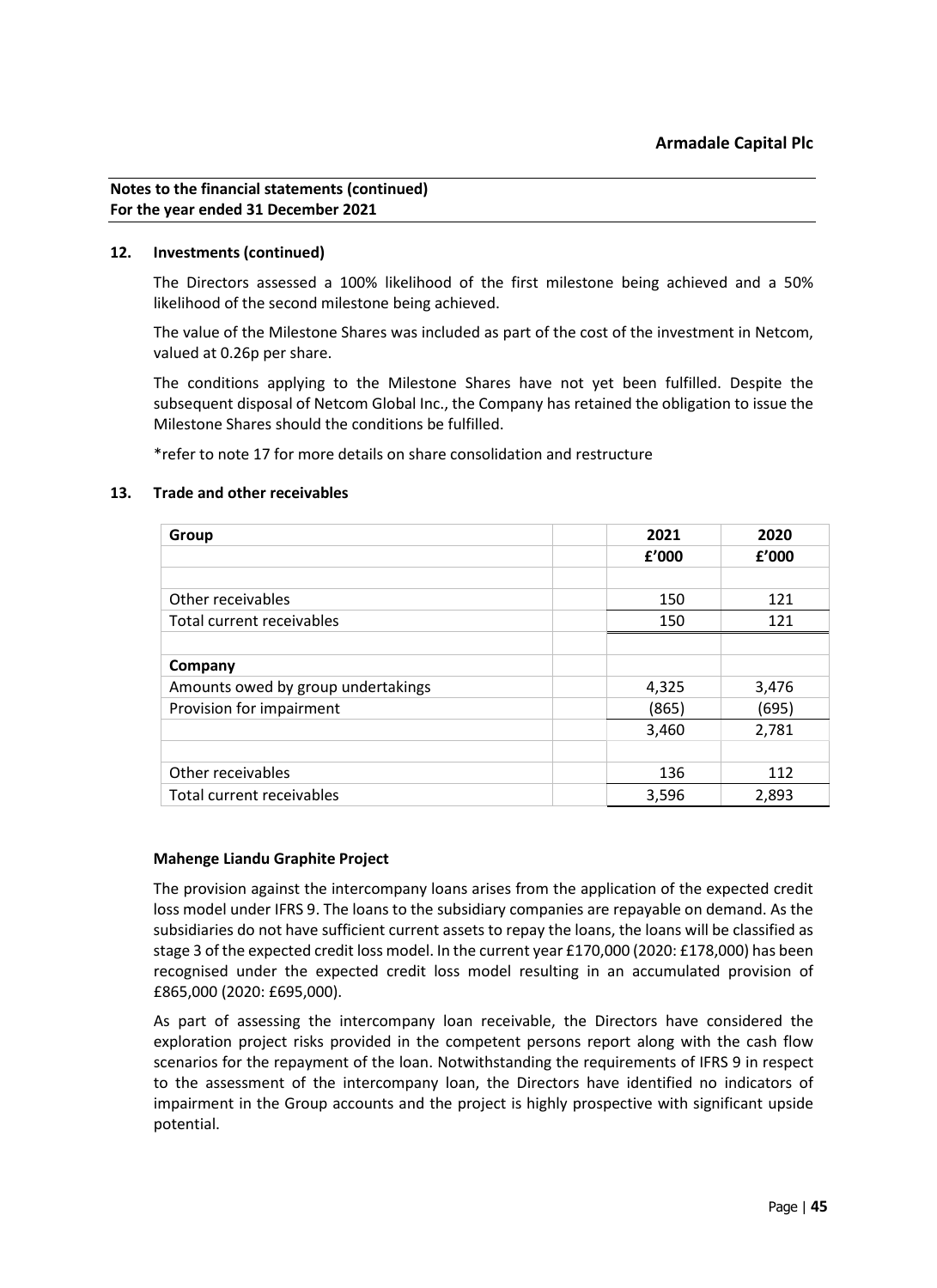# **14. Trade and other payables**

| <b>Group</b>                 | 2021  |    | 2020  |
|------------------------------|-------|----|-------|
|                              | £'000 |    | £'000 |
| Trade payables               | 22    |    | 100   |
| Other creditors and accruals | 57    |    | 70    |
|                              |       | 79 | 170   |
| Company                      |       |    |       |
|                              |       |    |       |
| Trade payables               |       | 6  | 33    |
| Other creditors and accruals | 51    |    | 52    |
|                              | 57    |    | 85    |

All trade and other payables are due within three months.

# **15. Loans**

### **Group and Company**

|                        | Loan  | 10% Notes<br>(Issued<br>2016) | 10%<br><b>Notes</b><br>(issued<br>2019) | <b>Total</b> |
|------------------------|-------|-------------------------------|-----------------------------------------|--------------|
|                        | f'000 | f'000                         | f'000                                   | f'000        |
| At 1 January 2020      |       | 522                           | 345                                     | 867          |
| Drawn down             | 50    |                               |                                         | 50           |
| Converted              |       |                               | (371)                                   | (371)        |
| Accrued interest       | 5     | 55                            | 17                                      | 77           |
| Accretion of liability |       | $\qquad \qquad \blacksquare$  | 31                                      | 31           |
| Interest paid          | (5)   |                               | (22)                                    | (27)         |
| Capital repaid         | (50)  |                               |                                         | (50)         |
| At 31 December 2020    |       | 577                           |                                         | 577          |
| Accrued interest       |       | 35                            |                                         | 35           |
| Converted              |       | (612)                         |                                         | (612)        |
| At 31 December 2021    |       |                               |                                         |              |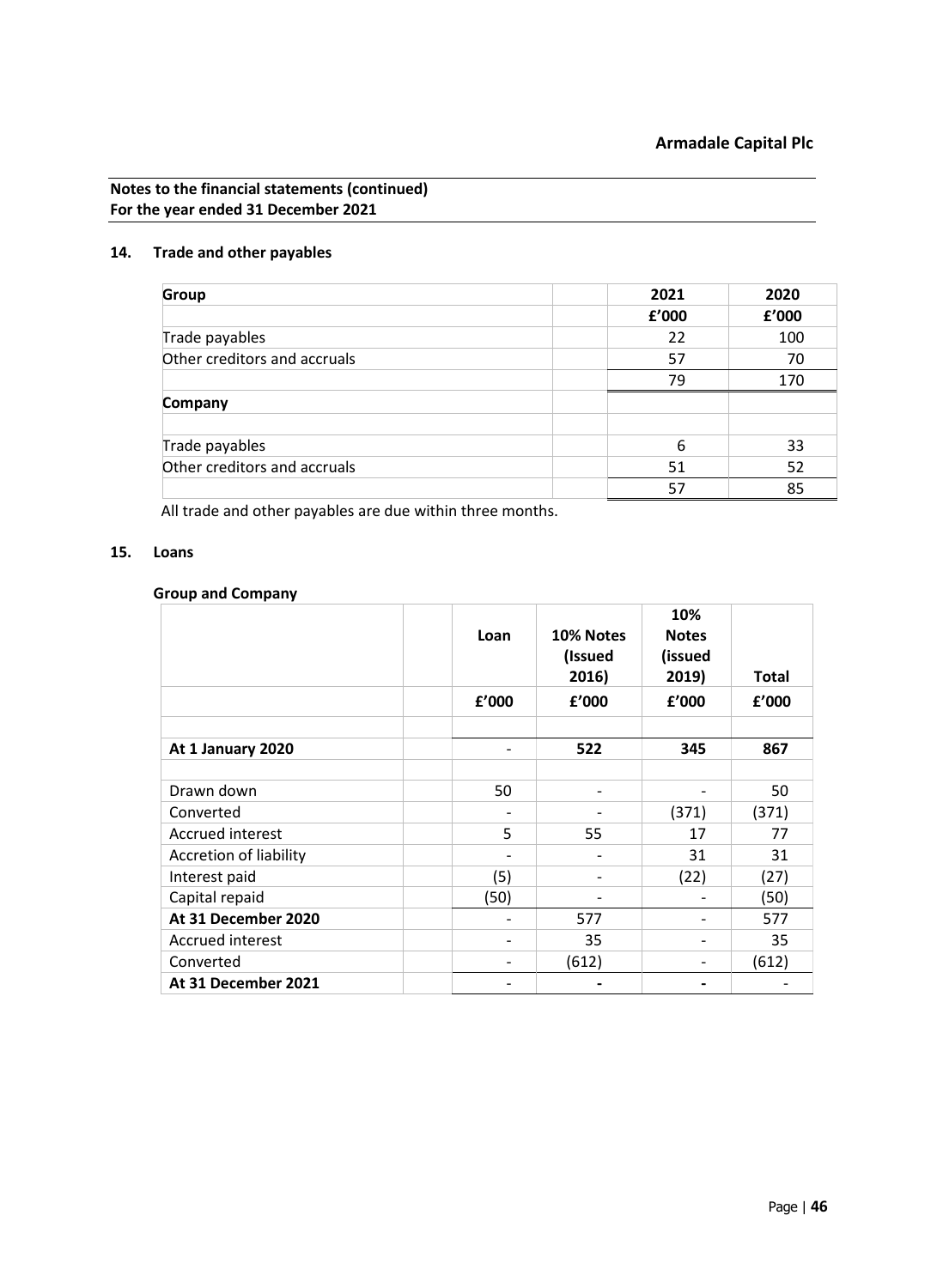# **15. Loans (continued)**

# **10% Notes (issued 2016)**

The 10% Loan Notes issued on 11 July 2016 were part of the consideration for the acquisition of Graphite Advancements Pty Ltd (see note 12). The Loan Notes are unsecured, accrue interest at 10% per annum, and are convertible at the option of the Company into Ordinary Shares at 2p per Ordinary Share, together with any interest owing. The Loan Notes convert 12 months from issue, or earlier at the option of the Company, provided such conversion does not result in the holders owning more than 29.9% of the issued share capital of the Company. On 11 July 2017, the loan notes matured. 4,343,724 Ordinary Shares of nominal value 0.1p were issued at a share price of 2p. All other loan notes were extended by the holders. The Company exercised its right to convert all the remaining loan notes together with the associated accrued interest into Ordinary Shares in the Company.

### **10% Notes (issued 2019)**

On 30 October 2019, the Company announced the issue of a new £400,000 convertible 10% loan note with a maturity date of 6 November 2020. Holders were able at any time up to the  $11<sup>th</sup>$ trading day prior to maturity, to convert their notes at a fixed price of 3p per share and all holders chose to do so. Accordingly, the alternative conversion option whereby, in the final ten trading days, holders would have been able to convert at a price per share set at 90% of the Volume Weighted Average Share Price of the previous 10 trading days ceased to apply.

Under IFRS 9, the option to convert constitute an embedded derivative which had to be separated from the underlying obligation on the basis of its fair value, which value had to be reassessed at each accounting date (see note 16). The remaining liability element had to be restored to its original face value by means of accretion charged over the life of the notes. All remaining notes together with accrued interest were converted during the year ended 31 December 2020.

#### **Loan**

On 30 October 2019, the Company agreed the terms of a new 12 month facility of £300,000 which may be drawn down in whole or in part, at any time. If an amount were drawn down an additional 10% was added to the amount drawn and this became the amount to be repaid. There were no other charges and no facility fee. The lender had conversion options on the same terms as the 2019 loan note holders. The loan and accrued interest were repaid in full in 2020.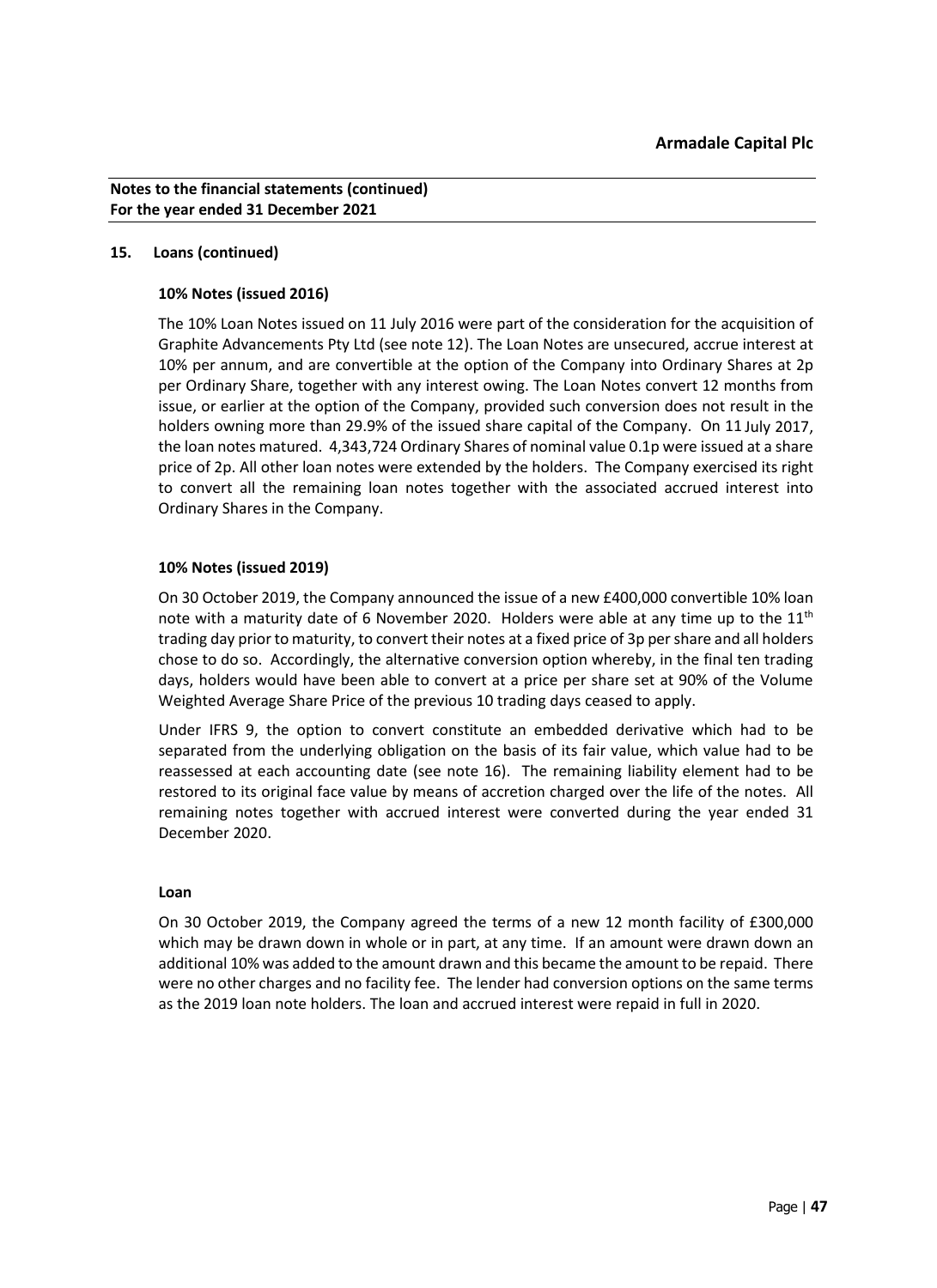### **16. Derivative liability**

| <b>Group and Company</b>                 | f'000 |
|------------------------------------------|-------|
| At 1 January 2020                        | 119   |
| Decrease in fair value                   | (37)  |
| Converted                                | (82)  |
| At 31 December 2020 and 31 December 2021 |       |

### **17. Share capital**

|                       | <b>Ordinary Shares</b><br>of 0.01p/0.1p each* |       | <b>Deferred Shares</b><br>of 0.14p each |                          | <b>Deferred Shares</b><br>of 1.4p each |       | <b>Total</b> |
|-----------------------|-----------------------------------------------|-------|-----------------------------------------|--------------------------|----------------------------------------|-------|--------------|
|                       | <b>Number</b>                                 | £'000 | <b>Number</b>                           | f'000                    | <b>Number</b>                          | £'000 | f'000        |
|                       |                                               |       |                                         |                          |                                        |       |              |
| At 1 January 2020     | 403,563,230                                   | 404   | 1,531,374,350                           | 2,144                    | 42,260,533                             | 592   | 3,140        |
| Issue of shares:      |                                               |       |                                         |                          |                                        |       |              |
| Placings              | 24,444,444                                    | 24    | $\overline{\phantom{a}}$                |                          | $\overline{\phantom{0}}$               |       | 24           |
| On exercise of        |                                               |       |                                         |                          |                                        |       |              |
| warrants              | 30,469,356                                    | 31    | $\overline{\phantom{a}}$                | $\overline{\phantom{a}}$ | $\overline{\phantom{a}}$               |       | 31           |
| On conversion of loan |                                               |       |                                         |                          |                                        |       |              |
| notes                 | 13,333,329                                    | 13    | $\overline{\phantom{0}}$                |                          |                                        |       | 13           |
| At 31 December 2020   | 471,810,359                                   | 472   | 1,531,374,350                           | 2,144                    | 42,260,533                             | 592   | 3,208        |
| Issue of shares:      |                                               |       |                                         |                          |                                        |       |              |
| <b>Placings</b>       | 18,888,889                                    | 19    | $\overline{\phantom{a}}$                | $\overline{\phantom{0}}$ | $\overline{\phantom{a}}$               |       | 19           |
| On exercise of        | 17,369,430                                    | 17    | $\overline{\phantom{a}}$                |                          |                                        |       | 17           |
| warrants              |                                               |       |                                         |                          |                                        |       |              |
| On conversion of loan | 30,592,250                                    | 31    | $\qquad \qquad \blacksquare$            | $\overline{\phantom{0}}$ | $\overline{\phantom{0}}$               |       | 31           |
| notes                 |                                               |       |                                         |                          |                                        |       |              |
| At 31 December 2021   | 538,660,928                                   | 539   | 1,531,374,350                           | 2,144                    | 42,260,533                             | 592   | 3,275        |

\*The nominal value of each Ordinary Share was 0.01p until the consolidation and reorganisation of the share capital on 22 June 2015 and 0.1p thereafter.

On 28 May 2021, 18,888,889 Ordinary Shares were placed at 4.5p per share raising £850,000.

During the year warrants to subscribe for 17,369,430 Ordinary Shares were exercised raising £429,000 in total. Details of warrants are in note 18.

On 6 August 2021, all remaining 10% loan notes (issued 2016) together with accrued interest were converted into 30,592,250 Ordinary Shares at the rate of one share for every 2p of debt.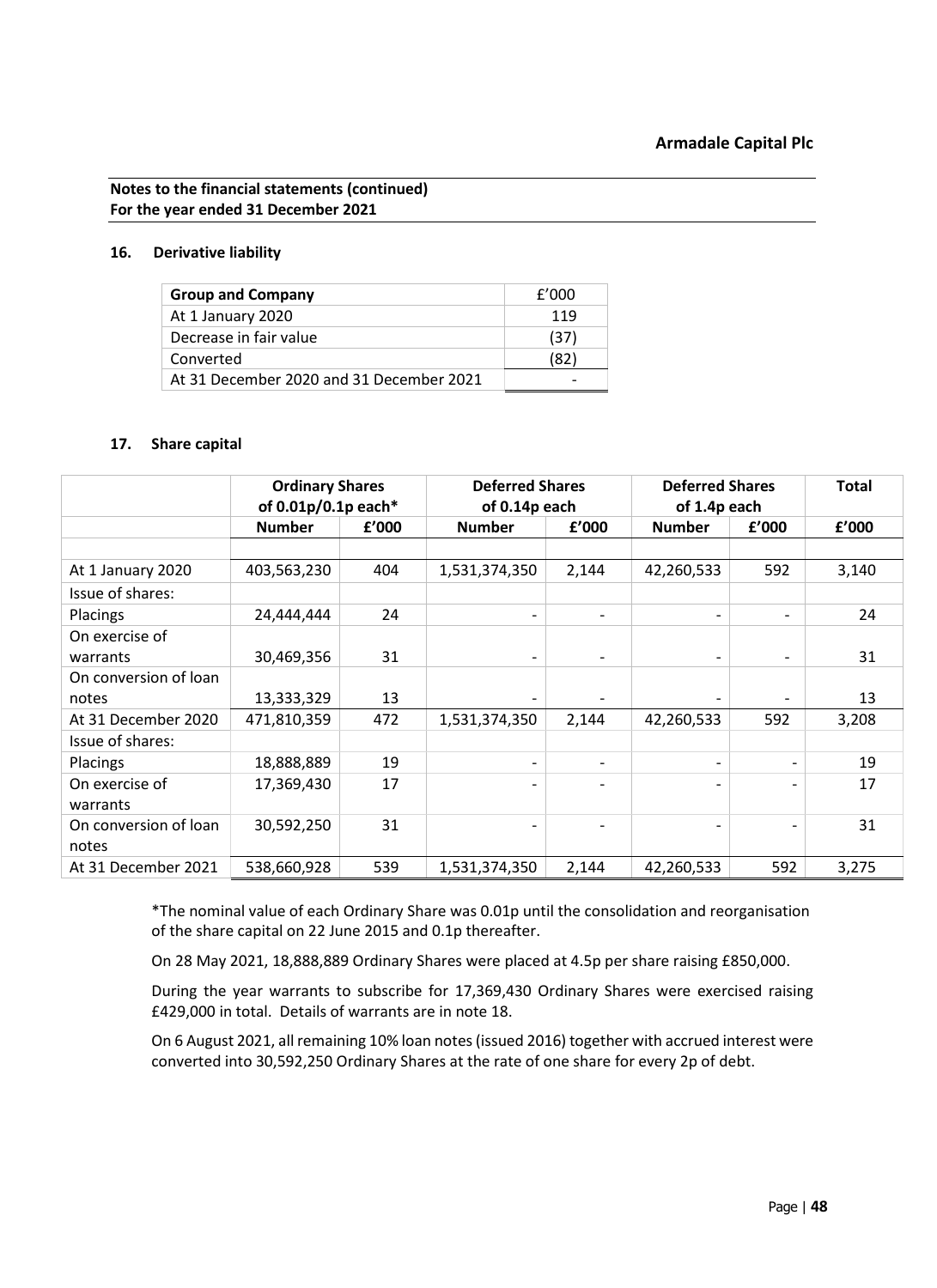# **18. Warrants to subscribe for Ordinary Shares**

In connection with the placing of Ordinary Shares in February 2019, 72,297,728 warrants to subscribe for Ordinary Shares in the Company were issued (one for each share placed) at a price of 2.2p per share with a life to expiry of three years. Outstanding unexercised warrants have, since the year end, reached their expiry date and lapsed.

In connection with the placing of Ordinary Shares in September 2019, 27,777,778 warrants to subscribe for Ordinary Shares in the Company were issued (one for each share placed) at a price of 3.0p per share with a life to expiry of three years.

In connection with the placing of Ordinary Shares in April 2020, 24,444,444 warrants to subscribe for Ordinary Shares in the Company were issued (one for each share placed) at a price of 3.25p per share with a life to expiry of two years. Outstanding unexercised warrants have, since the year end, reached their expiry date and lapsed.

In connection with the placing of Ordinary Shares in May 2021, 18,888,889 warrants to subscribe for Ordinary Shares in the Company were issued (one for each share placed) at a price of 7.0p per share with a life to expiry of three years.

|                     | February 2019<br><b>Warrants</b><br>(2.2p) | September<br>2019<br><b>Warrants</b><br>(3.0p) | <b>April 2020</b><br><b>Warrants</b><br>(3.25p) | <b>April 2021</b><br><b>Warrants</b><br>(7.0p) | <b>Total</b>   |
|---------------------|--------------------------------------------|------------------------------------------------|-------------------------------------------------|------------------------------------------------|----------------|
| At 1 January 2020   | 72,538,979                                 | 27,777,778                                     |                                                 |                                                | 100,316,757    |
| Issued              | -                                          |                                                | 24,444,444                                      | $\overline{\phantom{0}}$                       | 24,444,444     |
| Exercised           | (29,469,356)                               |                                                |                                                 | $\overline{\phantom{a}}$                       | (29, 469, 356) |
| At 31 December 2020 | 43,069,623                                 | 27,777,778                                     | 24,444,444                                      | -                                              | 95,291,845     |
| <b>Issued</b>       |                                            |                                                |                                                 | 18,888,889                                     | 18,888,889     |
| Exercised           | (12,536,098)                               | (1,499,999)                                    | (3,333,333)                                     |                                                | (17, 369, 430) |
| At 31 December 2021 | 30,533,525                                 | 26,277,779                                     | 21,111,111                                      | 18,888,889                                     | 96,811,304*    |

A summary of outstanding warrants is as follows

\* representing 17.9% (2020: 20.2%) of the issued share capital of the Company

The estimated fair value of the May 2021 warrants, calculated using the Black-Scholes model, was £266,000. This amount was charged to the share premium account to recognise the cost of issuing the warrants.

The inputs to the model were as follows:

| Share price                | 4.5p             |
|----------------------------|------------------|
| Subscription price         | 7.0 <sub>p</sub> |
| <b>Expected volatility</b> | 67%              |
| Risk free rate of interest | 0.16%            |
| Expected dividend yield    | 0%               |
| Expected life              | 3 years          |
|                            |                  |

Expected volatility was determined by reference to the historical volatility of the Company's share price.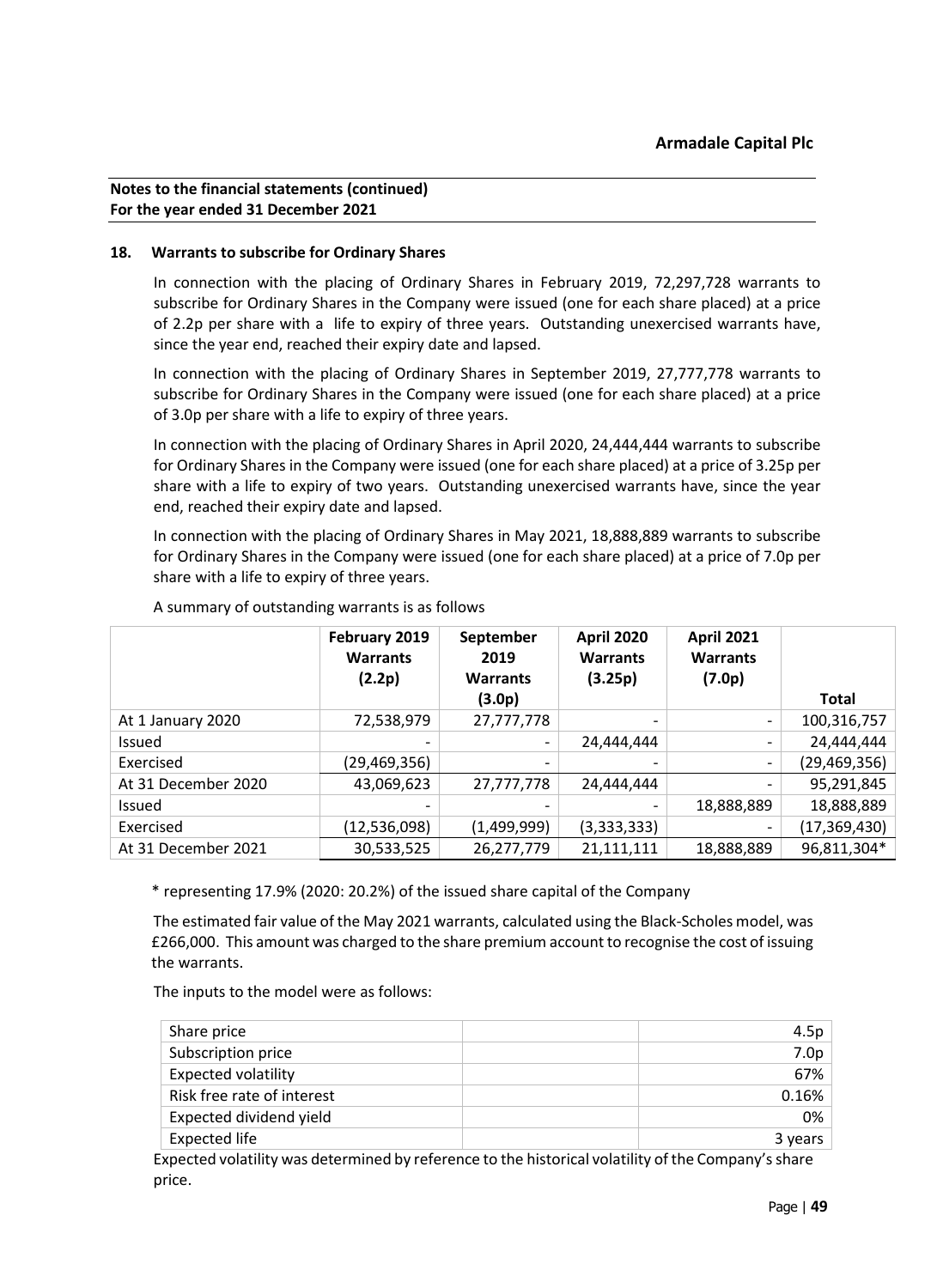# **19. Share based payment arrangements**

A summary of outstanding options is as follows:

|                     | Exercise<br>price | At 1<br>January<br>2020 | Exercised                | Lapsed      | At 31 December 2020<br>and 31 December<br>2021 |
|---------------------|-------------------|-------------------------|--------------------------|-------------|------------------------------------------------|
| <b>Directors</b>    |                   |                         |                          |             |                                                |
| <b>ES Mahede</b>    |                   |                         |                          |             |                                                |
| Granted<br>10.08.16 | 3p                | 250,000                 |                          | (250,000)   |                                                |
| Granted<br>10.08.16 | 4p                | 250,000                 |                          | (250,000)   |                                                |
| N Johansen          |                   |                         |                          |             |                                                |
| Granted<br>18.10.16 | 4p                | 250,000                 |                          | (250,000)   |                                                |
| Granted<br>18.10.16 | 5p                | 250,000                 | $\overline{\phantom{0}}$ | (250,000)   |                                                |
| P Johnson           |                   |                         |                          |             |                                                |
| Granted<br>11.03.19 | 2.2p              | 5,000,000               |                          | -           | 5,000,000                                      |
| W Frewen            |                   |                         |                          |             |                                                |
| Granted<br>21.07.16 | 2p                | 1,000,000               | (1,000,000)              | -           |                                                |
| <b>Consultants</b>  |                   |                         |                          |             |                                                |
| Granted<br>01.10.13 | 15p               | 66,667                  |                          | -           | 66,667                                         |
| Granted<br>19.11.14 | 15p               | 300,000                 |                          | -           | 300,000                                        |
|                     |                   | 7,366,667               | (1,000,000)              | (1,000,000) | 5,366,667*                                     |

The number of options and their exercise prices have been adjusted for the effects of the share capital sub-division on 28 June 2013 and the share capital consolidation and reorganisation on 22 June 2015

\*representing 1.00% (2020: 1.33%) of the issued share capital of the Company

All the outstanding options held at the year-end were exercisable at a weighted average exercise price of 3p (2020:3p).

The Johnson options have a life of three years from the date of grant (and have accordingly expired since the year end). The consultant options have a life of 10 years. All options are time based with no other conditions.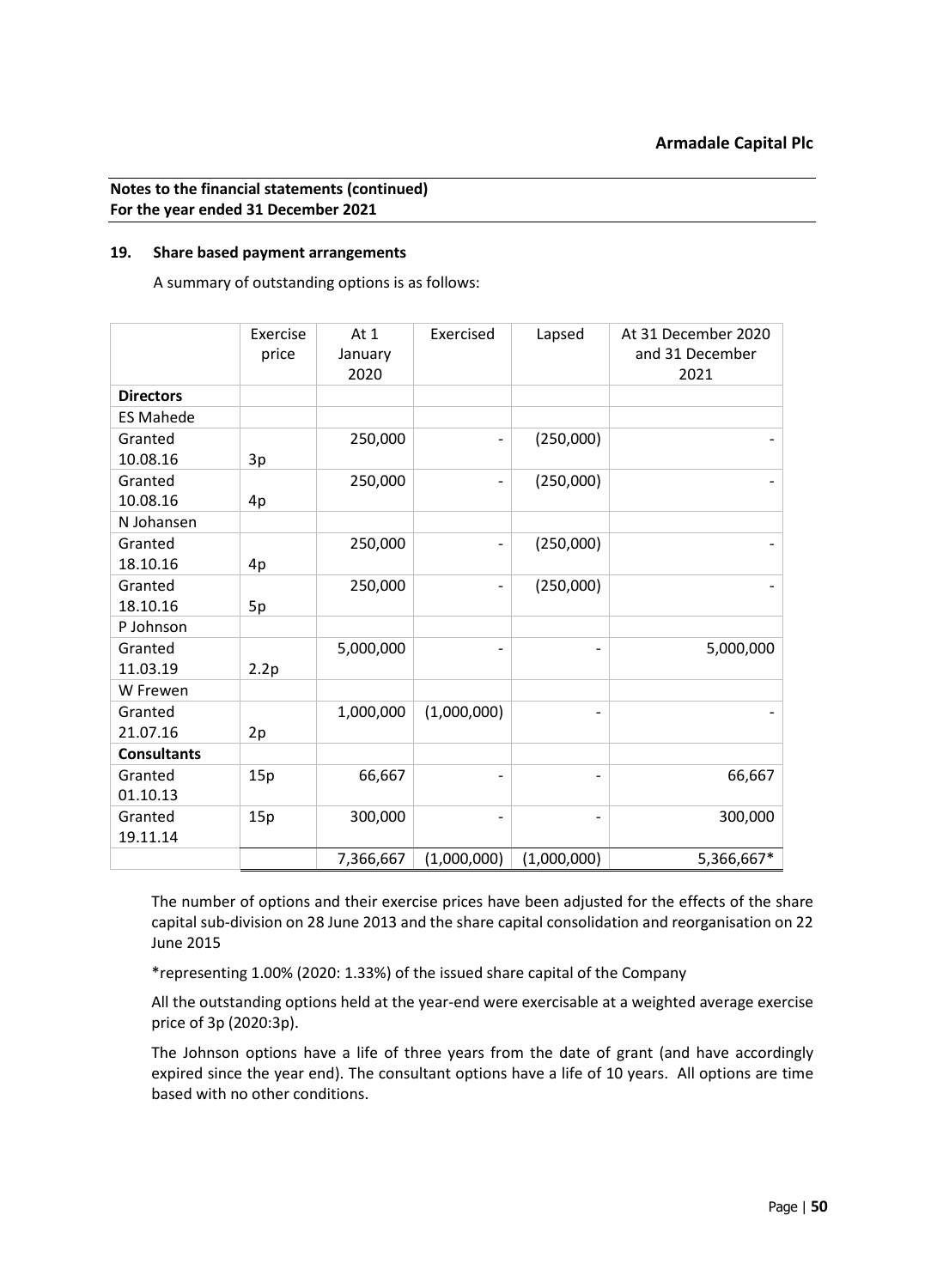#### **20. Reserves**

A description of the nature of each Reserve and a summary of movements are shown in the Statements of Changes in Equity on pages 25 and 26.

# **21. Related party transactions**

In respect of the Company, amounts, net of provisions, due from subsidiary undertakings were £3,460,000 (2020: £2,781,000), the movement being amounts lent to the subsidiaries less an increase in provisions.

### **22. Ultimate controlling party**

There was no ultimate controlling party during the year.

### **23. Subsequent events**

Since the year end, the Company has received notices of exercise in respect of 48.9 million warrants to subscribe for Ordinary Shares in the Company, raising cash of £1,296,000.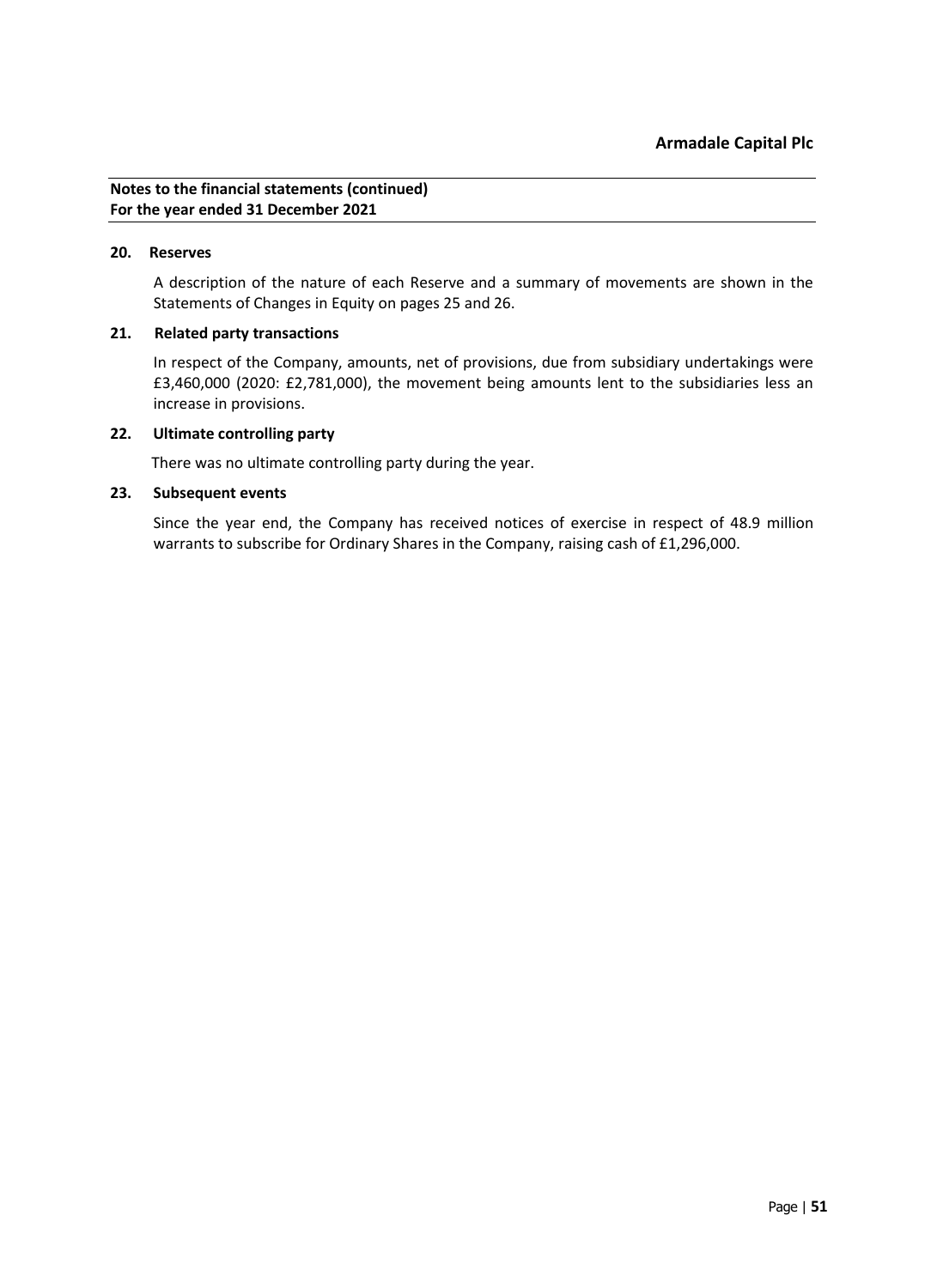#### <span id="page-51-0"></span>**Notice of Annual General Meeting**

# **ARMADALE CAPITAL PLC**

1 Arbrook Lane, Esher, Surrey, KT10 9EG

### **Notice of Annual General Meeting**

Notice is hereby given that the Annual General Meeting of Armadale Capital Plc ('the Company') will be held at Suite 11, Level 2, 23 Railway Road, Subiaco, Western Australia 2016 on 20 June 2022 at 17.00 AWST (10:00 BST) for the purpose of considering and, if thought fit, passing the following Resolutions which will be proposed as ordinary resolutions in the cases of Resolutions 1 to 4 and as a special resolution in the case of Resolution 5.

As a result of the ongoing coronavirus global pandemic and the measures put in place to restrict public gatherings and all but essential travel, for the safety of our shareholders, our advisers and the general public, attendance at the Annual General Meeting in person will not be possible and shareholders, proxies and corporate representatives will not be permitted entry. Shareholders are encouraged to vote by proxy in advance of the meeting following the procedure set out below. Voting at the meeting will be carried out by way of a poll so that proxy votes can be taken into account. The results of the poll will be announced as soon as practicable after the meeting.

#### **ORDINARY BUSINESS**

- **1.** To receive the report of the Directors and the audited financial statements of the Company for the year ended 31 December 2021.
- **2.** To reappoint Matt Bull as a Director of the Company, who resigns by rotation and offers himself for reappointment under the Articles of Association of the Company.
- **3.** To reappoint James Cowper Kreston as auditors of the Company to act until the conclusion of the next Annual General Meeting and to authorise the Directors to determine the remuneration of the auditors.

#### **SPECIAL BUSINESS**

#### **ORDINARY RESOLUTION**

**4.** That in substitution for all existing and unexercised authorities, the Directors of the Company be and they are hereby generally and unconditionally authorised for the purpose of section 551 of the Companies Act 2006 ('the Act') to exercise all or any of the powers of the Company to allot Relevant Securities (as defined in this Resolution) up to a maximum nominal amount of £200,000 provided that this authority shall, unless previously revoked or varied by the Company in general meeting, expire on the earlier of the conclusion of the next Annual General Meeting of the Company or 15 months after the passing of this Resolution, unless renewed or extended prior to such time except that the Directors of the Company may before the expiry of such period make an offer or agreement which would or might require Relevant Securities to be allotted after the expiry of such period and the Directors of the Company may allot Relevant Securities in pursuance of such offer or agreement as if the authority conferred hereby had not expired. In this Resolution, "Relevant Securities" means any shares in the capital of the Company and the grant of any right to subscribe for, or to convert any security into, shares in the capital of the Company ("Shares") but does not include the allotment of Shares or the grant of a right to subscribe for Shares in pursuance of an employee's share scheme or the allotment of Shares pursuant to any right to subscribe for, or to convert any security into, Shares.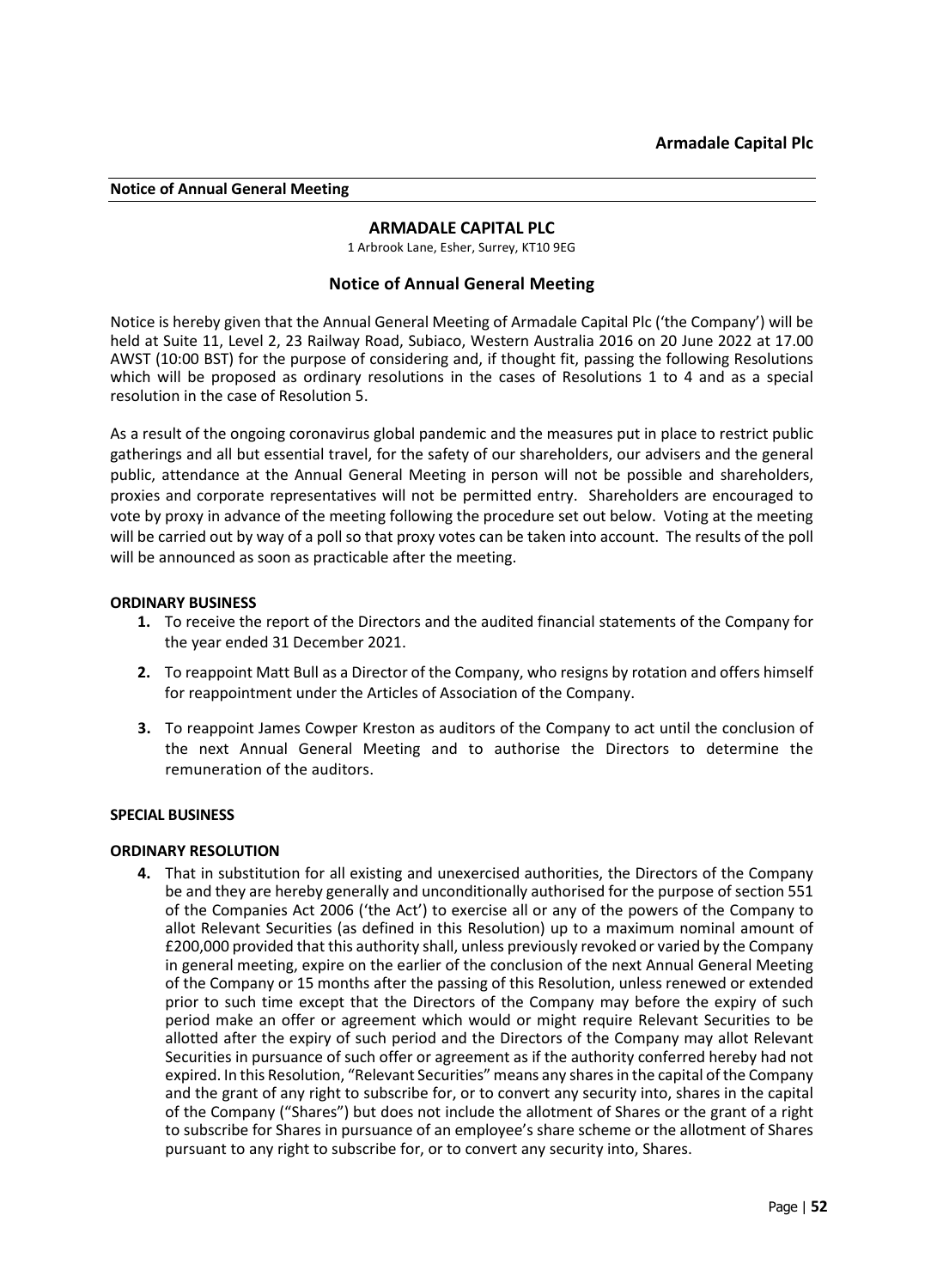# **SPECIAL RESOLUTION**

- **5.** That in substitution for all existing and unexercised authorities and subject to the passing of the preceding Resolution, the Directors of the Company be and they are hereby empowered pursuant to section 570 of the Act to allot equity securities (as defined in section 560 of the Act) for cash pursuant to the authority conferred upon them by the preceding Resolution as if section 561(1) of the Act did not apply to any such allotment provided that the power conferred by this Resolution, unless previously revoked or varied by special resolution of the Company in general meeting, shall be limited to:
	- (a) the allotment of Ordinary Shares of 0.1p each in the capital of the Company arising from the exercise of options and warrants outstanding at the date of this Resolution;
	- (b) the allotment of equity securities in connection with a rights issue in favour of ordinary shareholders where the equity securities respectively attributable to the interest of all such shareholders are proportionate (as nearly as may be) to the respective numbers of the Ordinary Shares held by them subject only to such exclusions or other arrangements as the Directorsofthe Company may consider appropriate to deal with fractional entitlements or legal and practical difficulties under the laws of, or the requirements of any recognised regulatory body in, any territory; and
	- (c) the allotment (otherwise than pursuant to subparagraphs (a) and (b) above) of equity securities up to an aggregate nominal amount of £200,000;

and shall expire on the earlier of the date of the next Annual General Meeting of the Company or 15 months from the date of the passing of this Resolution save that the Company may before such expiry make an offer or agreement which would or might require equity securities to be allotted after such expiry and the Directors may allot equity securities in pursuance of such offer or agreement as if the power conferred hereby had not expired.

1 Arbrook Lane Timothy Jones Esher, Surrey, KT10 9EG Company Secretary Company Secretary

*Registered Office: By order of the Board*

20 May 2022

#### **Notes to the Notice of Annual General Meeting**

#### **Entitlement to attend and vote**

1. Pursuant to Regulation 41 of the Uncertificated Securities Regulations 2001, the Company specifies that only those members registered on the Company's register of members 48 hours before the time of the Meeting shall be entitled to attend and vote at the Meeting.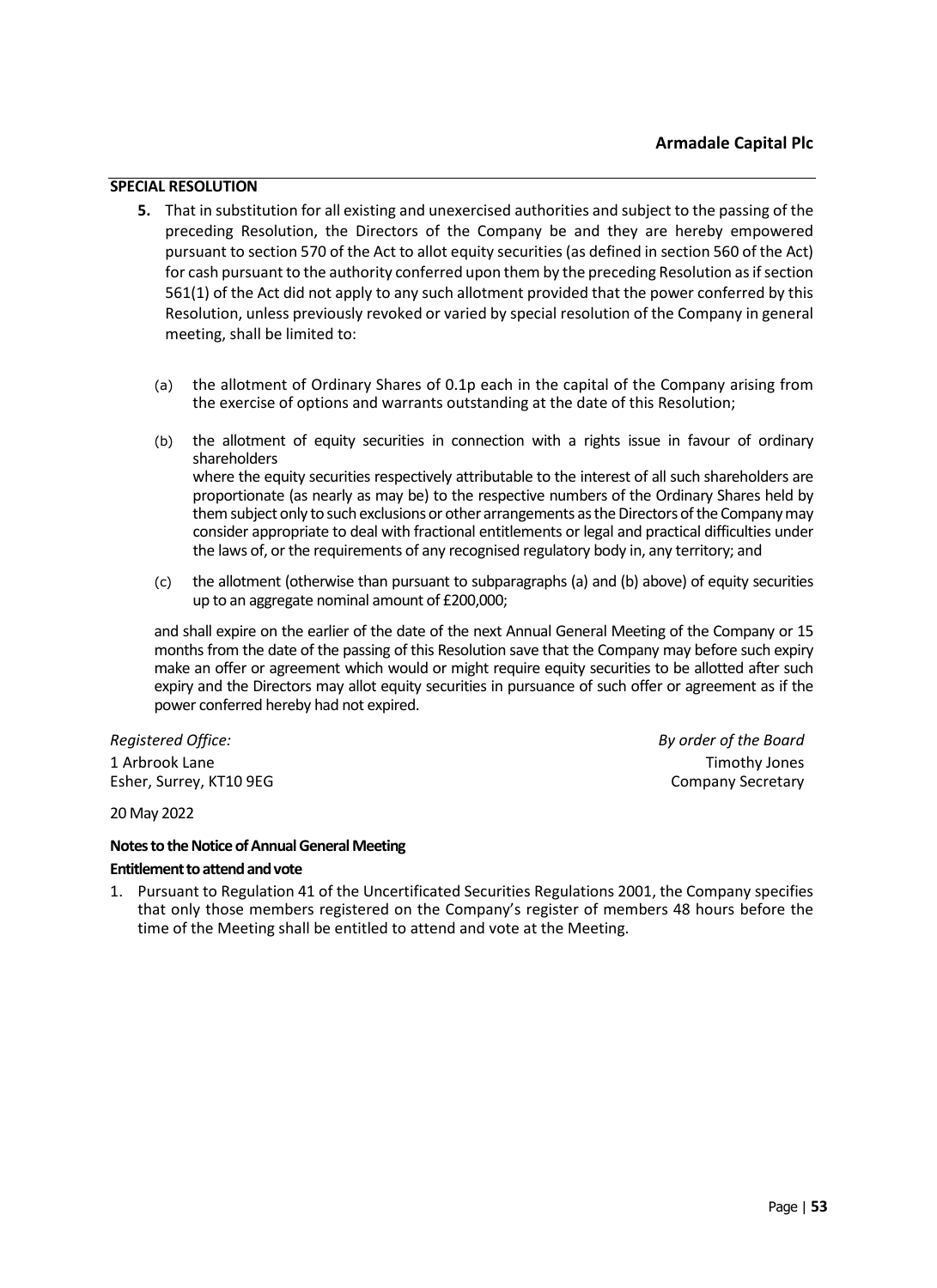#### **Appointment of proxies**

- 2. If you are a member of the Company at the time set out in note 1 above, whether or not you are able to attend the meeting, you may use the enclosed form of proxy to appoint a proxy to exercise all or any of your rights to attend, speak and vote at the Meeting and you should have received a proxy form with this notice of meeting. You can only appoint a proxy using the procedures set out in these notes and the notes to the proxy form.
- 3. A proxy does not need to be a member of the Company but must attend the Meeting to represent you. Details of how to appoint the Chairman of the Meeting or another person as your proxy using the proxy form are set out in the notes to the proxy form. If you wish your proxy to speak on your behalf at the Meeting you will need to appoint your own choice of proxy (not the Chairman) and give your instructions directly to them.
- 4. You may appoint more than one proxy provided each proxy is appointed to exercise rights attached to different shares. You may not appoint more than one proxy to exercise rights attached to any one share. To appoint more than one proxy, please contact the registrars of the Company, Share Registrars Limited on 01252 821 390.
- 5. A vote withheld is not a vote in law, which means that the vote will not be counted in the calculation of votes for or against the resolution. If no voting indication is given, your proxy will vote or abstain from voting at his or her discretion. Your proxy will vote (or abstain from voting) as he or she thinks fit in relation to any other matter which is put before the Meeting.

#### **Appointment of proxy using hard copy proxy form**

6. The notes to the proxy form explain how to direct your proxy how to vote on each resolution or withhold their vote.

To appoint a proxy using the proxy form, the form must be: completed and signed;

sent or delivered to Share Registrars Limited at 3 Millennium Centre, Crosby Way, Farnham, Surrey, GU9 7XX or by email to voting@shareregistrars.uk.com; and received by Share Registrars Limited no later than 48 hours (excluding non-business days) prior to the Meeting.

In the case of a member which is a Company, the proxy form must be executed under its common seal or signed on its behalf by an officer of the Company or an attorney for the Company.

Any power of attorney or any other authority under which the proxy form is signed (or a duly certified copy of such power or authority) must be included with the proxy form.

#### **Appointment of proxy by joint members**

7. In the case of joint holders, where more than one of the joint holders purports to appoint a proxy, only the appointment submitted by the most senior holder will be accepted. Seniority is determined by the order in which the names of the joint holders appear in the Company's register of members in respect of the joint holding (the first named being the most senior).

#### **Changing proxy instructions**

8. To change your proxy instructions simply submit a new proxy appointment using the methods set out above. Note that the cut-off time for receipt of proxy appointments (see above) also apply in relation to amended instructions; any amended proxy appointment received after the relevant cutoff time will be disregarded.

Where you have appointed a proxy using the hardcopy proxy form and would like to change the instructions using another hardcopy proxy form, please contact Share Registrars Limited on 01252 821 390.

If you submit more than one valid proxy appointment, the appointment received last before the latest time for the receipt of proxies will take precedence.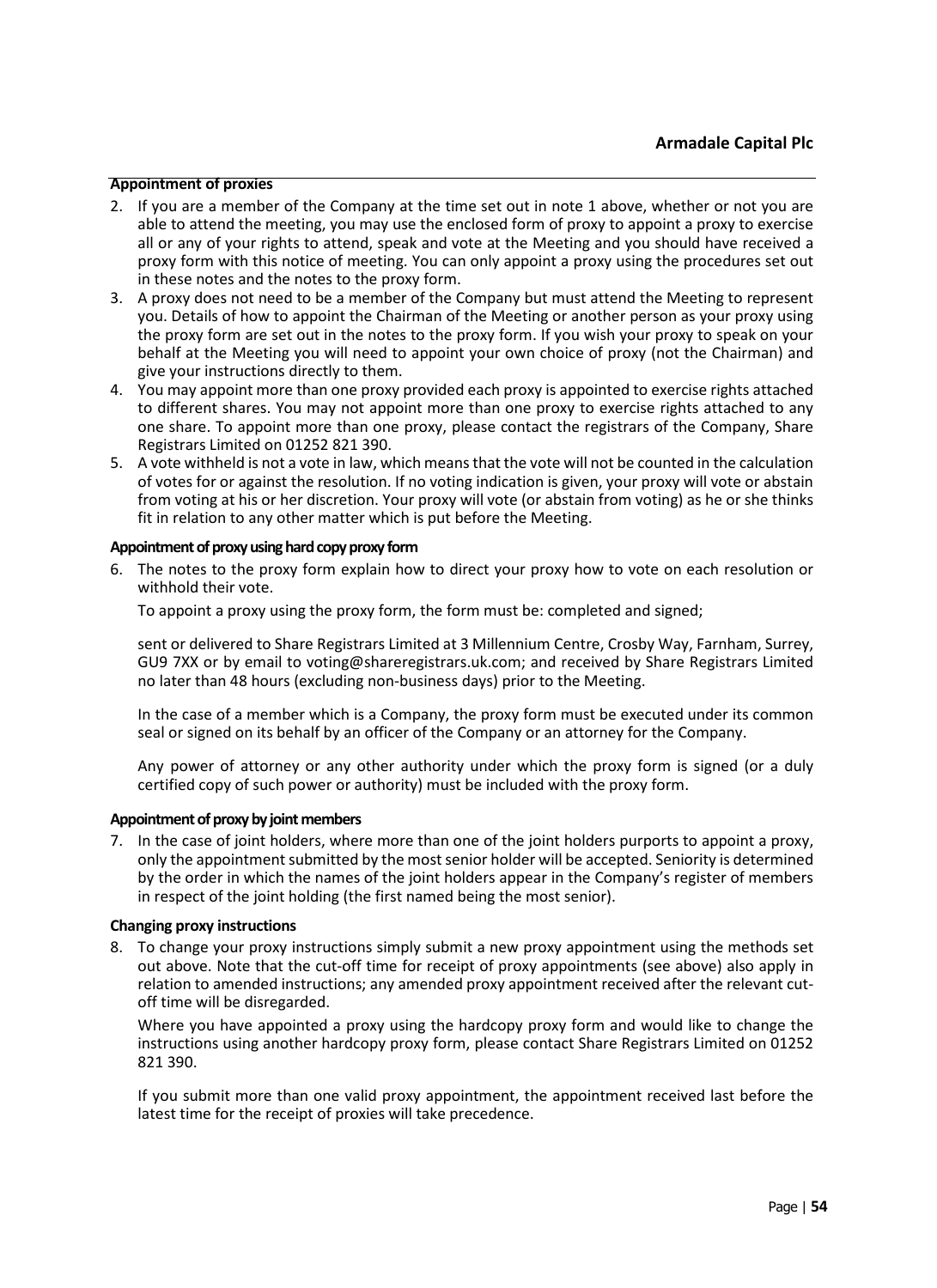#### **Termination of proxy appointments**

9. In order to revoke a proxy instruction you will need to inform the Company using one of the following methods:

By sending a signed hard copy notice clearly stating your intention to revoke your proxy appointment to Share Registrars Limited at 3 Millennium Centre, Crosby Way, Farnham, Surrey, GU97XX or by email to voting@shareregistrars.uk.com. In the case of a member which is a company, the revocation notice must be executed under its common seal or signed on its behalf by an officer of the Company or an attorney for the Company. Any power of attorney or any other authority under which the revocation notice is signed (or a duly certified copy of such power or authority) must be included with the revocation notice.

In either case, the revocation notice must be received by Share Registrars Limited no later than 48 hours (excluding non-business days) prior to the Meeting.

If you attempt to revoke your proxy appointment but the revocation is received after the time specified then, subject to the paragraph directly below, your proxy appointment will remain valid.

Appointment of a proxy does not preclude you from attending the Meeting and voting in person. If you have appointed a proxy and attend the Meeting in person, your proxy appointment will automatically be terminated.

#### **Issued shares and total voting rights**

10. At 16 May 2022 the Company's issued share capital comprised 587,529,895 Ordinary Shares. Each Ordinary Share carries the right to one vote at a general meeting of the Company and, therefore, the total number of voting rights in the Company as at 16 May 2022 is 587,529,895.

#### **Communications with the Company**

11. Except as provided above, members who have general queries about the Meeting should email the Company Secretary, Timothy Jones, on tim@timothyjones.co.uk (no other methods of communication will be accepted). You may not use any other electronic address provided either in this notice of general meeting; or any related documents (including the chairman's letter and proxy form), to communicate with the Company for any purposes other than those expressly stated.

#### **CREST**

12. CREST members who wish to appoint a proxy or proxies through the CREST electronic proxy appointment service may do so for the General Meeting and any adjournment(s) thereof by using the procedures described in the CREST Manual.

CREST Personal Members or other CREST sponsored members, and those CREST members who have appointed a voting service provider(s) should refer to their CREST sponsor or voting service provider(s), who will be able to take the appropriate action on their behalf.

In order for a proxy appointment or instruction made using the CREST service to be valid, the appropriate CREST message (a "CREST Proxy Instruction") must be properly authenticated in accordance with Euroclear UK & Ireland Limited's specifications and must contain the information required for such instructions, as described in the CREST Manual (available via euroclear.com/CREST).

The message, regardless of whether it relates to the appointment of a proxy or to an amendment to the instruction given to a previously appointed proxy must, in order to be valid, be transmitted so as to be received by the issuer's agent (ID: 7RA36) by the latest time(s) for receipt of proxy appointments specified above. For this purpose, the time of receipt will be taken to be the time (as determined by the timestamp applied to the message by the CREST Applications Host) from which the issuer's agent is able to retrieve the message by enquiry to CREST in the manner prescribed by CREST. After this time, any change of instructions to proxies appointed through CREST should be communicated to the appointee through other means.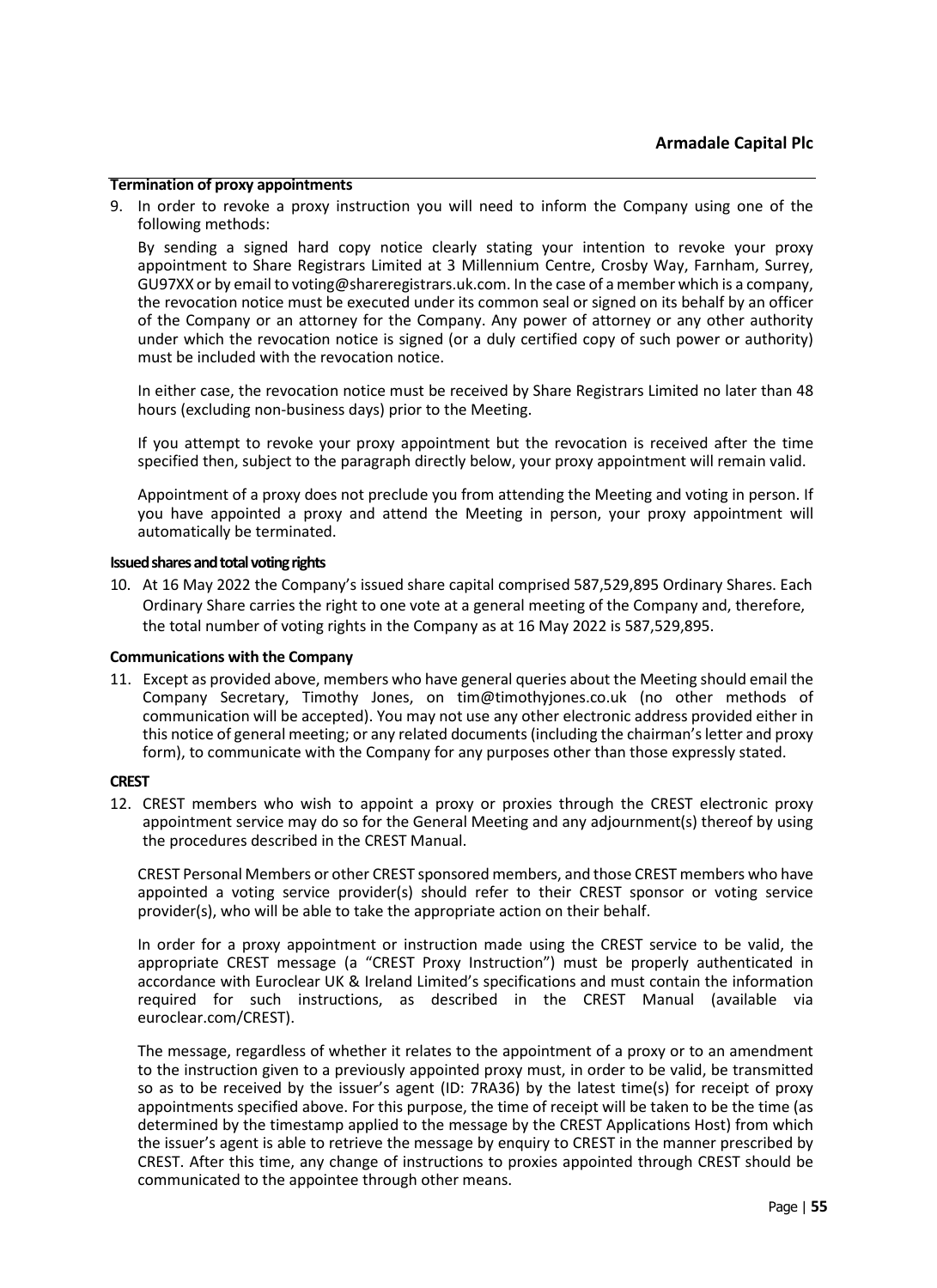CREST members and, where applicable, their CREST sponsors or voting service providers should note that Euroclear UK & Ireland Limited does not make available special procedures in CREST for any particular messages. Normal system timings and limitations will therefore apply in relation to the input of CREST Proxy Instructions. It is the responsibility of the CREST member concerned to take (or, if the CREST member is a CREST personal member or sponsored member or has appointed a voting service provider(s), to procure that his or her CREST sponsor or voting service provider(s) take(s)) such action as shall be necessary to ensure that a message is transmitted by means of CREST by any particular time. In this connection, CREST members and, where applicable, their CREST sponsors or voting service providers are referred, in particular, to those sections of the CREST Manual concerning practical limitations of the CREST system and timings.

The Company may treat as invalid a CREST Proxy Instruction in the circumstances set out in Regulation 35(5)(a) of the Uncertificated Securities Regulations 2001.